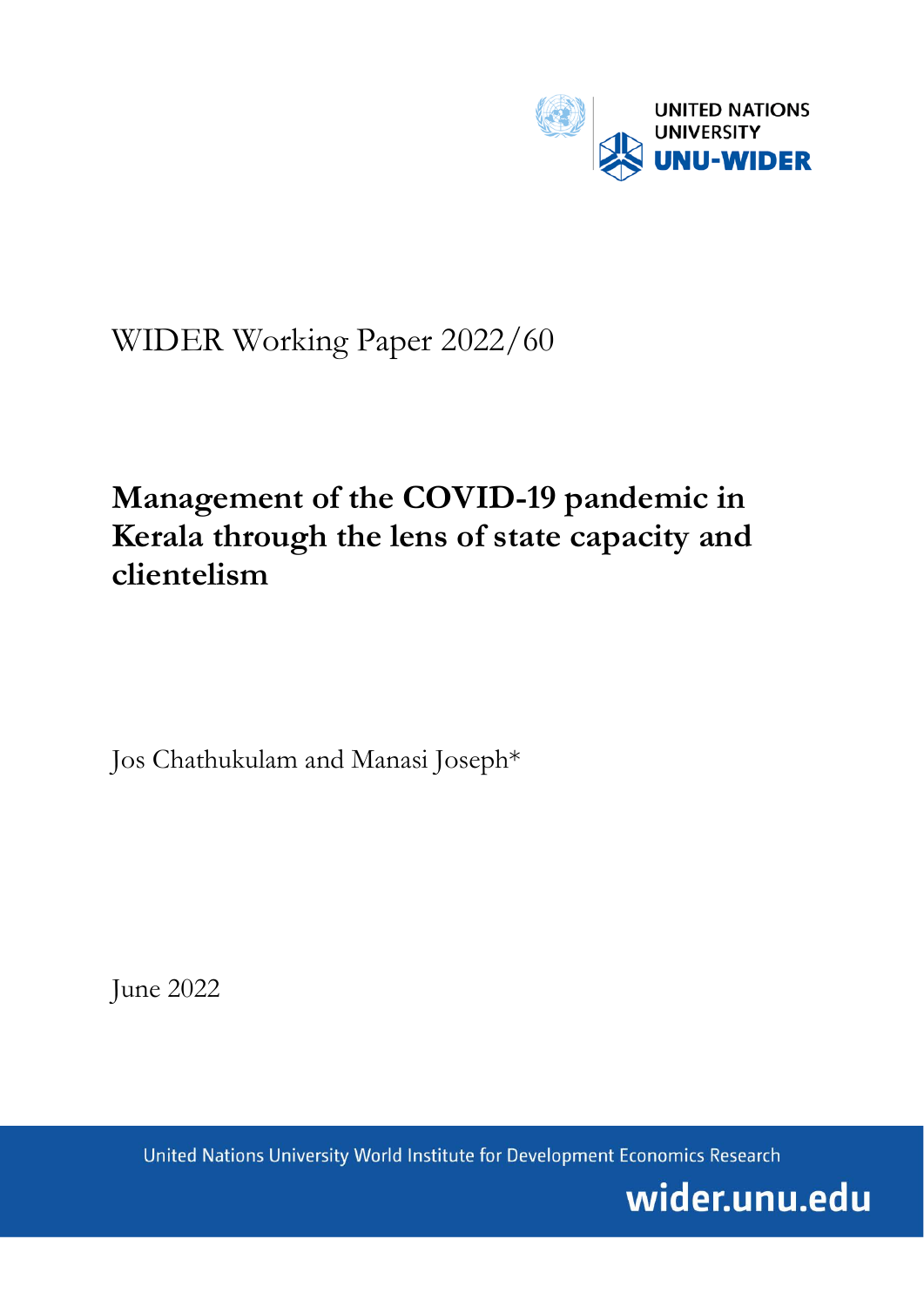**Abstract:** During the first wave of COVID-19 infections, Kerala, a state in southern India, successfully managed to contain the pandemic. As a result, the Kerala model of managing the COVID-19 pandemic was celebrated as a success across the globe. However, at the time of writing, it looks like the celebrations were a bit premature and the failure to contain the spurt in COVID-19 infections in the state in a second wave also ascertains this fact. While the rest of India recovered from the second wave of COVID-19 infections, Kerala struggled to bring the pandemic under control. This paper examines the state capacity in terms of health infrastructure before and during the pandemic. The paper also investigates the reasons behind the unravelling of the Kerala model of pandemic management. We analyse the role and impact of clientelism and political hegemony of the Left Democratic Front (LDF) in Kerala over COVID-19 mitigation strategies. We also investigate how Kerala's effective pandemic response created a sort of performance legitimacy for the LDF government.

**Key words:** COVID-19 pandemic, state capacity, political hegemony, clientelism, Kerala model

**Acknowledgements:** We are grateful to all the individuals including public health experts, officials with the Health Department, Government of Kerala, as well as elected functionaries and representatives of local governments. We are also grateful to the faculty and staff of the Centre for Rural Management (CRM), Kottayam, Kerala, India.

This paper has been prepared as part of the UNU-WIDER research initiative on [COVID-19 impact and policy response across](https://www.wider.unu.edu/node/239529)  [Indian States,](https://www.wider.unu.edu/node/239529) which is a component of the project [The state and statebuilding in the Global South –](https://www.wider.unu.edu/node/237413) international and local [interactions.](https://www.wider.unu.edu/node/237413)

Copyright © UNU-WIDER 2022

UNU-WIDER employs a fair use policy for reasonable reproduction of UNU-WIDER copyrighted content—such as the reproduction of a table or a figure, and/or text not exceeding 400 words—with due acknowledgement of the original source, without requiring explicit permission from the copyright holder.

Information and requests: publications@wider.unu.edu

ISSN 1798-7237 ISBN 978-92-9267-191-4

# <https://doi.org/10.35188/UNU-WIDER/2022/191-4>

Typescript prepared by Ayesha Chari.

United Nations University World Institute for Development Economics Research provides economic analysis and policy advice with the aim of promoting sustainable and equitable development. The Institute began operations in 1985 in Helsinki, Finland, as the first research and training centre of the United Nations University. Today it is a unique blend of think tank, research institute, and UN agency—providing a range of services from policy advice to governments as well as freely available original research.

The Institute is funded through income from an endowment fund with additional contributions to its work programme from Finland, Sweden, and the United Kingdom as well as earmarked contributions for specific projects from a variety of donors.

Katajanokanlaituri 6 B, 00160 Helsinki, Finland

The views expressed in this paper are those of the author(s), and do not necessarily reflect the views of the Institute or the United Nations University, nor the programme/project donors.

<sup>\*</sup> All authors: Centre for Rural Management, Kottayam, Kerala, India; corresponding author, J. Chathukulam: [chathukulam@isec.ac.in](mailto:chathukulam@isec.ac.in)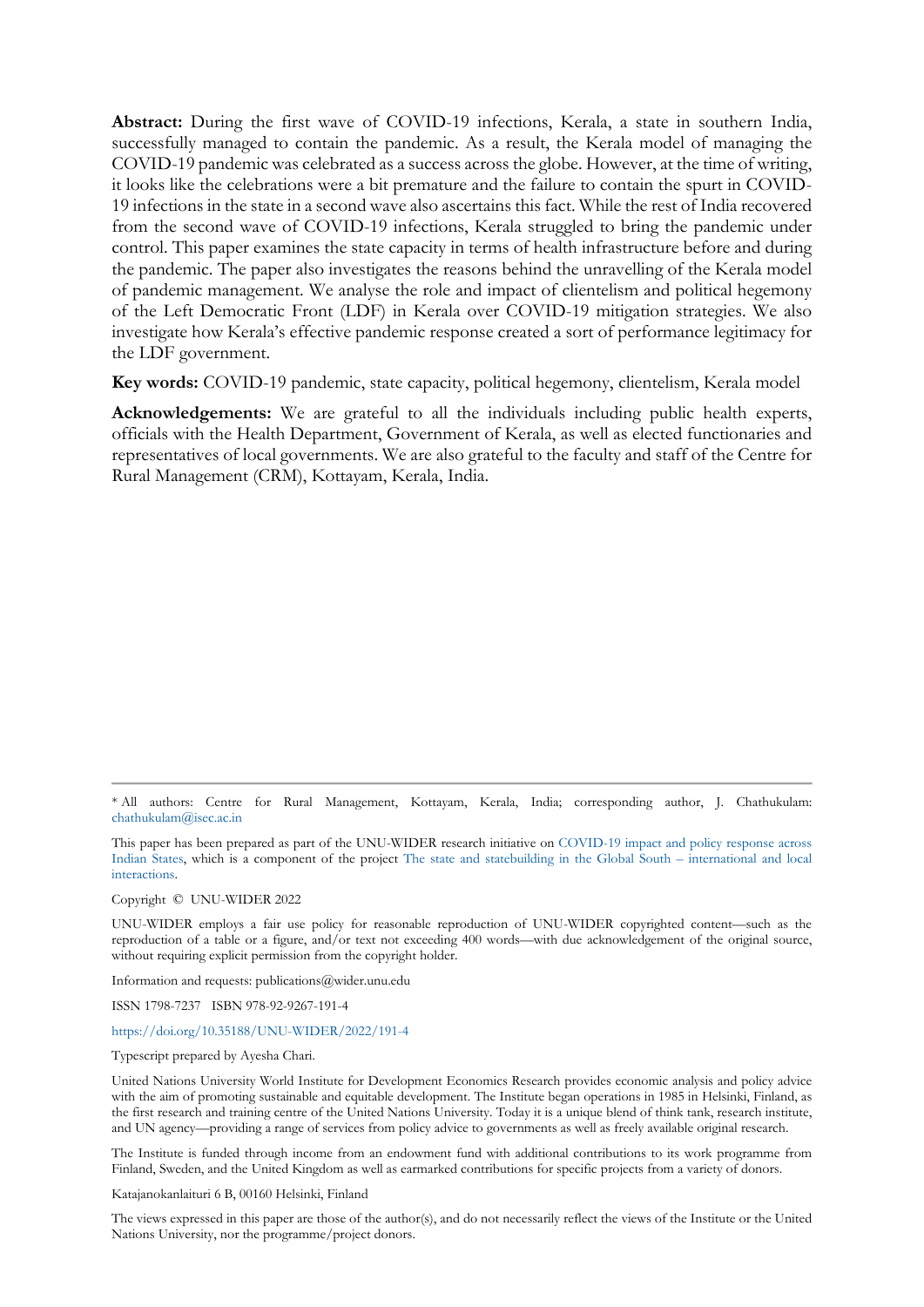# **1 Introduction**

Various experiences from countries that have dealt with COVID-19 show that state capacity has had a large role in managing the pandemic. It has also been widely acknowledged that apart from the robust healthcare system, other key factors that influenced the success and failure of a state in containing the pandemic were the type and nature of political regime, share of elderly and comorbid population, and the promptness in strictly enforcing containment strategies and policy measures (Serikbayeva et al. 2021). In this context, Kerala, a state in southern India offers an interesting case study. The health sector in Kerala has served as a role model for the rest of India, not only in terms of its robust health infrastructure but also in effectively dealing with exigencies it had to counter. Kerala, a state with a population of over 35 million, [1](#page-2-0) had initial success in containing the COVID-19 pandemic. This initial success in flattening the infection curve was attributed to the state's unique model of development—referred to as the Kerala model characterized by public action in health and education as well as a high rate of social mobilization under the umbrella of vibrant civil society movements and organizations.

Since the 1970s, Kerala has been a paradox in terms of its model of development. The state has been celebrated as a 'unique development model' by economists and scholars across the world for its notable achievements in human development and poverty reduction, despite its relatively low growth in gross domestic product (Franke and Chasin 1994). The state's early investment in health and education despite low income has defied conventional development economics. The robust healthcare system, decentralized institutions rooted in a participatory mode of governance, and the capacity of the state to work in synergy with civil society with a 'high degree of consensus and public trust' (Chathukulam and Tharamangalam 2021; Heller 2000) are the very hallmarks of the Kerala model of development. There is no doubt that these factors that define the legacy of the Kerala model of development equipped the state in effectively handling the initial phases of the first wave of the COVID-19 pandemic. In addition, the lessons learnt from containing the 2018 Nipah outbreak and managing the two devastating floods in 2018 and 2019 also helped the state in mitigating the pandemic swiftly. The state capacity in terms of health infrastructure and a high degree of public trust in welfare measures taken by the state and its apparatuses were the reasons behind Kerala's early success. Although Kerala has a strong health system, the state has its fair share of challenges in the form of an ageing population and prevalence of various comorbidities. Despite its better equipped health system, Kerala could not control the deaths resulting from COVID-19 and to mask this failure the state government even attempted to fudge the data to avoid scrutiny on its robust capacity. There has been confusion about whether it is state capacity or the type of political regime in power and its efficacy to mobilize state capacity to its fullest which has been responsible for the failure or success in managing the COVID-19 pandemic. We have attempted to assess management of the COVID-19 pandemic through the lens of efficient state capacity and how it helped the ruling party, the Left Democratic Front (LDF), to maximize state capacity through clientelist practices.

<span id="page-2-0"></span> $1$  According to the 2011 Census of India, the population of Kerala is 3,34,06,061, or 2.76 per cent of India's population (see Government of India 2011). As per the figures of the Unique Identification Authority of India (2020), the projected population for Kerala was 3,56,99,443 by mid-2020.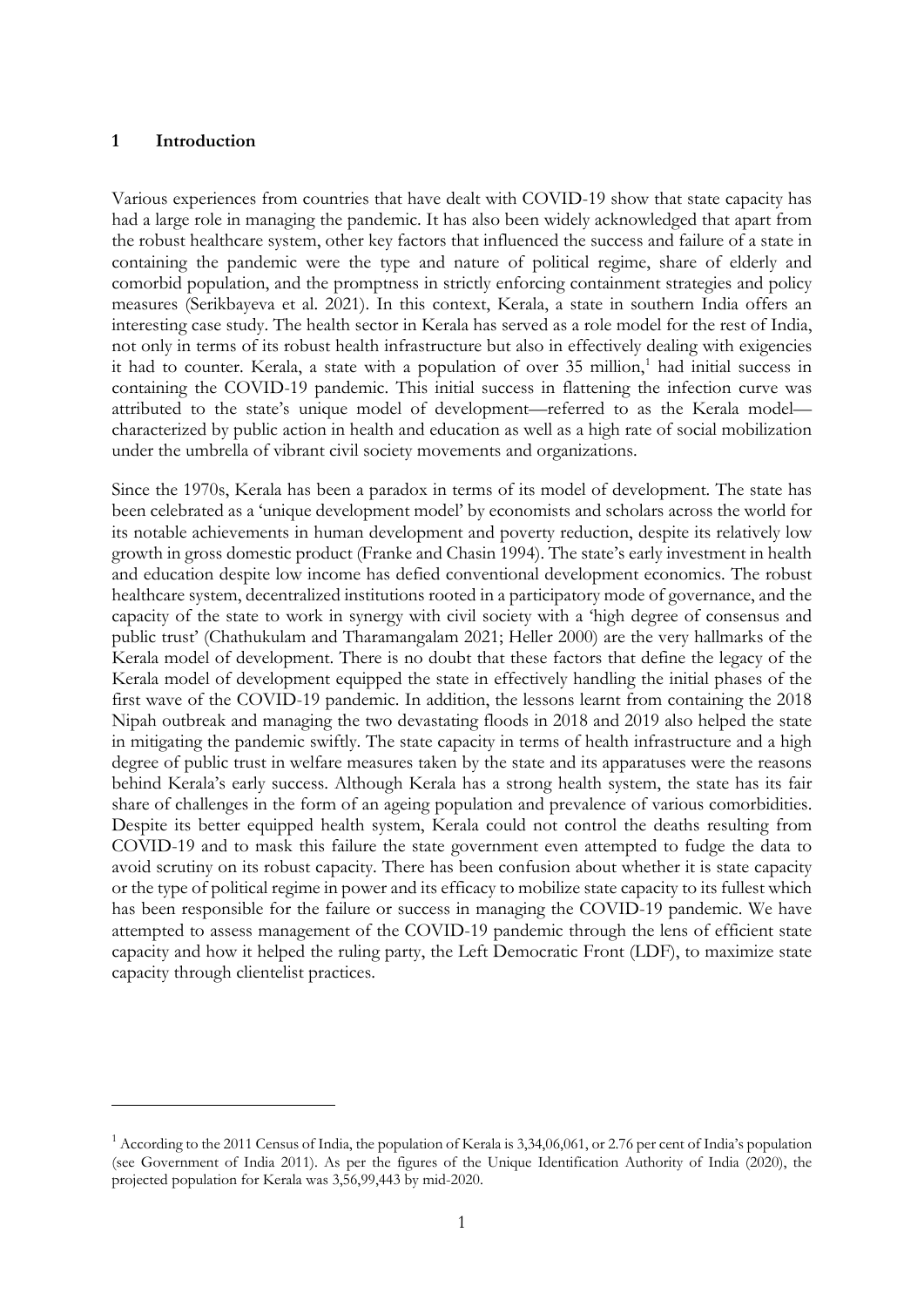# **2 COVID-19 in Kerala**

It was on 30 January 2020 that the World Health Organization (WHO) declared COVID-19 a public health emergency of international concern and the very same day Kerala reported its first case of the novel coronavirus. The first COVID-19 patient was a 20-year-old medical student at Wuhan University, Hubei, China, who returned to her home in Thrissur district in Kerala following semester holidays (Perappadan 2020). This was also India's first COVID-19 case (see Figure 1). The initial response focused on surveillance and screening of all incoming passengers from China and those who had come in close contact with them were quickly traced and isolated. The state was quick to adopt the 'test, trace and isolate' strategy of WHO and its 'vaunted contact tracing' and 'patient movement maps' (Rukmini 2021) were successful in containing the spread of COVID-19 in the state to a great extent.

| 30 January 2020 - first COVID-19 case in Kerala                                                  |  |  |
|--------------------------------------------------------------------------------------------------|--|--|
|                                                                                                  |  |  |
| 2 February 2020 - second COVID-19 case in Kerala                                                 |  |  |
|                                                                                                  |  |  |
| 3 February 2020 - third COVID-19 case in Kerala                                                  |  |  |
|                                                                                                  |  |  |
| 3 February 2020 - Kerala declares COVID-19 a state calamity                                      |  |  |
|                                                                                                  |  |  |
| Till 7 March 2020 - no new COVID-19 cases                                                        |  |  |
|                                                                                                  |  |  |
| 15 March 2020 - Kerala launches 'Break the Chain' campaign                                       |  |  |
|                                                                                                  |  |  |
| 19 March 2020 - the Kerala government announces a stimulus package of US\$2.68 billion           |  |  |
|                                                                                                  |  |  |
| 23 March 2020 - Kerala announces 1 week of lockdown in the state                                 |  |  |
|                                                                                                  |  |  |
| 24 March 2020 - the Union government announces a 21-day nationwide lockdown                      |  |  |
|                                                                                                  |  |  |
| 25 March 2020 - Kerala launches community kitchens                                               |  |  |
|                                                                                                  |  |  |
| 28 March 2020 - the government sets up shelter camps for stranded migrant labourers in the state |  |  |
|                                                                                                  |  |  |
| 10 April 2020 - the Kerala government begins distribution of free food kits                      |  |  |
| 7 May 2020 - Kerala initially flattens the COVID-19 infection curve                              |  |  |

Figure 1: Timeline of the major events during the first wave of the COVID-19 pandemic in Kerala

Source: authors' construction based on Anilkumar (2020), Ghosh and Philip (2020), Hebbar (2020), HT Correspondent (2020), Ilakanth and Kadambad (2020), Jacob (2020a, 2020b), Masih (2020), Paul (2020), and Perappadan (2020).

On 2 February 2020 the second COVID-19 case was reported in Kerala, and on 3 February 2020 one more case was confirmed; these two patients were also medical students who had returned from Wuhan. Following this, the Government of Kerala declared the COVID-19 outbreak as a state calamity (Ghosh and Philip 2020). After the first three COVID-19 cases, Kerala did not report any new infections. However, on 8 March 2020, five members from a family tested positive for coronavirus in the state. It all began after a three-member family, who returned to Kerala from Italy on 29 February 2020, allegedly dodged their travel history and evaded the surveillance screening. The medical department came to know about the family after their relatives were hospitalized with COVID-19. Within two days, a detailed route map tracing the places the family visited was prepared. The route map was made public on 10 March 2020 and those who came in contact with the infected were asked to alert officials about the same. The idea of creating a route map to trace the travel history of COVID-19 was scaled up to the remaining districts in the state.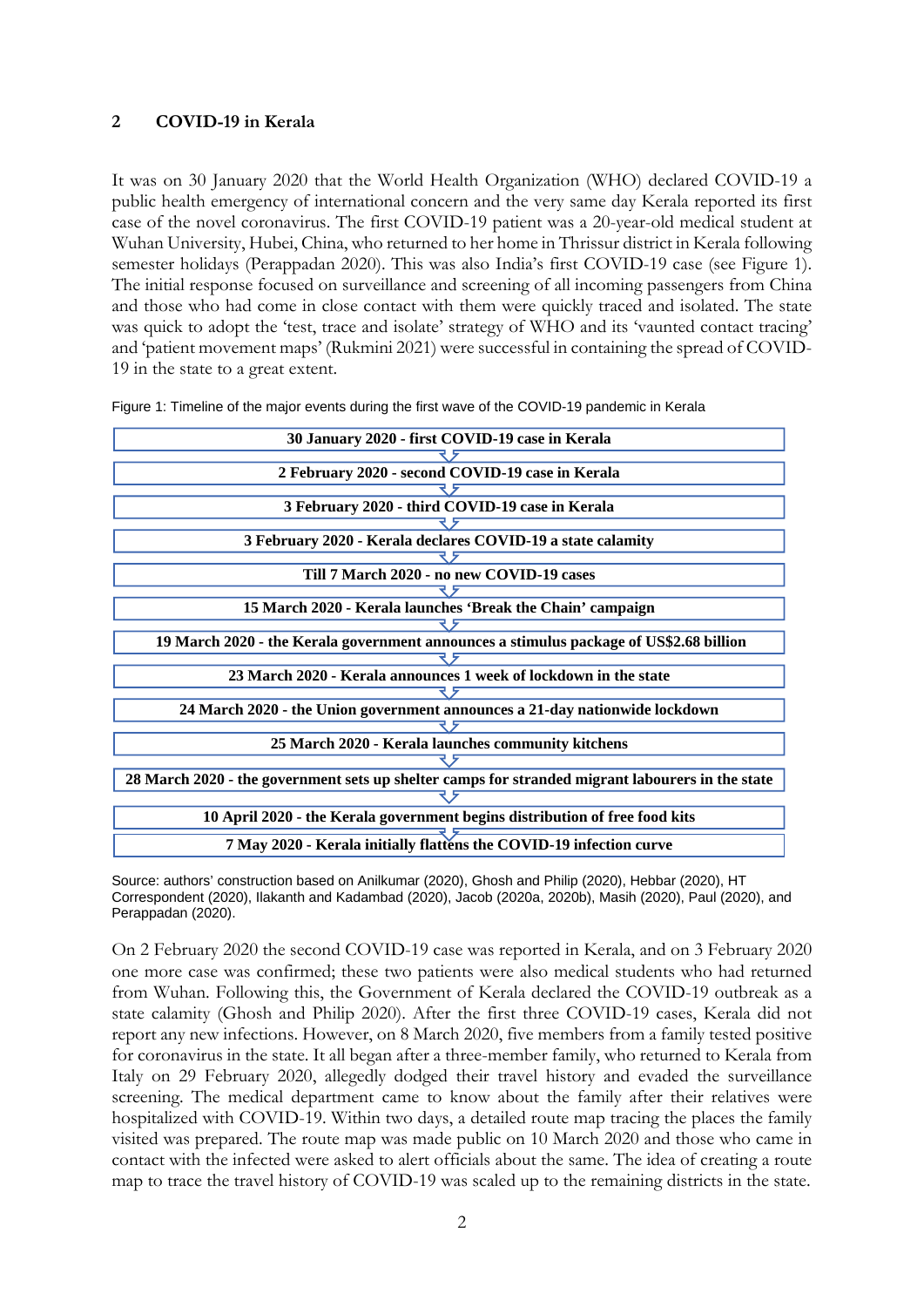On 15 March 2020, the health department in the state launched a mass handwashing campaign called 'Break the Chain' to make people aware about the importance of keeping personal hygiene to protect themselves from contracting the virus (Jacob 2020a). On 19 March 2020, Chief Minister Pinarayi Vijayan announced a stimulus package of [2](#page-4-0)0,000 crore<sup>2</sup> Indian rupees (INR) (US\$2.68 billion) to help the state overcome both the pandemic and the economic hardship due to the crisis (HT Correspondent 2020). On 23 March 2020, the chief minister declared a one-week state-wide lockdown (Anilkumar 2020). The state government declared lockdown one day before the nationwide lockdown announcement by Prime Minister Narendra Modi (Hebbar 2020). On 26 March 2020, the state government arranged adequate provision of food and shelter for vulnerable groups including migrant workers. Kerala's humane treatment towards migrant workers and the marginalized during the pandemic has been widely appreciated mainly because it is in sharp contrast to the inhuman treatment meted out to migrant workers in various other states in India. The lockdown in the country was implemented with no proper arrangement for the poor. Following the pandemic-induced lockdown, migrants and daily wage labourers lost jobs and some of them were thrown out from their rented homes. Meanwhile, in Kerala, the state government took proactive steps to protect migrant workers by providing shelter camps and food. On 9 April 2020, around 47 per cent of migrant workers of the total  $25$  lakh<sup>[3](#page-4-1)</sup> migrant workers were reported to be housed in shelter camps in the state and nearly 65 per cent of the shelter camps were functioning in Kerala alone (*The Wire* 2020). To ensure no one remains hungry in the pandemic, the state government also launched community kitchens on 25 March 2020, to provide food to the poor (Jacob 2020b; Paul 2020). On 10 April 2020, the distribution of food kits to all ration card holders began in the state (Ilakanth and Kadambad 2020). Thus, Kerala was lauded across the world not only for its pandemic management and containment strategies but also for making available needed provisions including food and shelter camps for those adversely affected by the pandemic-induced lockdown. This paved the way for the emergence of the Kerala model of COVID-19 pandemic management, which soon enough became a topic of discussion across the globe. By the first week of May 2020, Kerala successfully flattened the COVID-19 infection curve, and national and international media (Masih 2020) and healthcare experts showered praise on the state for effectively mitigating the pandemic. However, the infections started to spike in the state from mid-May 2020 onwards. One of the primary reasons for the sudden spurt of infections was the arrival of non-resident Keralites (NRKs)<sup>[4](#page-4-2)</sup> to the state. On the easing of lockdown in the country, NRKs returned to Kerala on repatriation flights from overseas and Keralites residing in states across India also returned home during the same time. Majority of Kerala's COVID-19 cases at that time were from returnees to the state from abroad. The state government anticipated the surge in COVID-19 cases with the arrival of people from abroad and other states and it was prepared to handle the sudden influx.

Meanwhile, the state government that won laurels for the Kerala model of COVID-19 pandemic management got embroiled in controversies one after the other. In Kerala, a politically vibrant state, adversarial and competitive politics forms the backbone of politics in the state (Chathukulam and Tharamangalam 2021). Although the political blame game took a backseat in the wake of the COVID-19 pandemic, the consensus between the ruling LDF and the opposition parties was short-lived. As a result, pandemic management got a political hue. At that time, local and state government elections were round the corner, and it was crucial for both the ruling party and the opposition parties to stay in power for their own survival. The state witnessed a political slugfest, and a COVID-19 super-spreader event took place in the state in July 2020, and the Kerala model

<span id="page-4-0"></span><sup>2</sup> 1 crore equals 10 million.

<span id="page-4-1"></span><sup>3</sup> 1 lakh equals 100,000.

<span id="page-4-2"></span><sup>&</sup>lt;sup>4</sup> According to official estimates, there are least 33 lakh non-resident Keralites residing in different countries.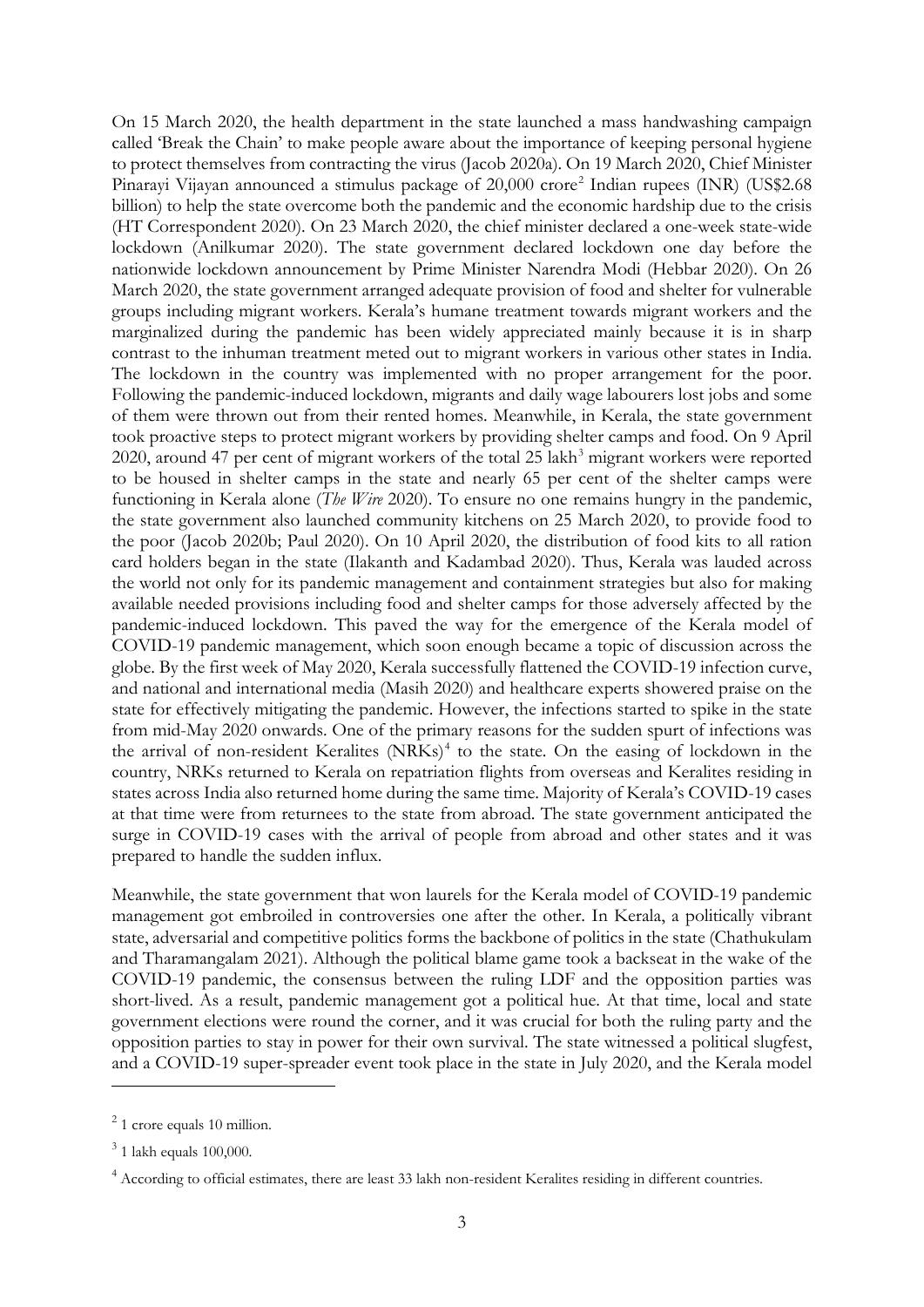of COVID-19 pandemic management began to falter. The state government also let down its guard during Onam and Eid festivities. While the rest of India got over the first wave of the COVID-19 pandemic in October 2020, the number of COVID-19 cases peaked in the Kerala during the same time. In December 2020, local government elections were held in Kerala and LDF won a trailblazing victory. It was the first set of elections in the state during the pandemic and the electoral verdict boosted the chances of LDF winning the 2021 Kerala Assembly elections. In March 2021, the number of COVID-19 cases started falling in Kerala but continued to surge after the Assembly elections in April 2021. The second wave of the COVID-19 pandemic began in Kerala in May 2021 and LDF was voted back into power; in the subsequent days Kerala went into a state-wide lockdown for the second time. While Kerala went through locking and unlocking phases for more than a year, the number of COVID-19 cases continued to surge till the first week of October 2021.

# **2.1 First wave of COVID-19 infections in Kerala (January–October 2020)**

In Kerala, the first wave of COVID-19 infections began on 30 January 2020 and in February 2020 two more cases were reported. After the first three COVID-19 cases in Kerala, no fresh cases were reported across India. However, in March 2020, the number of COVID-19 cases started rising in Kerala and in other states in India. Then, in the first week of May 2020, when the rest of India was battling with a surge in the number of COVID-19 cases, Kerala had more or less flattened the COVID-19 infection curve (Figure 2).



Figure 2: Number of COVID-19 positive cases reported in Kerala from 30 January to 4 June 2020

Note: data sourced from the 'COVID-19 Daily Bulletin' of the Directorate of Health Services, from 30 January 2020 to 4 June 2020, for the dates plotted in the graph.

Source: authors' construction based on data from Directorate of Health Services (2020a).

However, with the arrival of NRKs, the COVID-19 infection rate started to shoot up. By 20 May 2020, one in every hundred NRKs were testing positive for COVID-19. Then, in July 2020, a super-spreader event took place in the coastal villages of Poonthura and Pulluvilla in Thiruvananthapuram district (Biswas 2020). On 17 July 2020, the state government admitted that community transmission of COVID-19 had occurred in these coastal villages. On the same day, Kerala reported the highest single-day spike with 791 COVID-19 cases. The rate of community transmission of COVID-19 in community clusters was more than 50 per cent (*Hindustan Times* 2020). In August 2020, after Onam and Eid festivities COVID-19 infections rose. In September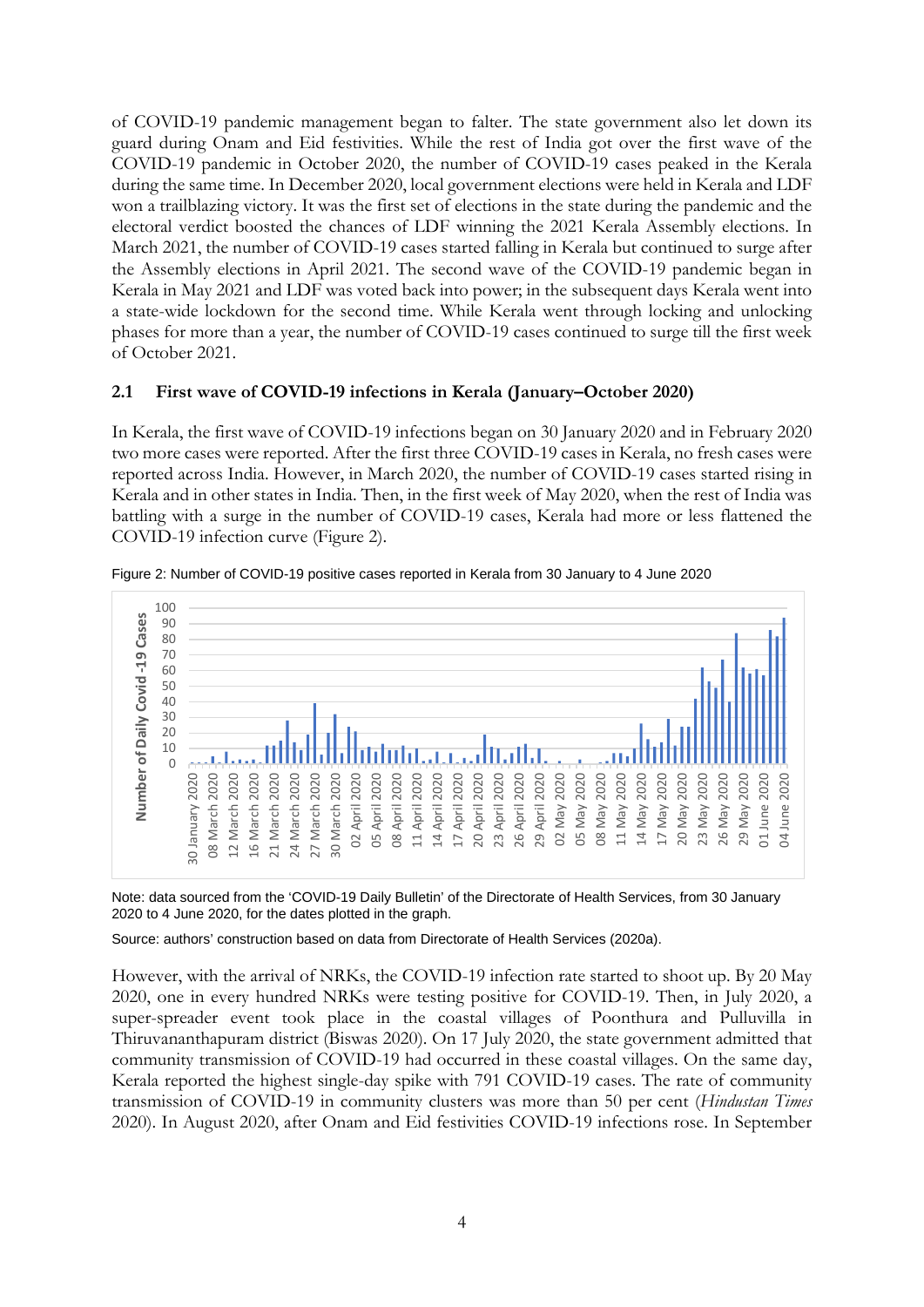2020, Kerala started reporting daily cases between 2,000 and 8,000.<sup>[5](#page-6-0)</sup> The first wave of COVID-19 infections peaked in India in September 2020 and started to recede in the country by October 2020. However, in the case of Kerala, the first wave of COVID-19 infections peaked in October 2020, with an active caseload of 97,417 cases, as on 24 October 2020 (Directorate of Health Services 2020a) (Figure 3).



Figure 3: Number of daily COVID-19 cases reported in Kerala from 5 June to 28 October 2020

Note: data sourced from the 'COVID-19 Daily Bulletin' of the Directorate of Health Services, from 5 June 2020 to 28 October 2020, for the dates plotted in the graph.

Source: authors' construction based on data from Directorate of Health Services (2020a).

In November 2020, the number of COVID-19 cases decreased and the local government elections in the state were held in December 2020. COVID-19 protocols were largely flouted and the government turned a blind eye because winning the elections was more important. The polls were followed by Christmas and other festivities and, by the last week of December 2020, the number of COVID-19 cases started to surge in Kerala. On 16 February 2021, Kerala had around 60,761 active cases (Directorate of Health Services 2021a) and the state accounted for 72 per cent of the total active cases in the country (Sabarwal 2021).

# **2.2 Second wave of COVID-19 infections in Kerala (April–October 2021)**

In March 2021, while a second wave of COVID-19 infections erupted in India, Kerala was gripped in election fever. The government lowered its guard regarding COVID-19 precautions; not even half the population in Kerala was inoculated with a COVID-19 vaccine because of shortage of vaccines and political bickering over their availability. Despite these issues, the people had a false sense of security, especially with the arrival of COVID-19 vaccines in the country. The Kerala Assembly elections were held on 6 April 2021. Although the Election Commission had asked the political parties and electoral candidates to observe COVID-19 protocols during election campaigns and rallies, all COVID-19 norms including social distancing and wearing masks were flouted by politicians and the public alike. While Kerala went to polls in April, the second wave of COVID-19 infections was at its peak in the rest of India. The country came out of the second

<span id="page-6-0"></span><sup>&</sup>lt;sup>5</sup> The data for the number of (daily) COVID-19 cases are taken from the 'COVID-19 Daily Bulletin' of the Directorate of Health Services (2020a) for the respective dates reported throughout this paper. As on 1 September 2020, there were 1,140 daily COVID-19 cases; by 5 September 2020, the number of daily cases reached 2,655; on 20 September 2020, the daily COVID-19 cases rose to 4,696. Towards the end of September, the daily infections rose to 8,000.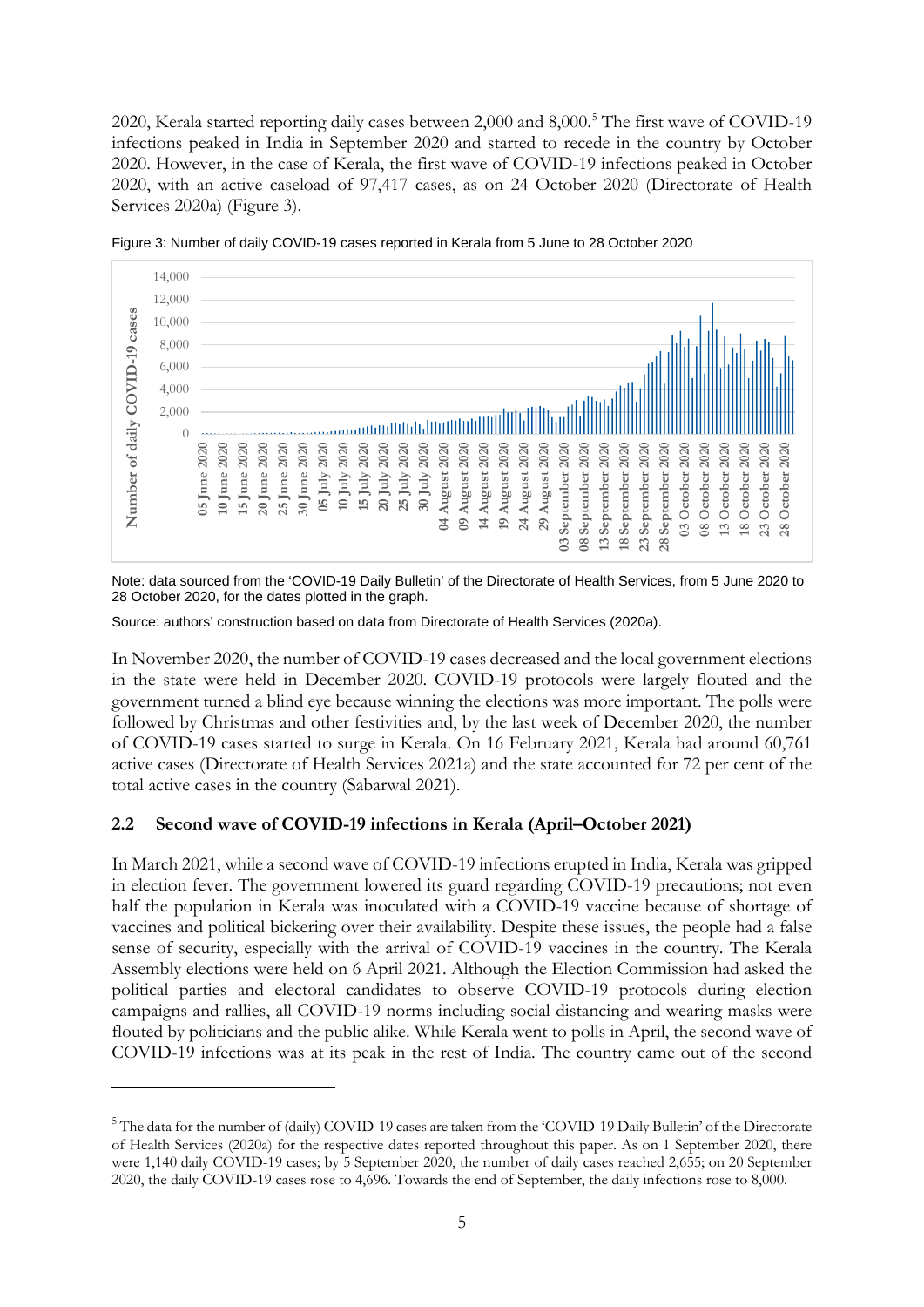wave by May 2021, whereas in Kerala the second wave of infections started to surge (Figure 4). On 5 May 2021, Kerala reported 41,953 COVID-19 cases (Directorate of Health Services 2021a).

Figure 4: Number of daily COVID-19 cases reported during the second wave of the pandemic in Kerala from 1 April to 28 October 2021



Note: data sourced from the 'COVID-19 Daily Bulletin' of the Directorate of Health Services, from 1 April 2021 to 28 October 2020, for the dates plotted in the graph.

Source: authors' construction based on data available from the Directorate of Health Services (2021a).

On 8 May 2021, the number of COVID-19 cases rose to 41,971 (Directorate of Health Services 2021a). Kerala imposed a state-wide lockdown from 8 to 16 May, and it was further extended to June 2021.

On 31 August 2021, after Onam and Eid festivities in Kerala, there was a surge with 30,203 COVID-19 cases reported (Directorate of Health Services 2021b). While the second wave was receding in other states in India, in Kerala it was surging. One in every five samples tested for COVID-19 in Kerala was positive in September 2021. According to the Directorate of Health Services (2021b), from 21 to 27 September 2021, the average number of active cases in Kerala stood at 1,61,529. The state alone accounted for over 60 per cent of daily new COVID-19 cases in September 2021. Since October 2021, the number of COVID-19 cases in Kerala has decreased.

# **2.3 Health infrastructure in Kerala before the COVID-19 pandemic**

Kerala's early investment in the health sector is one of the important factors that helped the state to deal with the pandemic without overwhelming the hospitals and overburdening the medical community. Although the Kerala model of managing the COVID-19 outbreak failed to bring the pandemic under control, one needs to accept that the health sector in the state did not collapse despite alarming increase in infections. The credit for this goes to state capacity and the Kerala government for developing a robust health sector over the years. Even before the COVID-19 pandemic struck the state, its health infrastructure was in a better position than that of other states (see Tables 1 and 2) and during the pandemic Kerala was able to improve its capacity in terms of additional hospitals, COVID-19 testing laboratories, recruiting more health workforce as well as ensuring uninterrupted supply of medical oxygen, ventilators, and intensive care unit (ICU) beds. Even before the pandemic, it is estimated that Kerala has 1.0 beds available at government hospitals per 1,000 population and 7.4 beds available per 1,000 elderly population (Singh et al. 2020). In the 2020–21 Kerala budget, the state allocated 6.5 per cent of its total expenditure to the health sector (Express News Service 2021b). Kerala has also spent an average of 5.6 per cent of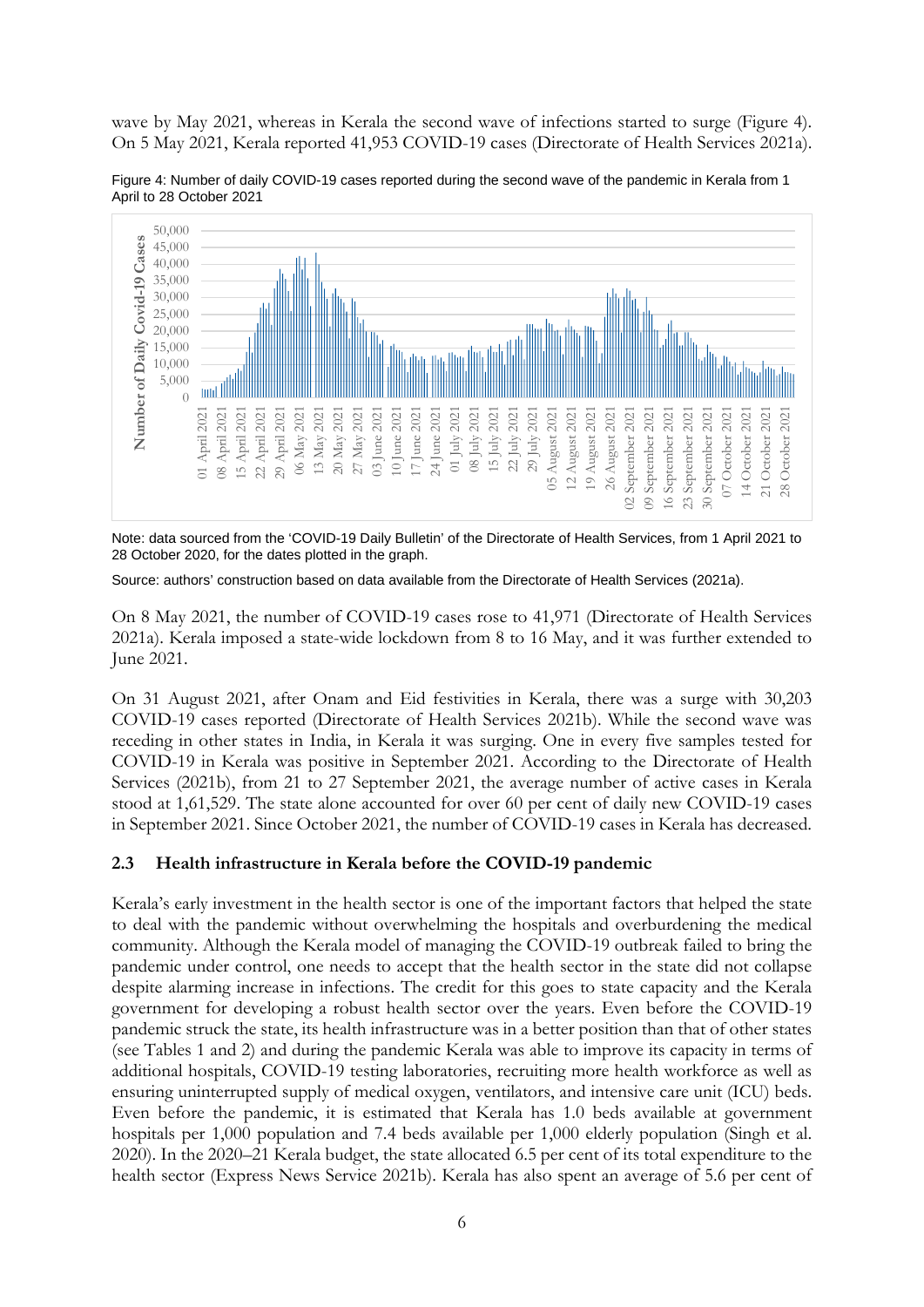the budget in the health and family welfare sector over the last 5 years. The gross state domestic product of Kerala for 2021–22 is estimated to be INR 8,76,283 crore (US\$117.38 billion) (Kerala State Planning Board 2021b).

| S. no.         | Type of medical institutions   | No. of medical<br>institutions | No. of beds |
|----------------|--------------------------------|--------------------------------|-------------|
|                | General hospitals              | 18                             | 6,920       |
| 2              | District hospitals             | 18                             | 5,167       |
| 3              | Specialty hospitals            | 22                             | 5,557       |
| $\overline{4}$ | Taluk hospitals                | 81                             | 8,438       |
| 5              | Community health centres       | 232                            | 6,571       |
| 6              | Primary health centres         | 680                            | 2,034       |
|                | 24x7 Primary health centres    | 168                            | 3,145       |
| 8              | Others and specialty hospitals | 61                             | 172         |
|                | Total                          | 1,280                          | 38,004      |

|  | Table 1: Details of government medical institutions in Kerala before the COVID-19 pandemic |  |  |  |
|--|--------------------------------------------------------------------------------------------|--|--|--|
|--|--------------------------------------------------------------------------------------------|--|--|--|

Note: data as of August 2018.

Source: authors' compilation based on personal communication with public health officials and *Health at a Glance 2018* report (see Health Information Cell 2018).

| Table 2: Number of ventilators and intensive care units (ICUs) before the COVID-19 pandemic |  |
|---------------------------------------------------------------------------------------------|--|
|                                                                                             |  |

| Ventilators in government hospitals | 170ª             |
|-------------------------------------|------------------|
| ICUs in government hospitals        | 950 <sup>b</sup> |

Note: <sup>a</sup>170 ventilators in government hospitals, as of January 2020. This is just an estimate given by public health experts. The first author had a series of discussions with public health experts regarding the preparedness of the state in handling the pandemic and the estimated data shared by the experts at that time are used here. Although 103 ventilators were available in private hospitals, the Kerala government did not rope in private hospitals for COVID-19 treatment in the first few months of the pandemic. <sup>b</sup>This figure is estimated by Kapoor et al. (2020) as part of a study by the Centre for Disease Dynamics, Economics & Policy on state-wise estimates of hospital beds and ventilators.

Source: authors' compilation based on discussion with public health experts in Kerala and data from Kapoor et al. (2020).

There is no accurate data on the availability of ventilators and ICU beds in government hospitals in Kerala prior to the COVID-19 pandemic. Some media reports have pegged that there were around 5,000 ventilators available in Kerala, as of March 2020 (Chandna 2020). Meanwhile, public health experts opined that the government hospitals in Kerala had around 170 ventilators. Regarding the availability of ICU beds in government hospitals, it is estimated that around 950 were available in Kerala when the pandemic started (Kapoor et al. 2020).

# **2.4 Healthcare infrastructure during the COVID-19 outbreak in Kerala**

Following the outbreak of COVID-19, the Government of Kerala provided treatment for patients with COVID-19 free of cost. To manage the COVID-19 pandemic, the LDF government identified certain government hospitals and declared them as dedicated COVID-19 hospitals for providing treatment to patients who tested positive for the virus. On 19 March 2020, a total of 22 hospitals including 14 district hospitals and 8 medical colleges in Kerala were declared as COVID-19 hospitals. These hospitals had a total of 28,000 beds out of which 3,600 were allotted for treating COVID-19 patients (ET Bureau 2020). Later, 7 more hospitals were converted into dedicated COVID-19 hospitals and thus a total of 29 government hospitals were COVID-19 hospitals (Directorate of Health Services 2020b).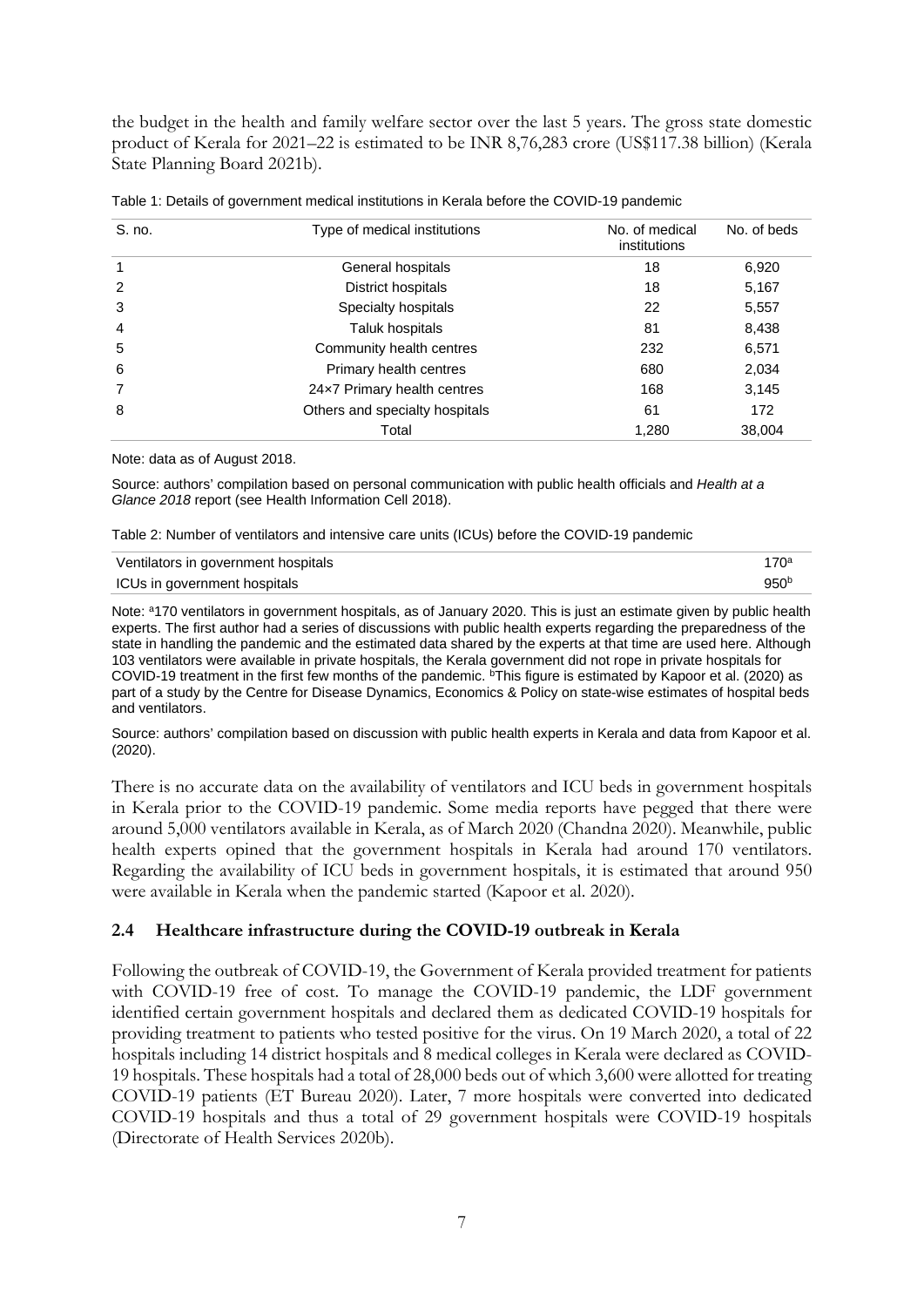# *Covid first line treatment centres*

In response to the surge in COVID-19 cases, the Kerala government opened Covid First Line Treatment Centres (CFLTCs) (PRD Live 2020a). The COVID-19 hospitals were designated for the management of symptomatic COVID-19-positive patients and CFLTCs were designated for the management of asymptomatic COVID-19-positive patients. CFLTCs were set up in two phases in the state. In the first phase, the state government planned to set up 86 CFLTCs with 11,284 beds (PRD Live 2020b). In the second phase, the government planned to set up 253 CFLTCs with 30,598 beds (PRD Live 2020b). As on 19 July 2020, 187 CFLTCs with 20,404 beds became operational in the state (PRD Live 2020c). In addition, 305 doctors, 572 nurses, 62 pharmacists, and 27 laboratory technicians were employed in these CFLTCs (PRD Live 2020d). On 14 September 2020, 194 CFLTCs with 26,425 beds were functioning in the state (PRD Live 2020e). By 28 September 2020, a total of 229 CFLTCs with 35,874 beds were allocated for COVID-19 treatment. As of September 2020, a total of 9,125 beds had been allocated in COVID-19 hospitals and 1,429 beds in other government hospitals.

Although private hospitals were not initially roped in for the treatment of COVID-19 patients, since 20 July 2020, a total of 139 hospitals allocated 4,813 beds for treating COVID-19 patients (Kerala State Planning Board 2021a). During the first wave of the pandemic, the ventilator occupancy and ICU occupancy were relatively less. For instance, in October 2020, that is when the first wave of the pandemic reached its peak, a total 2,141 ICU beds and 2,169 ventilators were available in the state and 104 ventilators and 445 of ICU beds were occupied by COVID-19 patients (Times News Network 2020a). However, in April–May 2021, when the second wave of the pandemic began, there was a shortage of ICU beds and ventilators in the state. There were reports of patients being turned away from hospitals owing to lack of sufficient ventilators and ICU beds (Maya 2021; Unnikrishnan 2021). By December 2021, the government hospitals in Kerala had 3,107 ICU beds and 2,293 ventilators and 267 ICU beds and 77 ventilators were occupied by COVID-19 patients (*The Hindu* 2021b) (Table 3).

| Month and year | No. of ventilators | No. of ICU beds |
|----------------|--------------------|-----------------|
| October 2020   | 2.169              | 2.141           |
| December 2021  | 2.293              | 3.107           |

Table 3: Number of ventilators and ICU beds in government hospitals in Kerala after the COVID-19 outbreak

Source: authors' compilation based on Times News Network (2020a) and *The Hindu* (2021b).

# **3 COVID-19 testing capacity in Kerala**

When the first three COVID-19 cases were reported in Kerala, the state had to depend on the National Virology Institute in Pune, Maharashtra, for testing. On 4 February 2020, the state got permission from the Indian Council of Medical Research (ICMR) to conduct COVID-19 tests at the National Institute of Virology in Alappuzha, Kerala. By March 2020, Kerala had 12 laboratories for COVID-19 testing (DTE Staff 2020). By May 2020, the state had a total number of 35 laboratories for COVID-19 testing (ICMR 2020a). Although in the initial stages there were more government laboratories for COVID-19 testing, later on private laboratories for COVID-19 testing outnumbered the government ones (see Table 4).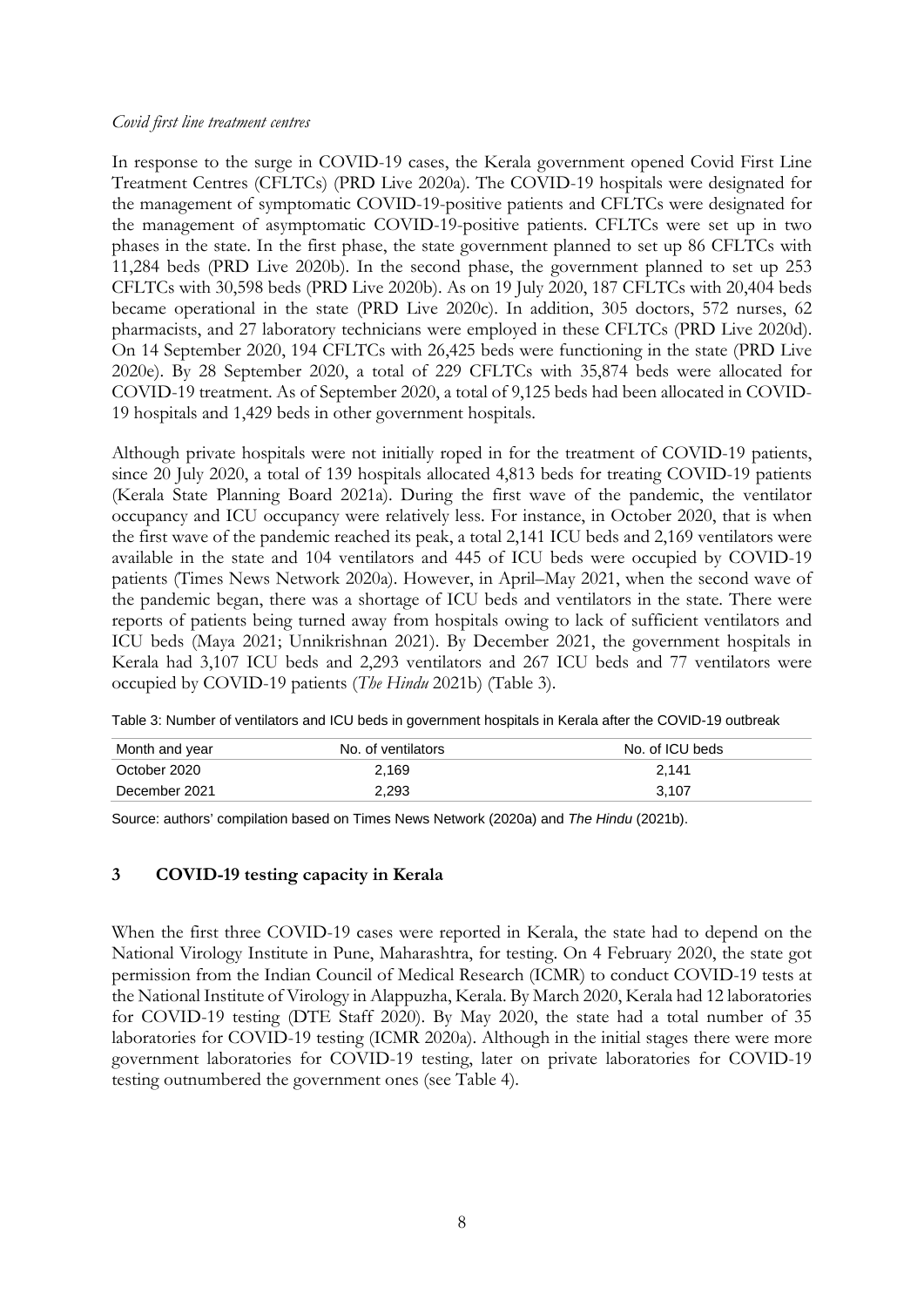| S. no. | Name of the    | May 2020                     |                        |       | December 2020                |                        |       |
|--------|----------------|------------------------------|------------------------|-------|------------------------------|------------------------|-------|
|        | test           | No. of<br>government<br>labs | No. of<br>private labs | Total | No. of<br>government<br>labs | No. of<br>private labs | Total |
|        | RT-PCR         | 19                           | 8                      | 27    | 42                           | 95                     | 137   |
| 2      | TrueNat        | 4                            | 0                      | 4     | 13                           | 37                     | 50    |
| 3      | <b>CB-NAAT</b> |                              | 3                      | 4     | 5                            | 10                     | 15    |
|        | Total          | 24                           | 11                     | 35    | 60                           | 142                    | 202   |

Table 4: COVID-19 testing laboratories in Kerala in 2020

Note: operational laboratories reporting to ICMR only have been listed in the table.

Source: authors' compilation based on data from ICMR (2020a, 2020b).

By December 2020, there were a total of 202 COVID-19 testing laboratories, both government and private sector (ICMR 2020b). It is interesting to note that of these only 60 were government laboratories while 142 were in private sector laboratories (ICMR 2020b). In May 2021, Kerala had 160 RT-PCR laboratories (47 government run and 113 private), 53 TrueNat laboratories (15 government and 38 private), and 15 CB-NAAT laboratories (6 government run and 9 private) (ICMR 2021a). In December 2021, there were 258 COVID -19 testing laboratories (ICMR 2021b). According to ICMR (2021b), there were a total of 187 RT-PCR laboratories (government 50 and private 137), 55 TrueNat (government 15 and private 40), and 16 CB-NAAT (government 7 and private 9).

# **3.1 Correlation between number of tests and number of COVID-19 cases reported**

There is a strong correlation between the number of COVID-19 tests conducted and the number of COVID-19 cases reported in Kerala in 2020 and 2021. Until the second week of July 2020, Kerala was testing fewer than 10,000 samples a day and the number of daily positive cases reported were in the range of 200–300 (Philip 2020). From 11 July 2020 to 30 September 2020, the number of daily COVID-19 tests increased from 14,364 to 63,640 and the number of daily COVID-19 cases too surged from 488 to 8,830 (Government of Kerala 2020). It is evident that as the number of samples tested increased, there was a surge in COVID-19 infections reported in the state (Figure 5). The same trend can be observed from October 2020 to December 2020, as is evident from Figure 5.



Figure 5: Number of daily COVID-19 tests conducted and cases reported in Kerala from July to December 2020

Source: authors' construction based on data from Government of Kerala (2020).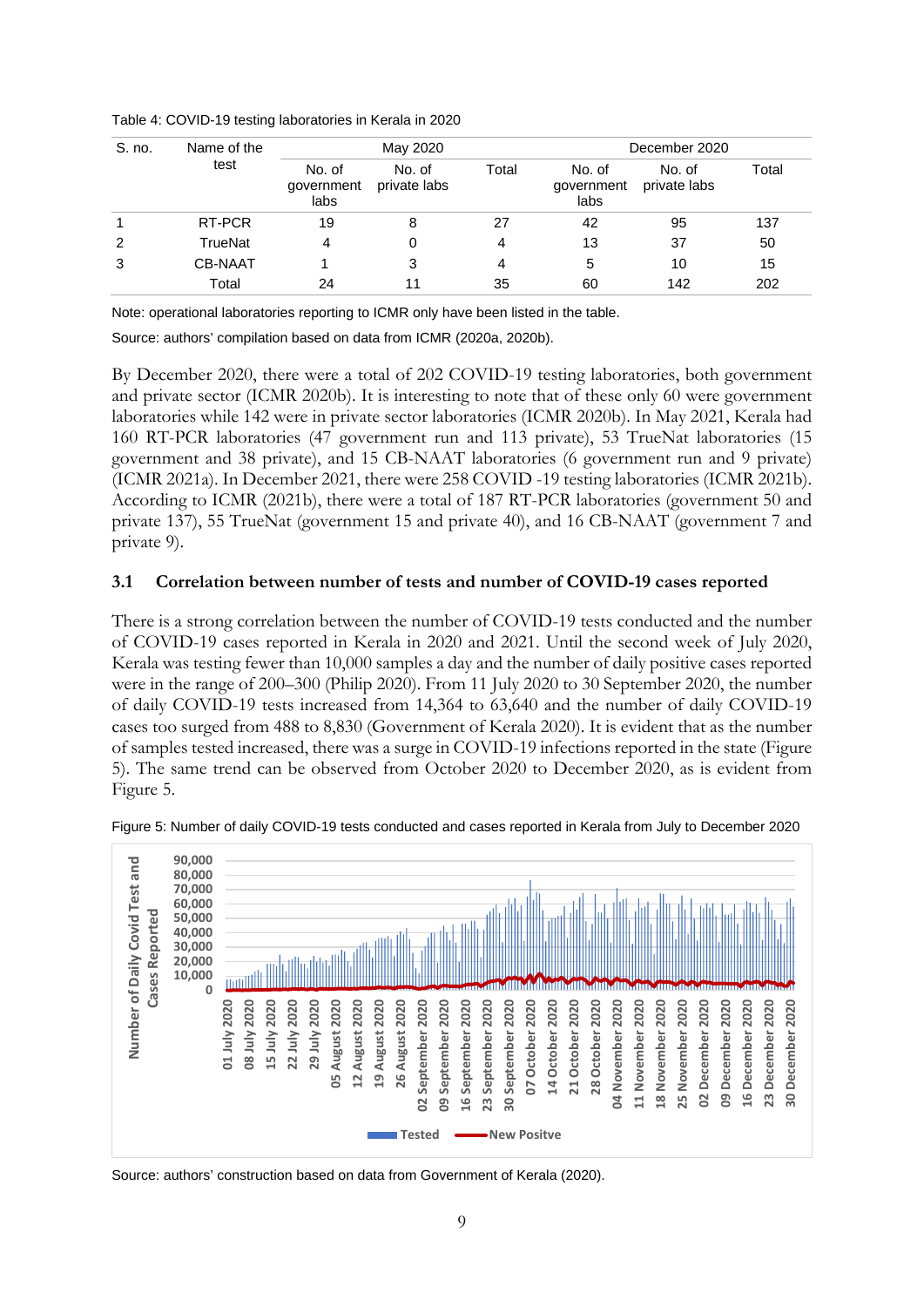Although Kerala has the capacity to process 1.5–2.5 lakh samples daily (Express Web Desk 2021), the LDF government has been reluctant to make use of its full potential fearing a surge in caseload. From 1 January to 14 April 2021, between 50,000 and 80,000 COVID-19 tests were conducted daily and between 5,000 and 13,835 COVID-19 cases were reported daily (Government of Kerala 2021a). However, since 18 April 2021, Kerala started to conduct more than 1 lakh tests daily (Government of Kerala 2021a). For instance, from 18 April to 30 April 2021, the number of daily COVID-19 tests in Kerala hovered between 1,08,898 and 1,49,487 and the daily positive cases reported were between 18,257 and 37,199 (Government of Kerala 2021a). Increased testing led to greater detection of cases and thus there was naturally an alarming surge in the number of COVID-19 cases reported (Figure 6).

Figure 6: Number of daily COVID-19 tests conducted and cases reported in Kerala from January to December 2021



Source: authors' construction based on data from Government of Kerala (2021a).

In May 2021, when the second wave of the COVID-19 pandemic began to peak, the Government of Kerala continued with increased testing; more than 1 lakh tests, ranging from 1,46,474 to 1,48,546, were conducted between 1 May and 5 May 2021 (Government of Kerala 2021a) and the daily caseload too surged from 35,636 to 41,971 during this period (Government of Kerala 2021a). Then from 11 May to 30 May 2021, the number of daily COVID-19 tests first dropped to 1,39,287, then rose to 1,46,320, and then drastically decreased to 1,24,537 (Government of Kerala 2021a); this was reflected in the number of COVID-19 cases detected as the cases dropped from 43,529 (12 May 2021) to 19,894 (30 May 2021). The fluctuations in daily testing varied from 1.20 lakh to 1.50 lakh to 1.90 lakh tests (Government of Kerala 2021a) between June and September 2021. However, as the caseload showed no signs of coming down, and there was mounting criticism from all quarters, the government lowered the number of tests conducted, which dipped to below 10,000 since October 2021 and so did the number of daily COVID-19 cases (Government of Kerala 2021a). The opposition parties in Kerala have accused the LDF government for inconsistency in the number of COVID-19 tests conducted as a deliberate attempt to show a drop in COVID-19 cases in the state.

# **3.2 Medical oxygen availability in Kerala during the pandemic**

While many states in India were facing oxygen shortage during the second wave of the COVID-19 pandemic in India, Kerala did not face an oxygen crisis despite a high caseload of infections because it is an oxygen surplus state. However, a year before the pandemic, the situation was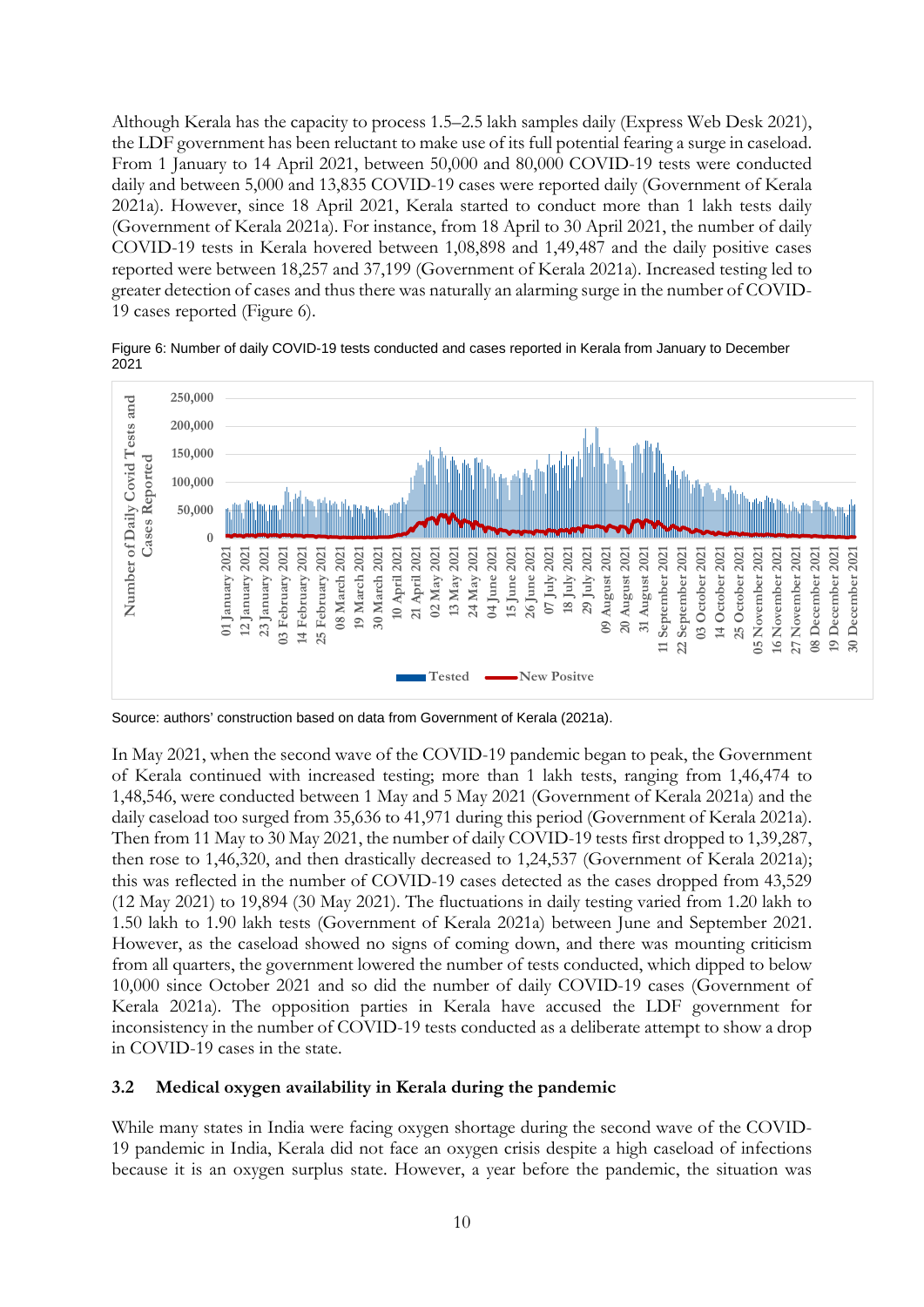entirely different as Kerala was depending on Tamil Nadu and Karnataka for the supply of liquid medical oxygen. Following the first COVID-19 case, Kerala augmented its oxygen production capacity by 60 per cent (Dutta 2021). The state had around 23 oxygen plants as on 23 April 2021 (Dutta 2021). In March 2020, when the first wave of the pandemic started to surge in Kerala, the state was producing 129.05 metric tonnes of medical oxygen (Jacob 2021); during the second wave in May 2021, the state was producing 235.32 metric tonnes of oxygen, which rose to 416.63 metric tonnes by December 2021.<sup>[6](#page-12-0)</sup> It is estimated that the daily oxygen requirement in the state for COVID-19 treatment is around 52 tonnes per day and for non-COVID-19 treatment around 45 tonnes (Kumar 2021).

# **4 Political hegemony over COVID-19 management in Kerala and how it created a performance legitimacy for the LDF in elections**

Since public health is a partisan subject (Moolakkattu 2021), the politicization of the pandemic is a natural outcome and political hegemony stems from it. As Kerala is a politically vibrant state, it is not surprising that pandemic management got a political hue for gaining political mileage and reaping rich dividends. In fact, there have been widespread accusations from the beginning that the LDF government in the state led by Chief Minister Pinarayi Vijayan was promoting the Kerala model of COVID-19 pandemic management as a propaganda to gain political support. The circumstances unfolding in the political arena when the pandemic made inroads into the state prove that there was more truth to these accusations. When the pandemic struck Kerala, local government and Kerala Assembly elections were round the corner and winning both was crucial for the then ruling LDF government and for the opposition parties, including the United Democratic Front (UDF) and the Bharatiya Janata Party (BJP). In the case of LDF, they had earned the goodwill of the people in the state by effectively containing the Nipah outbreak in 2018 and strategically handling the devastating floods in 2018 and 2019. As a result, containing the COVID-19 infections was a matter of serious concern as any mismanagement would be detrimental to not only the lives of people but also the LDF government as it would almost certainly spoil their chances of returning to power. It is natural for people to assess the performance and success of a ruling government in managing and containing a deadly pandemic like COVID-19. Meanwhile, a people-oriented and comprehensive public health care system and the LDF government's Mission Aardram[7](#page-12-1) which improved basic infrastructure and services in government hospitals in Kerala, played a significant role in mitigating the COVID-19 pandemic and prevented the health infrastructure from collapsing even when infections surged.

<span id="page-12-0"></span><sup>&</sup>lt;sup>6</sup> Data for the second wave were obtained during authors' discussion with a senior public health expert on 15 December 2021.

<span id="page-12-1"></span><sup>7</sup> The Left Democratic Front (LDF) launched Mission Aardram in 2017 to focus on the United Nations Sustainable Development Goal 3 'Good Health and Wellbeing'. In the first phase, 170 primary health centres (PHCs) were converted into family health centres (FHCs); in the second phase, 503 PHCs were transformed into FHCs; and in the third phase, 212 PHCs were transformed into FHCs (Times News Network 2020b). Major aims of Mission Aardram are to transform government hospitals and grassroots level health institutions including PHCs into patient-friendly spaces and to deliver optimum level of care to reduce out-of-pocket expenditure on health by upgrading facilities and infrastructure in public health institutions in the state.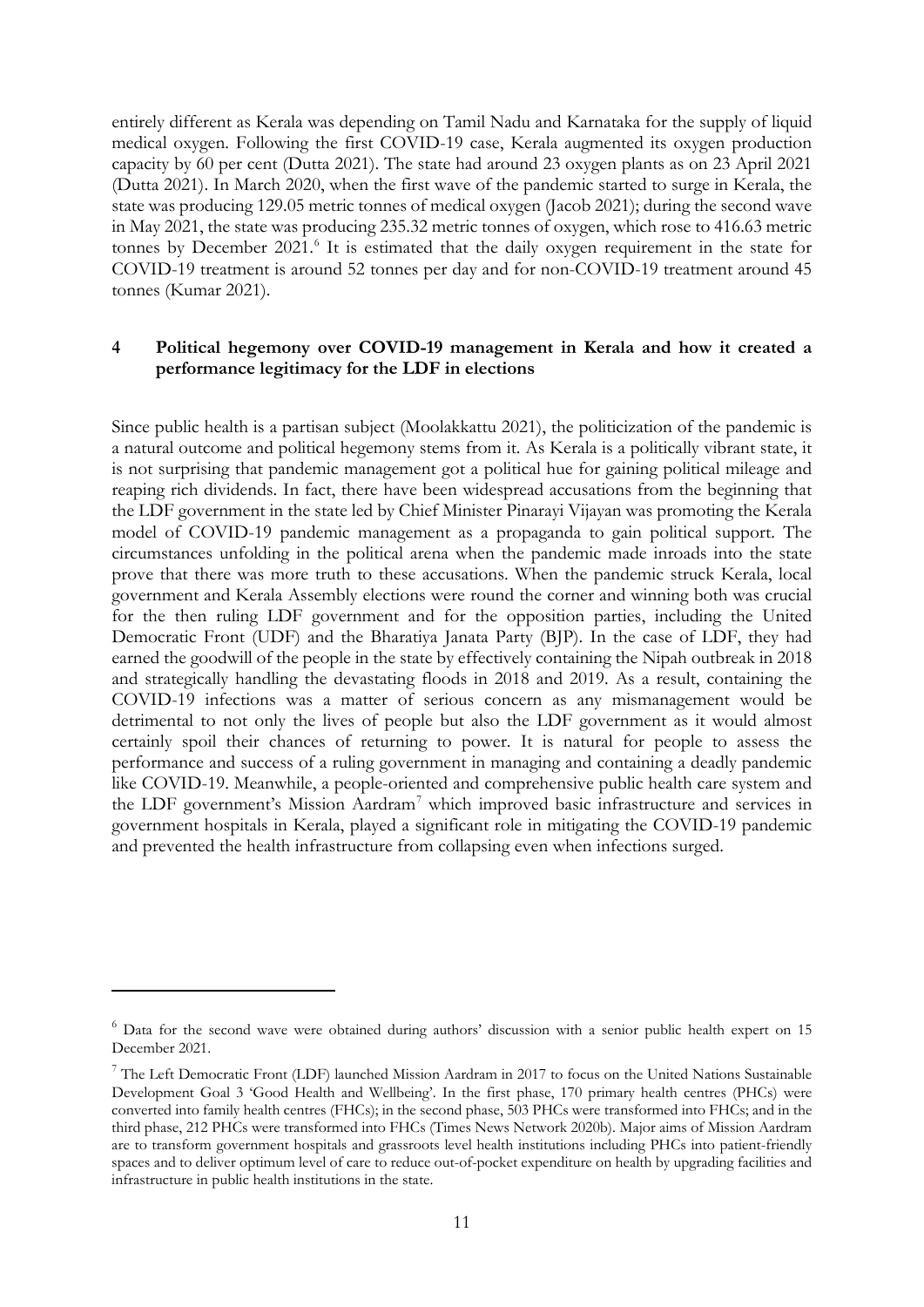Kerala is a densely populated<sup>[8](#page-13-0)</sup> state with a large elderly population<sup>[9](#page-13-1)</sup> and high prevalence of comorbidities. [10](#page-13-2) The pandemic would have turned into a catastrophe in the state during the first wave of COVID-19 infections without the well-equipped healthcare system in government hospitals under the LDF government's Aardram Mission. The programme helped to prevent COVID-19 cases overburdening hospitals in the state to a large extent. As a result, the credit for this success went to the LDF government, which helped it obtain political patronage as it laid the foundation of the Kerala model of COVID-19 pandemic management. Following the pandemicinduced lockdown, a lot of people including migrant workers were rendered jobless and homeless and the LDF government wasted no time in arranging provisions required for the vulnerable and poor in the state. Keeping in mind the challenges posed by the pandemic and its impact on the forthcoming elections, the LDF government rolled out a slew of clientelist and welfare measures, launching community kitchens for providing food to the poor and needy, distributing free food kits to all ration card holders, setting up shelter camps for migrant workers, and even hiking welfare pensions. Thus, by infusing competitive populism and clientelist measures LDF managed to secure political hegemony over pandemic management in the state.

# **4.1 Community kitchens**

To avoid anyone suffering from hunger and starvation during pandemic, the government led by LDF launched community kitchens on 26 March 2020, with the sole aim of delivering food to the poor and needy. The responsibility of managing the community kitchens was given to local governments and the Kudumbashree<sup>[11](#page-13-3)</sup> programme. As per the government data, from March to May 2020, around 86,51,627 people served food through community kitchens run by 1,034 local governments in the state. Around 2.50 lakh to 2.80 lakh food packets were distributed (Express News Service 2020a) daily during the first wave of the pandemic. A large portion of the food prepared was provided free of cost to the economically and socially disadvantaged sections of society, including migrant workers, the homeless, and the destitute.

# **4.2 Public distribution system, distribution of food kits, and state capacity**

Kerala has one of the most effective public distribution systems (PDS) in India. Universal coverage and physical access made possible through a vast network of retail outlets are among the prominent features of PDS in the state. Poverty alleviation and ensuring food security are the primary objectives of PDS and Kerala has made good use of its PDS before the COVID-19 pandemic as well as during pandemic-induced lockdowns. In March 2020, Kerala had 87.28 lakh ration card holders (Kerala State Planning Board 2021a); in September 2020, this rose to 88,80,695 (Express News Service 2020b); by August 2021, it rose to 90.70 lakh (Kerala State Planning Board 2021b). Ration card holders are classified into priority (yellow and pink card) and non-priority card holders

<span id="page-13-0"></span><sup>&</sup>lt;sup>8</sup> The 2011 Census puts Kerala's population density at 859 per square kilometre, which is more than twice the all-India population density of 382 per square kilometre (Thomas 2015).

<span id="page-13-1"></span><sup>&</sup>lt;sup>9</sup> As per the 2019 Kerala Economic Review, 48 lakh people of Kerala are aged 60 years and above (Kerala State Planning Board 2019). Rajan and Mishra (2020) have created a population projection for the population aged 60 years and above in Indian states and union territories. The first author of this paper interacted with the first author of the cited paper (S.I. Rajan, on 13 August 2020) and learnt that in 2020 Kerala had nearly 16 per cent people aged 60 years and above.

<span id="page-13-2"></span> $10$  Kerala has an estimated 70 lakh people who suffer from diabetes, cancer, blood pressure, heart ailments, kidney disease, and respiratory tract infections (The Hindu Business Line 2020).

<span id="page-13-3"></span><sup>&</sup>lt;sup>11</sup> Kudumbashree is a poverty eradication and women empowerment programme implemented by the State Poverty Eradication Mission (SPEM), Government of Kerala. It was launched in 1998. It is one of the largest self-help groups for women in India (see Rajagopal 2020).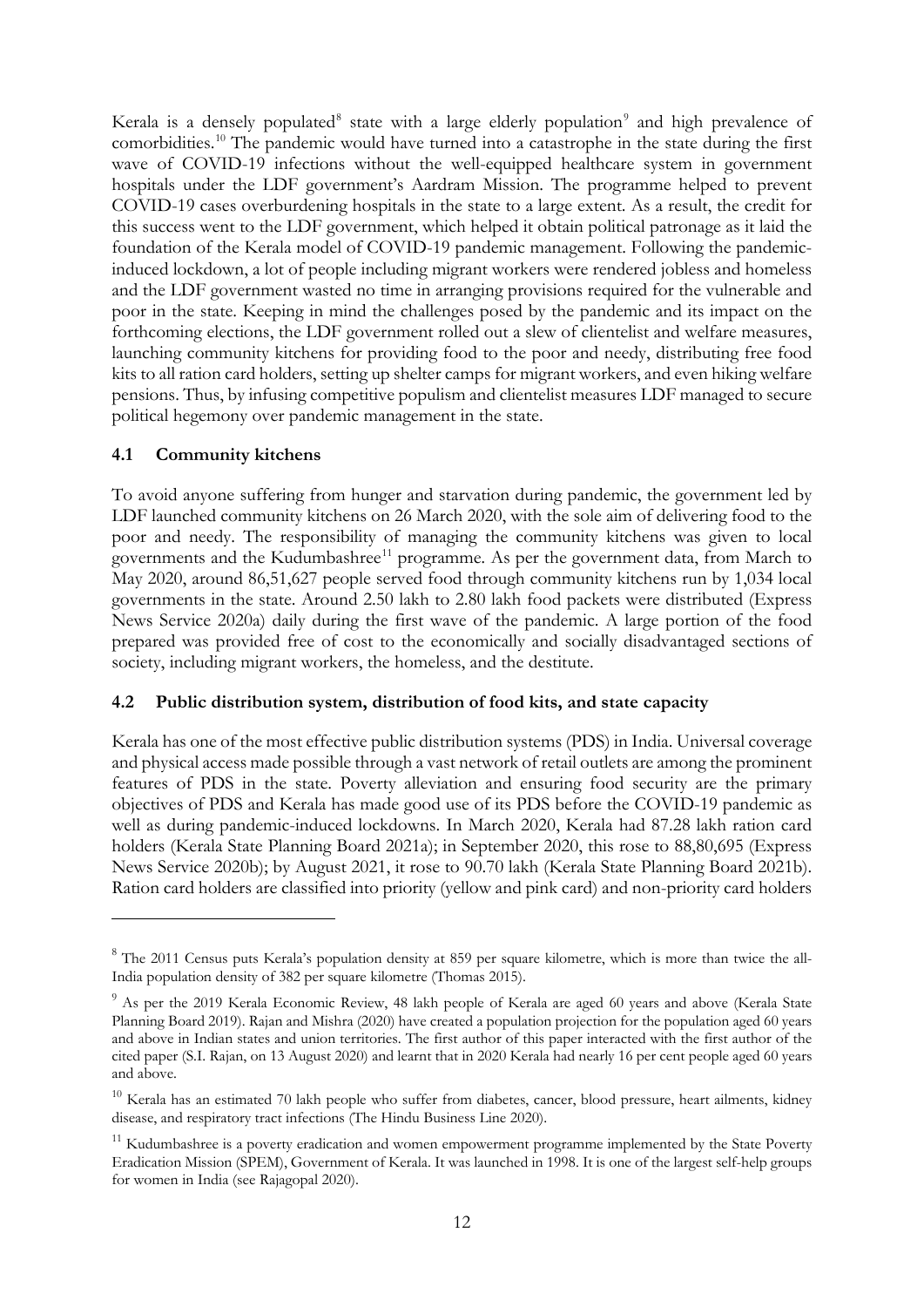(blue and white). Yellow card beneficiaries (under the Antyodaya Anna Yojana, AAY, the Government of India scheme providing highly subsidized food for the poorest households) belong to the poorest of the poor and Kerala has around 5.94 lakh card holders in this category (Kerala State Planning Board 2021b). AAY card holders get 30 kg of rice and 5 kg of wheat per month free of cost (Kerala State Planning Board 2021b). Pink card holders are eligible for 4 kg rice and 1 kg wheat per month (Civil Supplies Department 2019) for INR 2 per kg (US\$0.03). Blue card holders get 2 kg rice per month at INR 4 (US\$0.05) and white card holders are eligible for 4 kg rice at INR 10.90 (US\$0.15) and 3 kg wheat flour for INR 17 (US\$0.23), even before the pandemic (Civil Supplies Department 2019).

However, before the pandemic non-priority card holders stayed away from PDS shops over complaints of poor quality, but the pandemic-induced lockdowns reconnected several households with the PDS across Kerala. Free food kit distribution in the wake of the pandemic revived the lost glory of PDS in the state. On 10 April 2020, the LDF-led government began distribution of free food kits to all ration card holders in the state. The food kits consisted of essential grocery items needed by a family for a month. According to government sources, around 98 per cent of ration card holders in the state collected the free food kits through more than 14,189 ration shops from April 2020 to August 2021 (Kerala State Planning Board 2021a, 2021b).

Various surveys have suggested that between 28 April and 6 May 2020 around 98 per cent of yellow and pink ration card holders, 91 per cent of blue card holders, and 85 per cent of white card holders made purchases using their ration cards (Centre for Socio-economic and Environmental Studies 2020), likely because of the distribution of free food kits via ration shops. The free food kit from ration shops gained more attention as a public welfare programme. This is reported to be the first time in the history of Kerala that more than 97 per cent of beneficiaries availed their food kits distributed through ration shops during lockdown (Kerala State Planning Board 2021a). The PDS network has been crucial during the COVID-19 pandemic enabling Kerala, which is a food deficit state, to ensure the smooth distribution of normal ration allotment and free food kits during the pandemic.

From April 2020 to August 2021, a total of 11 crore free food kits were distributed 13 times. An average of INR 350 crore–400 crore (US\$46.84 million–53.54 million) were spent per month for free food kits. Till December 2020, the state exchequer spent a total of INR 2,845.79 crore (US\$380.88 million). A total of INR 5,200 crore (US\$695.96) was spent on distribution of food kits by the government till August 2021. The distribution of food kits continued till September 2021 (Krishnan 2021).

# **4.3 Hike in welfare pensions**

In Kerala, social welfare schemes play an important role in poverty alleviation and overall development of the state. A few years ago, 'the old age and widow pensions were in the range of the INR 650 (US\$8.70) per month; after the LDF came into power in 2016, it rose to INR 1,000 (US\$13.38) and they also ensured timely disbursement' (Government of Kerala 2005). During the COVID-19 pandemic, the welfare pension was raised to INR 1,600 (US\$21.41); on 2 June 2021, it rose to INR 2,500 (US\$32.70) (*The Hindu* 2021a). As per official data, the number of beneficiaries of different welfare schemes in the state was 34 lakh during the former UDF government; under the LDF regime this increased to 59.95 lakh (Chathukulam and Joseph 2021). Various pro-people initiatives, including distribution of free food kits and hike in welfare pension, during the pandemic helped the LDF to obtain political patronage and goodwill of the people, which later bore fruit in the 2020 local government and 2021 Kerala Assembly elections and led them to victory. This suggests that with the help of populistic and clientelist measures the LDF government succeeded in securing political patronage and in whitewashing the criticism it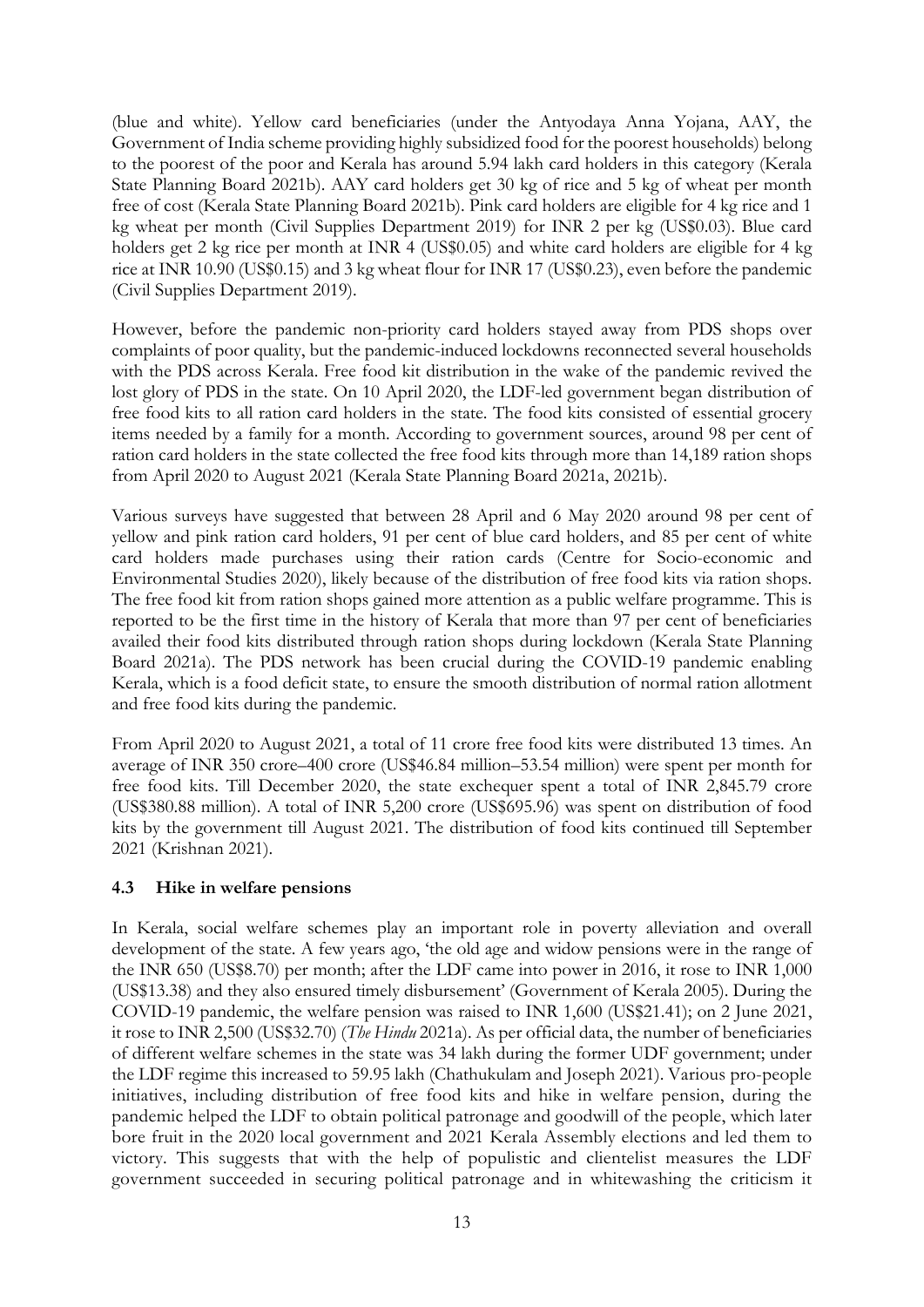received when COVID-19 cases started to surge. In the larger scheme of things, what mattered more to the people was food and welfare pensions.

# **5 Impact of adversarial and competitive politics on pandemic management**

One of the main reasons for the unravelling of the Kerala model of COVID-19 pandemic management was the adversarial and competitive politics in the state. Effective management of the COVID-19 pandemic was a sort of litmus test for the then ruling LDF to return to power and initially they succeeded in developing the Kerala model of COVID-19 pandemic management. But a slew of controversies shifted the attention of the government from the pandemic to a politically motivated war of words between the ruling front and the opposition parties in the state.

First came the Sprinklr controversy in which the LDF government was accused of entrusting Sprinklr, a tech firm based in the United States, to collect health data of 1.75 lakh people who were placed in quarantine without obtaining their consent (Varma 2020). There were protests across the state by defying COVID-19 protocols. Following sharp criticism from all quarters, the LDF government cancelled the controversial deal. Nevertheless, the controversy was a moral and political setback for the LDF as it paved the way for erosion of the consensus-based democratic approach in the state.

The LDF government, which was already in damage control mode, faced a second setback when the gold smuggling scandal<sup>[12](#page-15-0)</sup> surfaced in July 2020. The alleged links of the smuggling suspects to the Chief Minister's Office and the investigation by central agencies including the National Investigation Agency, Customs Department, and Enforcement Directorate caused a political storm. The opposition parties conducted protests by flouting COVID-19 protocols and the media got busy discussing the explosive revelations. The highly popular press conferences of the chief minister turned into a war of words between the government, opposition parties, and the media and everyone conveniently forgot that they are in the midst of a pandemic. Corruption allegations against the state government's flagship housing scheme Livelihood, Inclusion and Financial Empowerment (LIFE Mission) was also a huge blow to the government.

Thus, competitive and adversarial politics caused disruption and gained advantage over the fight against COVID-19 (Chathukulam and Tharamangalam 2021). The Kerala model of COVID-19 pandemic management appeared to falter amid these controversies. Then in October 2020, there was a huge surge in infections, but the political parties were busy chalking out strategies for local government elections in December 2020. The UDF and BJP did their best to put the LDF government under pressure by highlighting all the scams and scandals and pinned their hopes on a smooth victory. The LDF on the other hand focused on welfare initiatives including food kits and welfare pensions. These welfare measures helped the LDF to override the impact of scam allegations and the damage it had to endure because of the investigation by central agencies. The poll results showed that the narrative of scandals built against the LDF government did not matter to the citizens; what mattered was the trust and 'goodwill from welfare schemes' (Chathukulam and Joseph 2021), especially food kits and pension. A large section of Keralites felt that politics was prioritized over public health.

<span id="page-15-0"></span><sup>&</sup>lt;sup>12</sup> Customs officials seized a consignment of gold worth INR 15 crore (US\$2.05 million) at Trivandrum International Airport on 5 July 2020.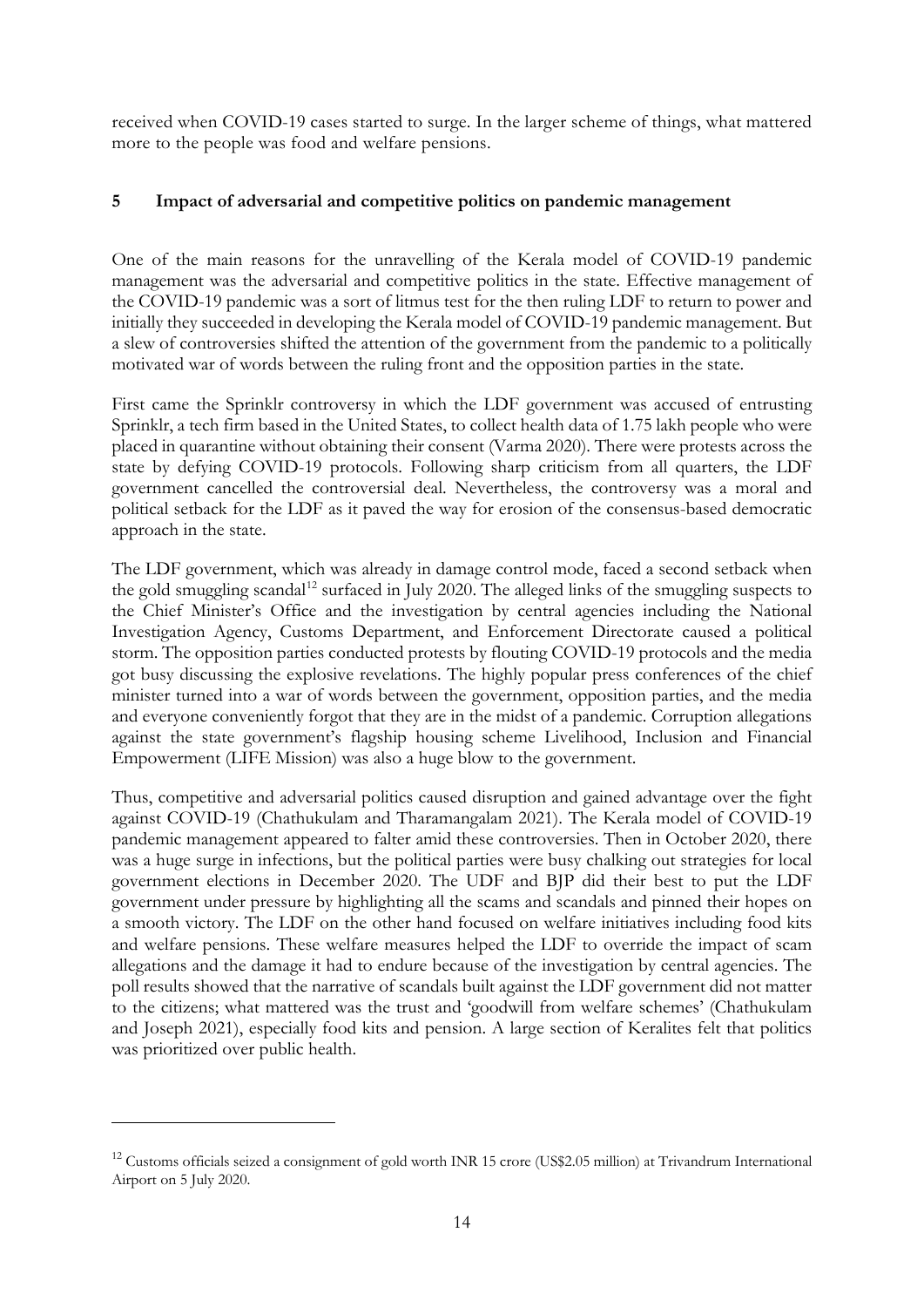# **5.1 Politics over the COVID-19 vaccine**

On 16 January 2021, the world's biggest vaccination drive began in India. However, poor planning, piecemeal procuring, and unregulated pricing eventually led to a shortage of vaccines; this led to a fight between the Union and state governments at a time when co-operative federalism was needed to fight the pandemic. While Kerala was battling with the second wave of COVID-19 infections it also had to engage in a fierce battle with the Union government over pricing and shortage of vaccines, which also contributed to the unravelling of the Kerala model of COVID-19 pandemic management. As on 2 January 2022, around 98 per cent of the eligible population have been vaccinated with a single dose and around 80 per cent vaccinated with a second dose (Directorate of Health Services 2022) (Table 5).

| Priority group       | First dose of COVID-19 vaccine |                          | Second dose of COVID-19 vaccine | Vaccination start<br>date |              |
|----------------------|--------------------------------|--------------------------|---------------------------------|---------------------------|--------------|
|                      | Number<br>vaccinated           | Percentage<br>vaccinated | Number<br>vaccinated            | Percentage<br>vaccinated  |              |
| Healthcare<br>worker | 5,55,657                       | 100                      | 5,05,594                        | 91                        | January 2021 |
| Frontline worker     | 5,71,724                       | 100                      | 5,32,960                        | 93                        | January 2021 |
| $60 - 45$ years      | 1,28,30,507                    | 97                       | 1,11,73,279                     | 85                        | March 2021   |
| $18-44$ years        | 1,22,39,427                    | 91                       | 90,78,117                       | 67                        | May 2021     |
| Total (>18 years)    | 2,61,97,315                    | 98                       | 2,12,89,950                     | 80                        | May 2021     |
| $15 - 17$ years      | 38.429                         | 2                        | 0                               | 0                         | January 2022 |

Table 5: Vaccination summary for Kerala

Note: data as on 2 January 2022.

Source: authors' compilation based on data from Government of Kerala (2021b).

# **5.2 Why does Kerala still have so many cases of COVID-19?**

The ICMR conducted three rounds of population-based sero-epidemiological studies in May 2020, August 2020, and December 2020 (see Department of Health & Family Welfare 2020a, 2020b, 2021a, 2021b).[13](#page-16-0) A serological survey tests a sample population in a place or region to assess whether those tested have antibodies against a particular infection (in this case, COVID-19). The presence of antibodies indicates that those tested may have been exposed to the virus even though they had no symptoms for the same. A high seroprevalence in a state suggests rapidly spread infection among the population, whereas a low seroprevalence indicates limited spread, mainly because that state was able to contain the virus through effective control measures. The first ICMR serological survey carried out in May 2020 showed that 0.33 per cent of Kerala's population had been exposed to the SARS-CoV-2 virus (Department of Health & Family Welfare 2020a) as against the national average of 0.73 per cent (see Table 6). The second ICMR serological survey held in August 2020 showed that the seroprevalence in the state was eight times lower than the national average of 6.6 per cent (Department of Health & Family Welfare 2020a) The state's seroprevalence increased 2.4 times over 3 months. In the ICMR serological survey of December 2020, the seroprevalence in the state was 11.6 per cent as against the national average of 21 per cent (Department of Health & Family Welfare 2020b).

<span id="page-16-0"></span><sup>&</sup>lt;sup>13</sup> Note that the source link for the first round of the ICMR survey is not available. However, data for May 2020 (Round 1) are available in the Round 2 report (see Department of Health & Family Welfare 2020a).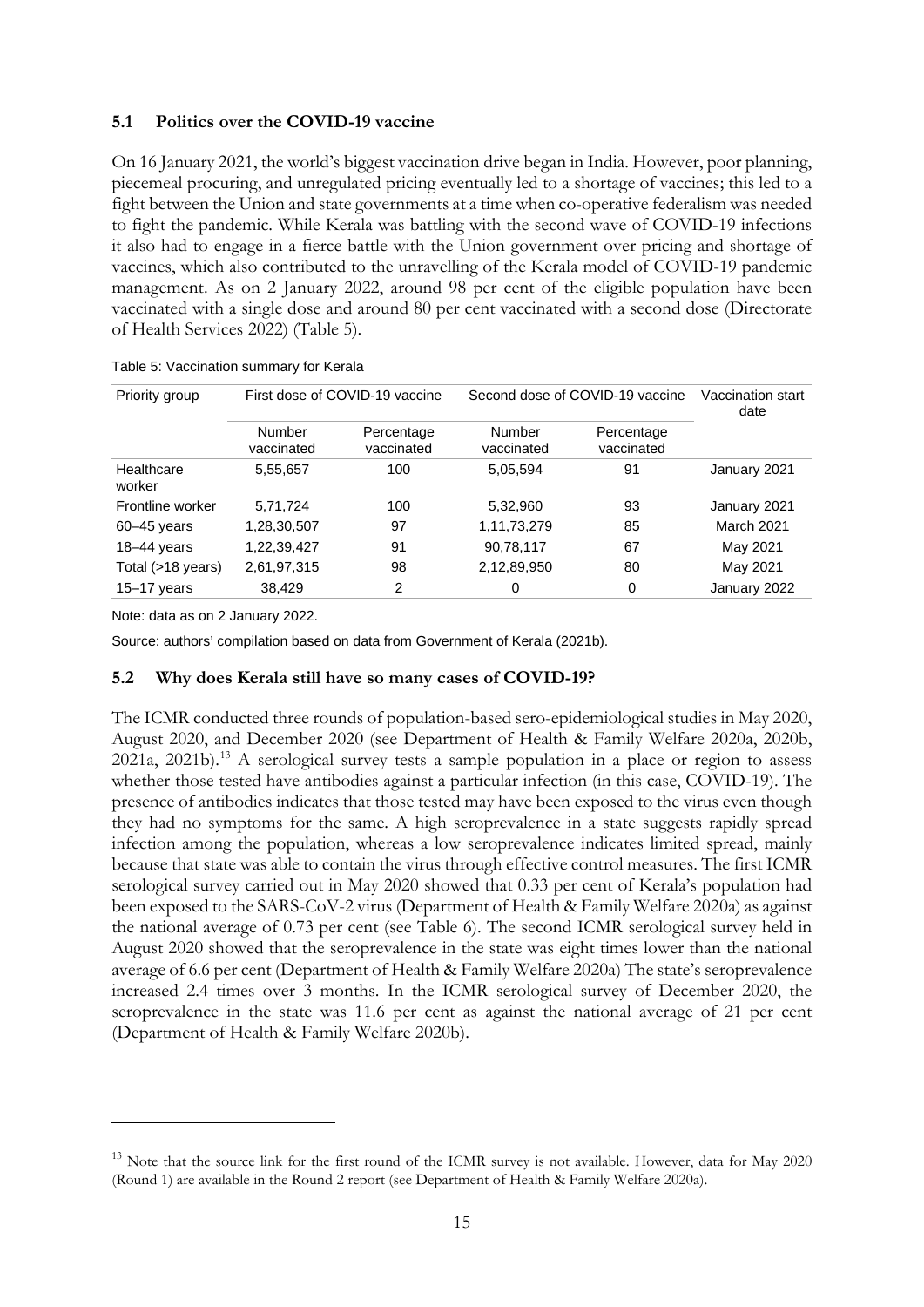Table 6: Serological survey in Kerala and India in 2020 and 2021 (in %)

|                  | May 2020 | August 2020 | December 2020 | May 2021 | <b>July 2021</b> |
|------------------|----------|-------------|---------------|----------|------------------|
| Kerala           | 0.33     |             | 11.6          |          | 44.4             |
| National average |          | 6.6         | ິ             | 67.6     | 68               |

Source: authors' compilation based on data from Department of Health & Family Welfare (2020a, 2020b, 2021a, 2021b).

However, given Kerala's vulnerability in terms of high population density, inflow of people from abroad and from various parts of India, high percentage of elderly population, and high prevalence of lifestyle disease, the state maintained a low infection transmission rate, as per the ICMR surveys. The low seroprevalence in Kerala shows the effectiveness of the government's robust containment measures including quarantine, contact tracing, and rapid detection of cases since the beginning of the pandemic (Barnagarwala 2021). The serological survey results indicate that a large population in the state remained unexposed to the SARS-CoV-2 virus in the first wave. Thus, people in Kerala remained vulnerable to the virus that continued spreading as the state failed to achieve the herd immunity threshold culminating in the second wave of infections. The ICMR surveys conducted in May and July 2021 estimated the seroprevalence of Kerala at 42.7 (Department of Health & Family Welfare 2021a) and 44.4 per cent (Department of Health & Family Welfare 2021b), respectively, the figures being the lowest among the states in India. It revealed that more than 50 per cent of the state's population remain vulnerable to COVID-19 and herd immunity against the virus is still a long way off in Kerala.

# *Delta variant*

In September 2021, Kerala saw a surge in breakthrough COVID-19 infections due to the Delta variant of the SARS-CoV-2 virus, despite a large share of its populating getting inoculated. A joint study conducted by the Institute of Genomic and Integrative Biology and the Department of Health & Family Welfare, Kerala, found that that the Delta variant was detected in 90 per cent of the samples tested in Kerala (HT Correspondent 2021). This genomic analysis found that the Delta variant was responsible for 155 cases of breakthrough infections; 147 individuals who received Covishield vaccine and eight people who received Covaxin were among them (Joseph 2021).

# **5.3 Fudging of COVID-19 death data**

Many including those in the medical fraternity were sceptical about the government's data as there were several reports (e.g., Bedi 2020; Maya 2020) that the government was undercounting COVID-19 deaths.[14](#page-17-0) Even frontline health workers at the grassroots level had no trust in the COVID-19 data released by the government. Those in the medical fraternity often felt pressurized by the government to support the state's narrative of a Kerala model of COVID-19 pandemic management. On the other hand, it is argued that although some deliberate attempts were made to hide deaths, it is more or less a technical issue and the entire blame for discrepancies in data cannot be placed on the government. [15](#page-17-1) As per ICMR and WHO norms, death from COVID-19 is accounted for if the patient had any comorbidities, but the Kerala government treated such an

<span id="page-17-0"></span><sup>&</sup>lt;sup>14</sup> The authors of this paper interacted with a group of medical professionals and public health experts during the first and second waves of the pandemic. Dr S.S. Lal, an US-based public health expert who is also Director, Infectious Diseases (TB Portfolio) at FHI 360 (an American International Health Organization) and a native of Kerala, was one among them. Dr Lal, a native of Kerala, has been openly discussing the issue of fudging of COVID-19 deaths in Kerala throughout the first and second wave of the pandemic.

<span id="page-17-1"></span><sup>&</sup>lt;sup>15</sup> The first author of this paper interacted with Dr A. Athlaf, Convenor, Indian Medical Association, Kerala chapter, on 10 October 2021. Dr Athlaf supported this argument.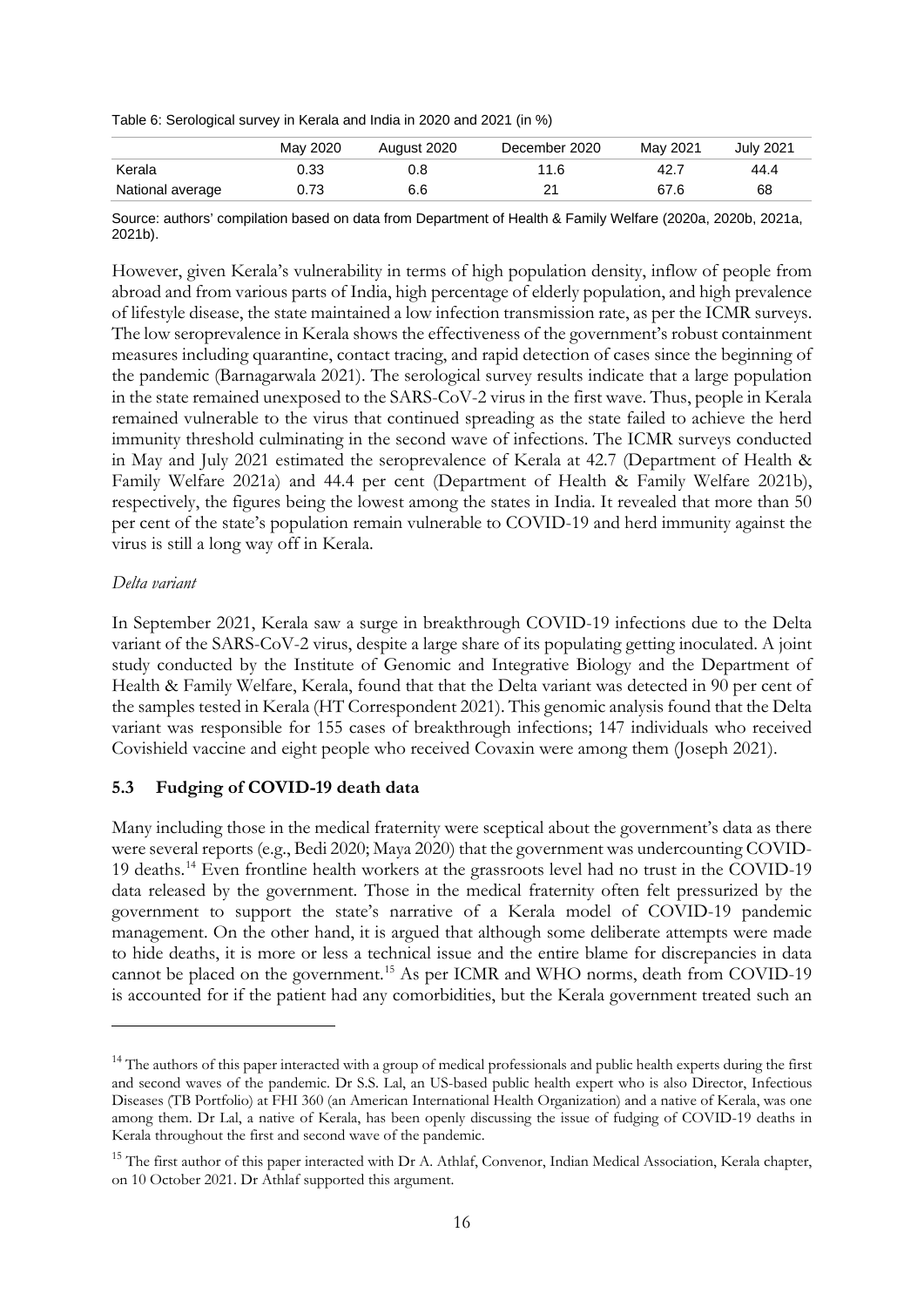occurrence as a non-COVID-19 death. Although this may seem to be a technicality, evidence suggests that this may have been deliberately misused by the government. In July 2021, a list compiled by Information Kerala Mission showed that the state had lost 23,486 people to COVID-19 from January 2020 (Express News Service 2021a). Earlier a state level death audit committee, a separate body to study every death due to a suspected communicable disease in Kerala, was entrusted with the task of ascertaining COVID-19 deaths. However, there were complaints regarding the accuracy of the data and after the controversy about data fudging, the LDF-led government decided to decentralize the system of declaring deaths due to COVID-19. At present, district level death audit committees ascertain COVID-19 deaths on the basis of WHO norms.

# **5.4 Kerala forced to revise its death toll**

It is true that governments have an increasing tendency to fudge negative statistics and the politics around COVID-19 mortality makes it even more complicated. It is ultimately COVID-19 deaths that determine the extent to which a government has been capable of bringing the pandemic under control. In Kerala, since the outbreak of the pandemic, the government's whole focus was to show low numbers of COVID-19 deaths because low mortality is directly equated with state capacity and efficient governance. For more than a year, Kerala managed to keep its number of COVID-19 deaths remarkably low. For example, as of 2020, Kerala had a cumulative death toll of 3,072 (Directorate of Health Services 2020a). However, in October 2021, the Supreme Court of India ordered compensation to the families of those who died due to COVID-19. After the Court directive the government in Kerala was forced to review COVID-19 deaths in the state. In addition, the Union and state governments announced special relief packages for children orphaned by COVID-19. The situation was such that if a state deliberately reduced its death toll, many deserving families including children would be deprived of government assistance and this would result in more problems. The large number of compensation claims forced the government to revise the number of deaths due to COVID-19 (see Appendix). As on 30 December 2021, the cumulative death toll is 47,794 (Directorate of Health Services 2021a) (see Figure 7). As on 21 January 2022, Kerala reported a total of 20,178 reconciled deaths (Express News Service 2022).

# **5.5 COVID-19 and mortality among the elderly population**

While the COVID-19 pandemic has posed an unprecedented public health crisis for all age groups, the elderly population, especially those aged above 60 years with multiple comorbidities, are at higher risk. Kerala, which has the highest proportion of elderly population, reported around 27.36 per cent deaths (aggregate death data for 2020 and 2021) due to COVID-19 in the 61–70 years age group and 26.64 per cent deaths in the 71–80 years age group (see Figure 8).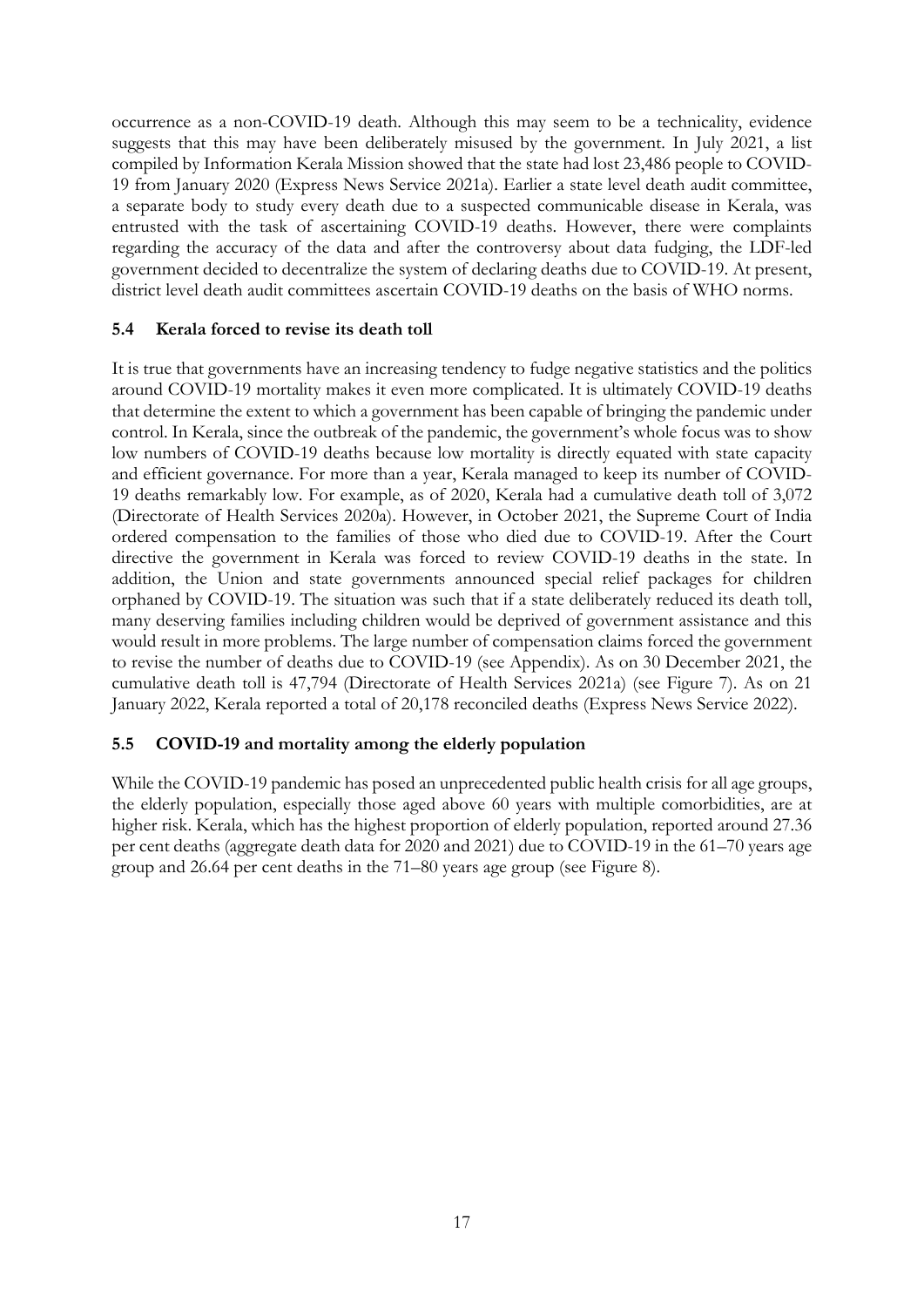

Figure 7: Number of monthly COVID-19 death statistics in Kerala, 2020–2021

Note: the total deaths reported in each month in 2020 and 2021 were calculated from the daily death cases reported in the COVID-19 dashboard (Government of Kerala 2021c) and collected in an Excel sheet to create this graph. This graph does not include the revised number of COVID-19 cases.

Source: authors' construction based on data from Government of Kerala (2021c).



Figure 8: Aggregate COVID-19 deaths in Kerala, 2020 and 2021

Note: this graph does not include the percentage of revised COVID-19 deaths.

Source: authors' construction based on data for March 2020–December 2021 from Government of Kerala (2021c).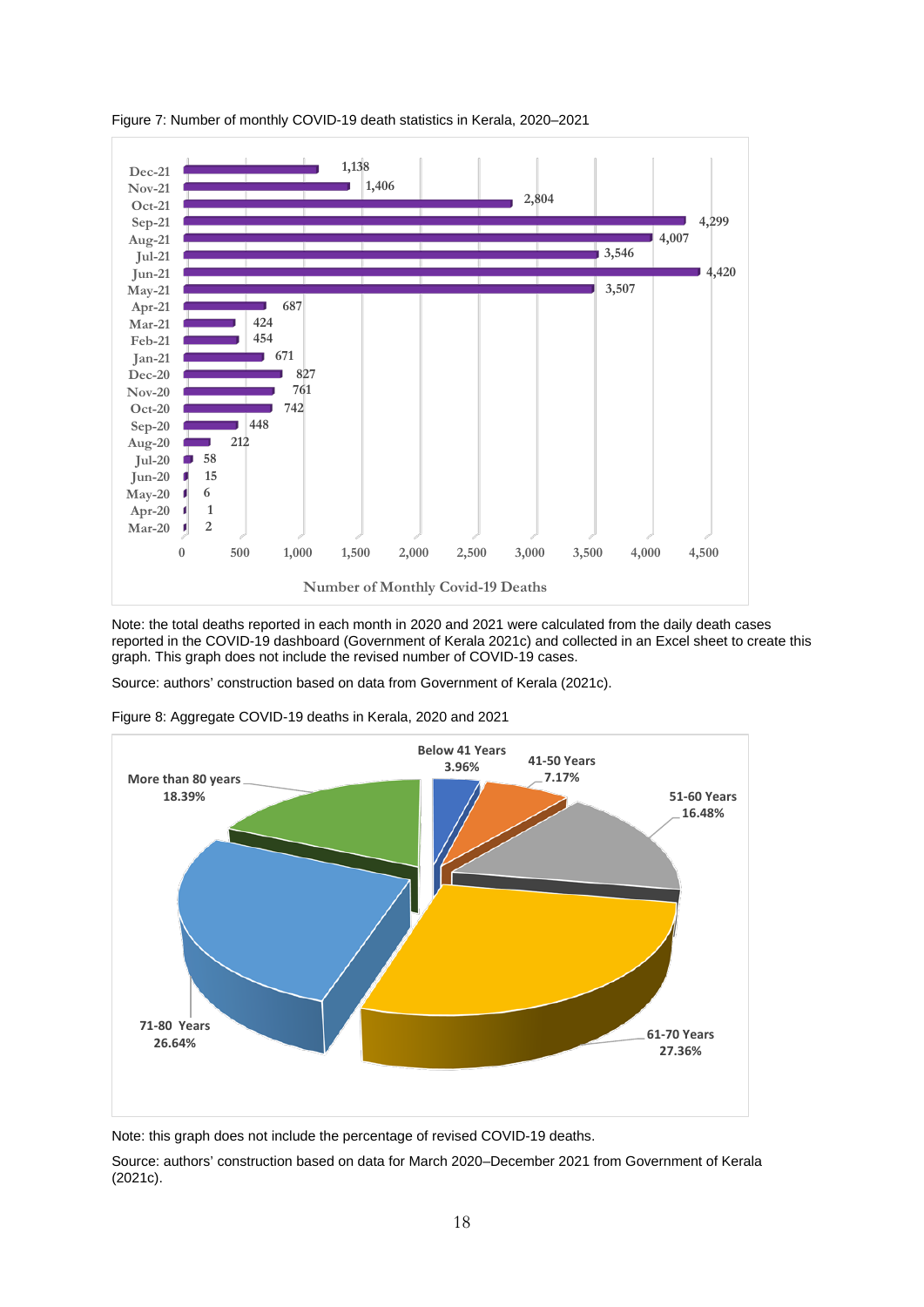# **5.6 Local democracy in quarantine**

During the first wave in Kerala, local governments in the state were at the forefront in fighting the pandemic. Kerala has a rich legacy in decentralization and local governments are part of the state capacity in Kerala. Due to LDF's role in the 1996 People's Plan Campaign, [16](#page-20-0) the party has political hegemony over grassroot institutions in the state. In the first wave, the state had built various institutional mechanisms at the local level, including Jana Jagratha Samithis at the ward level, to prevent the spread of COVID-19. Panchayat and ward level committees were entrusted with the task of conducting awareness programmes with the support of sectoral magistrates, police, health inspectors, and accredited social health activists, collecting the test positivity rate in each ward and updating it on the COVID-19 Jagratha portal,<sup>[17](#page-20-1)</sup> and monitoring and managing quarantine centres.

Many argue that the Kerala model of COVID-19 pandemic management started to unravel after the trailblazing victory of the LDF in the 2020 local government elections. This was attributed to more than 70 per cent of those elected being new and with little experience in local governments and in handling the pandemic. The LDF's strategy to field fresh candidates in the local elections instead of tired, senior members likely won them the elections, but weak institutional memory and a lack of training for the newly elected members and functionaries in all three tiers of local governments had an adverse impact on pandemic management in the state. It was like local democracy and its functionaries were in quarantine<sup>[18](#page-20-2)</sup> after the elections.

# **6 Conclusion**

Kerala's biggest advantage in containing the COVID-19 pandemic has been its robust healthcare system and participatory mode of governance. However, the pandemic has shown that even a participatory social democratic state with advanced health systems faces challenges pandemic management. Prioritizing politics over pandemic management and competitive and adversarial politics having a disruptive tenor are the major reasons for the faltering of the Kerala model of COVID-19 pandemic management (Chathukulam and Tharamangalam 2021). The political hegemony over the pandemic led to erosion of a consensus-based democratic approach, which was highly needed in the time of a crisis. When the pandemic struck Kerala, local government elections and Kerala Assembly elections were round the corner and for the ruling LDF and the opposition parties including UDF and BJP the public health crisis turned out to be a golden opportunity to revive political fortunes in the state. It was a do or die situation for political parties in Kerala and despite the opposition parties trying their best to bring down LDF by pointing out pitfalls in their pandemic management strategies and muzzling them with controversies, the incumbent LDF continued mobilizing political support as a result of its initial success in flattening the infection curve. While there was exponential rise in COVID-19 cases and the Kerala model of COVID-19 pandemic management began to waver, the clientelist and welfare measures of the state government stood in favour of LDF. The trailblazing victory of LDF in the 2020 local government elections and the historic victory of LDF in the 2021 Kerala Assembly elections ascertain that these clientelist measures gave a sort of performance legitimacy to the ruling party.

<span id="page-20-0"></span><sup>&</sup>lt;sup>16</sup> The People's Plan Campaign (PPC) is the brainchild of the Communist Party of India (Marxist), a major ally of the LDF. PPC ushered in a paradigm shift in the realm of democratic decentralization in Kerala. It was designed as a socio-political movement aimed at strengthening local democracy, devolution of funds and functionaries to the local governments, as well as decentralized planning in Kerala (see Chathukulam 2021).

<span id="page-20-1"></span><sup>&</sup>lt;sup>17</sup> See the District Administration of Kozhikode (2020) for more information on the portal.

<span id="page-20-2"></span> $^{18}$  Gz. MeeNilancko Theiventhran has made a similar observation in the Sri Lankan context (see Theiventhran 2022).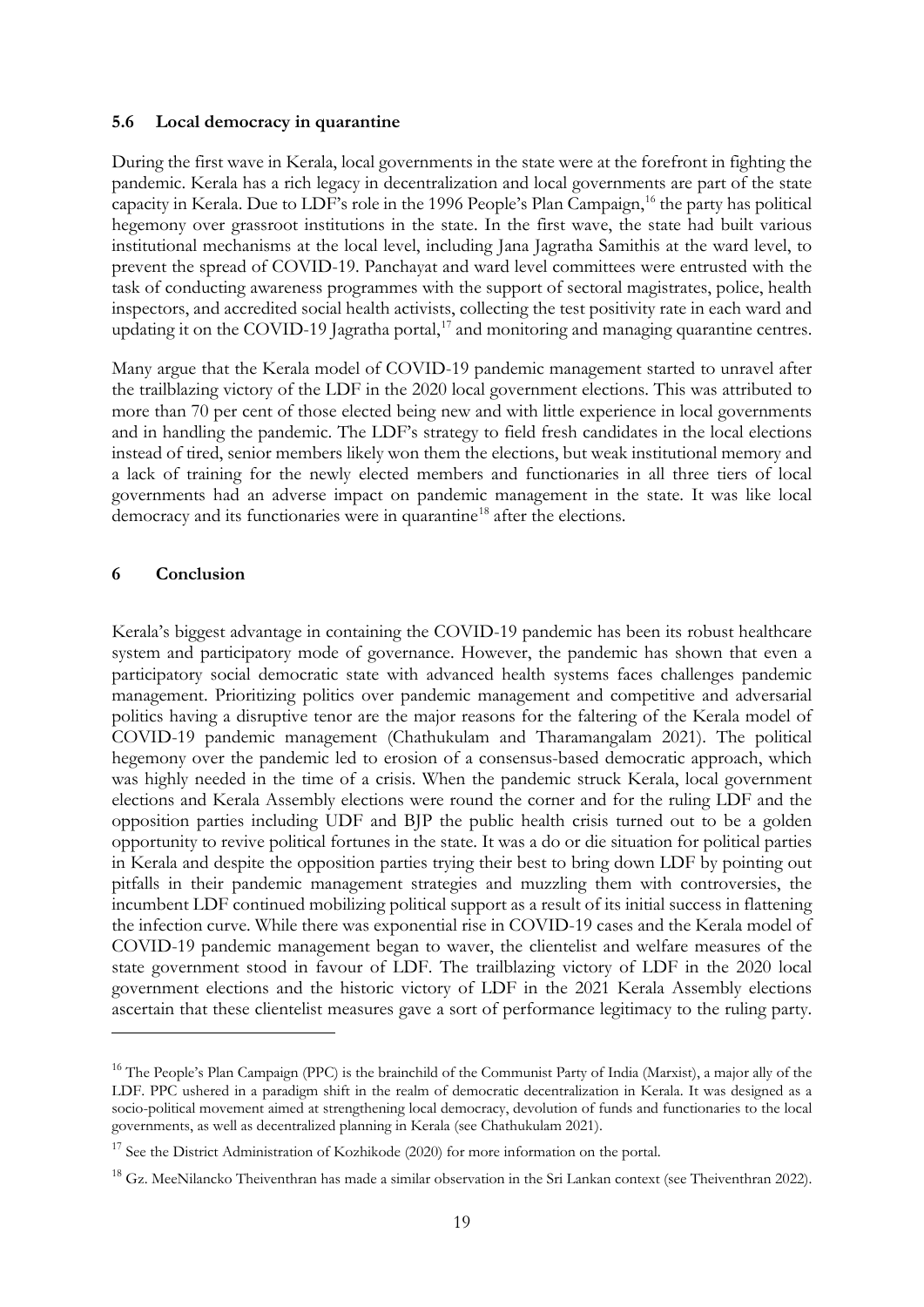However, it is also interesting to note that the victory in local government elections, under the banner of populistic welfare measures, could not prevent the community transmission of COVID-19 in the state (Törnquist 2021). The politicization of and political hegemony over the pandemic led to the dominance of political expediency over scientifically driven policy suggestions, which also had an adverse impact on COVID-19 mitigation strategies in the state. It is true that by incorporating the test, trace, and isolate strategy in a stringent manner Kerala initially succeeded in flattening the curve, but it gave way to premature celebrations. This instilled a false sense of security in the minds of people and the government and eventually Kerala became a victim of its own success.

# **References**

Anilkumar, S.B. (2020). 'Kerala To Go Under Lockdown till March 31'. *The Times of India*, 23 March. Available at: [https://timesofindia.indiatimes.com/city/thiruvananthapuram/kerala-to-go-under](https://timesofindia.indiatimes.com/city/thiruvananthapuram/kerala-to-go-under-lockdown-till-march-31/articleshow/74778886.cms)[lockdown-till-march-31/articleshow/74778886.cms](https://timesofindia.indiatimes.com/city/thiruvananthapuram/kerala-to-go-under-lockdown-till-march-31/articleshow/74778886.cms) (accessed April 2022).

- Barnagarwala, T. (2021). 'Rising Covid-19 Graph Shows Kerala Is a Victim of Its Own Success'. *Scroll.in*, 2 September. Available at: [https://scroll.in/article/1004361/rising-covid-19-graph-shows-kerala-is-a](https://scroll.in/article/1004361/rising-covid-19-graph-shows-kerala-is-a-victim-of-its-own-success)[victim-of-its-own-success](https://scroll.in/article/1004361/rising-covid-19-graph-shows-kerala-is-a-victim-of-its-own-success) (accessed September 2021).
- Bedi, A. (2020). 'Kerala Not Reporting 'Nearly Half' of Its Covid Deaths, Expert Panel Says Process Ambiguous'. *The Print*, 21 August. Available at: [https://theprint.in/health/kerala-not-reporting](https://theprint.in/health/kerala-not-reporting-nearly-half-of-its-covid-deaths-expert-panel-says-process-ambiguous/486368/)[nearly-half-of-its-covid-deaths-expert-panel-says-process-ambiguous/486368/](https://theprint.in/health/kerala-not-reporting-nearly-half-of-its-covid-deaths-expert-panel-says-process-ambiguous/486368/) (accessed 23 September 2021).
- Biswas, S. (2020). 'India Coronavirus: How Kerala's Covid "Success Story" Came Undone'. *BBC News*, 21 July. Available at: <https://www.bbc.co.uk/news/world-asia-india-53431672> (accessed March 2022).
- Centre for Socio-economic and Environmental Studies (2020). *Consumption Behaviour of Malayali During Lockdown*. Kochi, Kerala: CSES. Available at: [https://csesindia.org/consumption-behaviour-of](https://csesindia.org/consumption-behaviour-of-malayalis-during-lockdown/)[malayalis-during-lockdown/](https://csesindia.org/consumption-behaviour-of-malayalis-during-lockdown/) (accessed May 2022).
- Chandna, H. (2020). 'India Has 40,000 Ventilators but Could Need Many, Many More in "Worst-Case Scenario". *The Wire*, 27 March. Available at: [https://theprint.in/health/india-has-40000-ventilators](https://theprint.in/health/india-has-40000-ventilators-but-could-need-many-many-more-in-worst-case-scenario/388874/)[but-could-need-many-many-more-in-worst-case-scenario/388874/](https://theprint.in/health/india-has-40000-ventilators-but-could-need-many-many-more-in-worst-case-scenario/388874/) (accessed April 2022).
- Chathukulam, J. (2021). '25 Years of People's Plan Campaign in Kerala'. *Mainstream Weekly*, 59(35). Available at: <http://mainstreamweekly.net/article11410.html> (accessed May 2022).
- Chathukulam, J., and M. Joseph (2021). 'Is Left Front Victory a Long-Term Consequence of People's Plan Campaign in Kerala?'. Working Paper 22. Kottayam: Centre for Rural Management. Available at: <https://crmindia.org/wp-content/uploads/2021/08/Working-Paper-22.pdf> (accessed May 2022).
- Chathukulam, J., and J. Tharamangalam (2021). 'The Kerala Model in the Time of COVID-19: Rethinking State, Society and Synergy'. *World Development*, 137: 105207. <https://doi.org/10.1016/j.worlddev.2020.105207>
- Civil Supplies Department (2019). PDS in Kerala at a Glance. Commission to FPS Dealers, Secretaries Conference, Gujarat, 14–15 October, Civil Supplies Department, Government of Kerala. Available at: <https://civilsupplieskerala.gov.in/images/Commission%20to%20FPS%20dealers.pdf> (accessed May 2022).
- Department of Health & Family Welfare (2020a). Technical Paper COVID-19: ICMR Sero Surveillance, 2nd Round, Kerala (May 2020–August 2020). Available at: [https://arogyakeralam.gov.in/wp](https://arogyakeralam.gov.in/wp-content/uploads/2020/03/Technical-Paper-COVID-19-ICMR-Sero-Surveillance-Study.docx.pdf)[content/uploads/2020/03/Technical-Paper-COVID-19-ICMR-Sero-Surveillance-Study.docx.pdf](https://arogyakeralam.gov.in/wp-content/uploads/2020/03/Technical-Paper-COVID-19-ICMR-Sero-Surveillance-Study.docx.pdf) (accessed April 2022).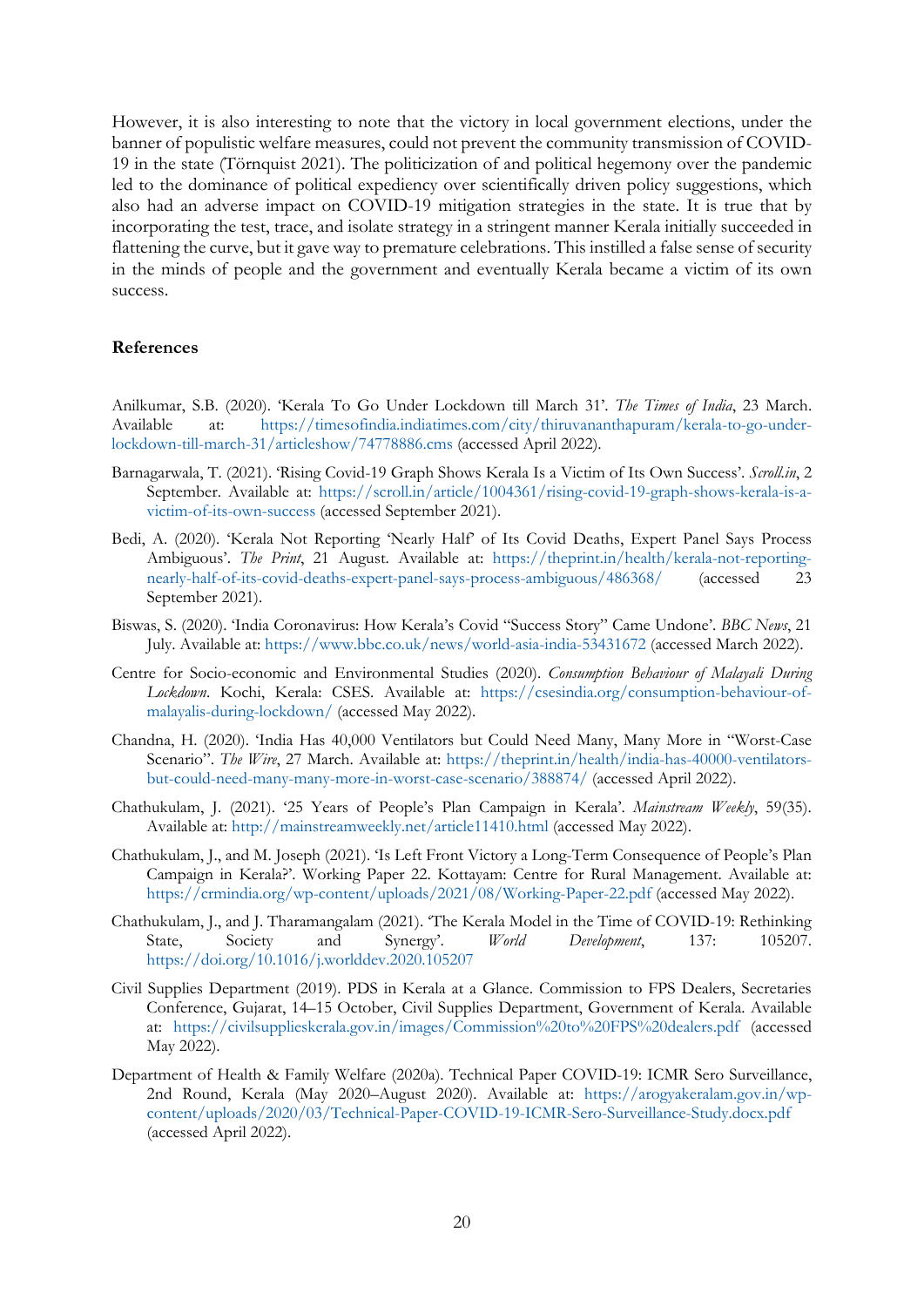- Department of Health & Family Welfare (2020b). Technical Paper COVID-19: ICMR Sero Surveillance, Round 3, Kerala (December 2020). Available at: [https://health.kerala.gov.in/pdf/Technical-paper-](https://health.kerala.gov.in/pdf/Technical-paper-COVID-19-Sero-Surveillance-Round-3-ICMR.pdf)[COVID-19-Sero-Surveillance-Round-3-ICMR.pdf](https://health.kerala.gov.in/pdf/Technical-paper-COVID-19-Sero-Surveillance-Round-3-ICMR.pdf) (accessed April 2022).
- Department of Health & Family Welfare (2021a). Technical Paper COVID-19: ICMR Sero Surveillance, Round 4, Kerala. (May 2021). Available at: [https://health.kerala.gov.in/pdf/Technical\\_paper\\_COVID\\_19\\_Sero\\_Surveillance\\_Round\\_4\\_ICMR](https://health.kerala.gov.in/pdf/Technical_paper_COVID_19_Sero_Surveillance_Round_4_ICMR.pdf) [.pdf](https://health.kerala.gov.in/pdf/Technical_paper_COVID_19_Sero_Surveillance_Round_4_ICMR.pdf) (accessed April 2022).
- Department of Health & Family Welfare (2021b). Technical Paper COVID-19: ICMR Sero Surveillance, Round 5, Kerala (July 2021). Available at: [https://health.kerala.gov.in/pdf/Technical\\_paper\\_COVID\\_19\\_Sero\\_Surveillance\\_Round\\_5\\_ICMR](https://health.kerala.gov.in/pdf/Technical_paper_COVID_19_Sero_Surveillance_Round_5_ICMR.pdf) [.pdf](https://health.kerala.gov.in/pdf/Technical_paper_COVID_19_Sero_Surveillance_Round_5_ICMR.pdf) (accessed April 2022).
- Directorate of Health Services (2020a). COVID-19 Daily Bulletin, 31 January–28 October, 31 December. Thiruvananthapuram, Kerala: Directorate of Health Services, Government of Kerala. Available at: [https://dhs.kerala.gov.in/%e0%b4%a1%e0%b5%86%e0%b4%af%e0%b4%bf%e0%b4%b2%e0%](https://dhs.kerala.gov.in/%e0%b4%a1%e0%b5%86%e0%b4%af%e0%b4%bf%e0%b4%b2%e0%b4%bf-%e0%b4%ac%e0%b5%81%e0%b4%b3%e0%b5%8d%e0%b4%b3%e0%b4%b1%e0%b5%8d%e0%b4%b1%e0%b4%bf%e0%b4%a8%e0%b5%8d%e2%80%8d/)  $b4%$

[%e0%b4%ac%e0%b5%81%e0%b4%b3%e0%b5%8d%e0%b4%b3%e0%b4%b1%e0%b5%8d%e0](https://dhs.kerala.gov.in/%e0%b4%a1%e0%b5%86%e0%b4%af%e0%b4%bf%e0%b4%b2%e0%b4%bf-%e0%b4%ac%e0%b5%81%e0%b4%b3%e0%b5%8d%e0%b4%b3%e0%b4%b1%e0%b5%8d%e0%b4%b1%e0%b4%bf%e0%b4%a8%e0%b5%8d%e2%80%8d/) [%b4%b1%e0%b4%bf%e0%b4%a8%e0%b5%8d%e2%80%8d/](https://dhs.kerala.gov.in/%e0%b4%a1%e0%b5%86%e0%b4%af%e0%b4%bf%e0%b4%b2%e0%b4%bf-%e0%b4%ac%e0%b5%81%e0%b4%b3%e0%b5%8d%e0%b4%b3%e0%b4%b1%e0%b5%8d%e0%b4%b1%e0%b4%bf%e0%b4%a8%e0%b5%8d%e2%80%8d/) (accessed April 2022).

- Directorate of Health Services (2020b). Covid Hospital List. Thiruvananthapuram, Kerala: Directorate of Health Services, Government of Kerala. Available at: [https://dhs.kerala.gov.in/wp](https://dhs.kerala.gov.in/wp-content/uploads/2020/07/covid-hospital-List.pdf)[content/uploads/2020/07/covid-hospital-List.pdf](https://dhs.kerala.gov.in/wp-content/uploads/2020/07/covid-hospital-List.pdf) (accessed April 2022).
- Directorate of Health Services (2021a). COVID-19 Daily Bulletin, 1 April 31 December. Thiruvananthapuram, Kerala: Directorate of Health Services, Government of Kerala. Available at: <https://dhs.kerala.gov.in/wp-content/uploads/2021/04/Bulletin-HFWD-English-April-01.pdf> (accessed April 2022).
- Directorate of Health Services (2021b). COVID-19 Status: Analytical Note, 28 September. Thiruvananthapuram, Kerala: Directorate of Health Services, Government of Kerala. Available at: [https://dhs.kerala.gov.in/wp-content/uploads/2021/09/Bulletin-HFWD-English-September-](https://dhs.kerala.gov.in/wp-content/uploads/2021/09/Bulletin-HFWD-English-September-28.pdf)[28.pdf](https://dhs.kerala.gov.in/wp-content/uploads/2021/09/Bulletin-HFWD-English-September-28.pdf) (accessed April 2022).
- Directorate of Health Services (2022). COVID-19 Daily Bulletin, 1 January–17 January. Thiruvananthapuram, Kerala: Directorate of Health Services, Government of Kerala. Available at: <https://dhs.kerala.gov.in/wp-content/uploads/2022/01/Bulletin-HFWD-English-January-1.pdf> (accessed May 2022).
- District Administration of Kozhikode (2020). COVID-19 Jagratha Portal. Available at: [https://covid19jagratha.kerala.nic.in](https://covid19jagratha.kerala.nic.in/) (accessed March 2022).
- DTE Staff (2020). 'The 183 Labs in India that Can Test COVID-19 Cases'. *Down to Earth*, 31 March. Available at: [https://www.downtoearth.org.in/news/health/the-183-labs-in-india-that-can-test](https://www.downtoearth.org.in/news/health/the-183-labs-in-india-that-can-test-covid-19-cases-70120)[covid-19-cases-70120](https://www.downtoearth.org.in/news/health/the-183-labs-in-india-that-can-test-covid-19-cases-70120) (accessed May 2022).
- Dutta, K.P. (2021). 'Why Kerala Is Not Facing Oxygen Crisis in Covid-19 Second Wave'. *India Today*, 27 April. Available at: [https://www.indiatoday.in/coronavirus-outbreak/story/kerala-oxygen-crisis](https://www.indiatoday.in/coronavirus-outbreak/story/kerala-oxygen-crisis-covid-19-second-wave-1795603-2021-04-27)[covid-19-second-wave-1795603-2021-04-27](https://www.indiatoday.in/coronavirus-outbreak/story/kerala-oxygen-crisis-covid-19-second-wave-1795603-2021-04-27) (accessed May 2022).
- ET Bureau (2020). 'Kerala gears up to tackle COVID-19'. *The Economic Times*, 19 March. Available at: [https://economictimes.indiatimes.com/news/politics-and-nation/kerala-gears-up-to-tackle-covid-](https://economictimes.indiatimes.com/news/politics-and-nation/kerala-gears-up-to-tackle-covid-19/articleshow/74700079.cms?utm_source=contentofinterest&utm_medium=text&utm_campaign=cppst)[19/articleshow/74700079.cms?utm\\_source=contentofinterest&utm\\_medium=text&utm\\_campaign](https://economictimes.indiatimes.com/news/politics-and-nation/kerala-gears-up-to-tackle-covid-19/articleshow/74700079.cms?utm_source=contentofinterest&utm_medium=text&utm_campaign=cppst) [=cppst](https://economictimes.indiatimes.com/news/politics-and-nation/kerala-gears-up-to-tackle-covid-19/articleshow/74700079.cms?utm_source=contentofinterest&utm_medium=text&utm_campaign=cppst) (accessed March 2020).
- Express News Service (2020a). 'Community Kitchens Up Daily Dose to 2.8 Lakh Packets'. *The New Indian Express*, 11 1 April. Available at: [https://www.newindianexpress.com/states/kerala/2020/apr/11/community-kitchens-updaily](https://www.newindianexpress.com/states/kerala/2020/apr/11/community-kitchens-updaily-dose-to-28l-packets-2128502.html)[dose-to-28l-packets-2128502.html](https://www.newindianexpress.com/states/kerala/2020/apr/11/community-kitchens-updaily-dose-to-28l-packets-2128502.html) (accessed 11 April 2020).
- Express News Service (2020b). 'Free Onam Kits to 88L Ration Card-Holders from Thursday'. *The New Indian Express*, 12 August. Available at: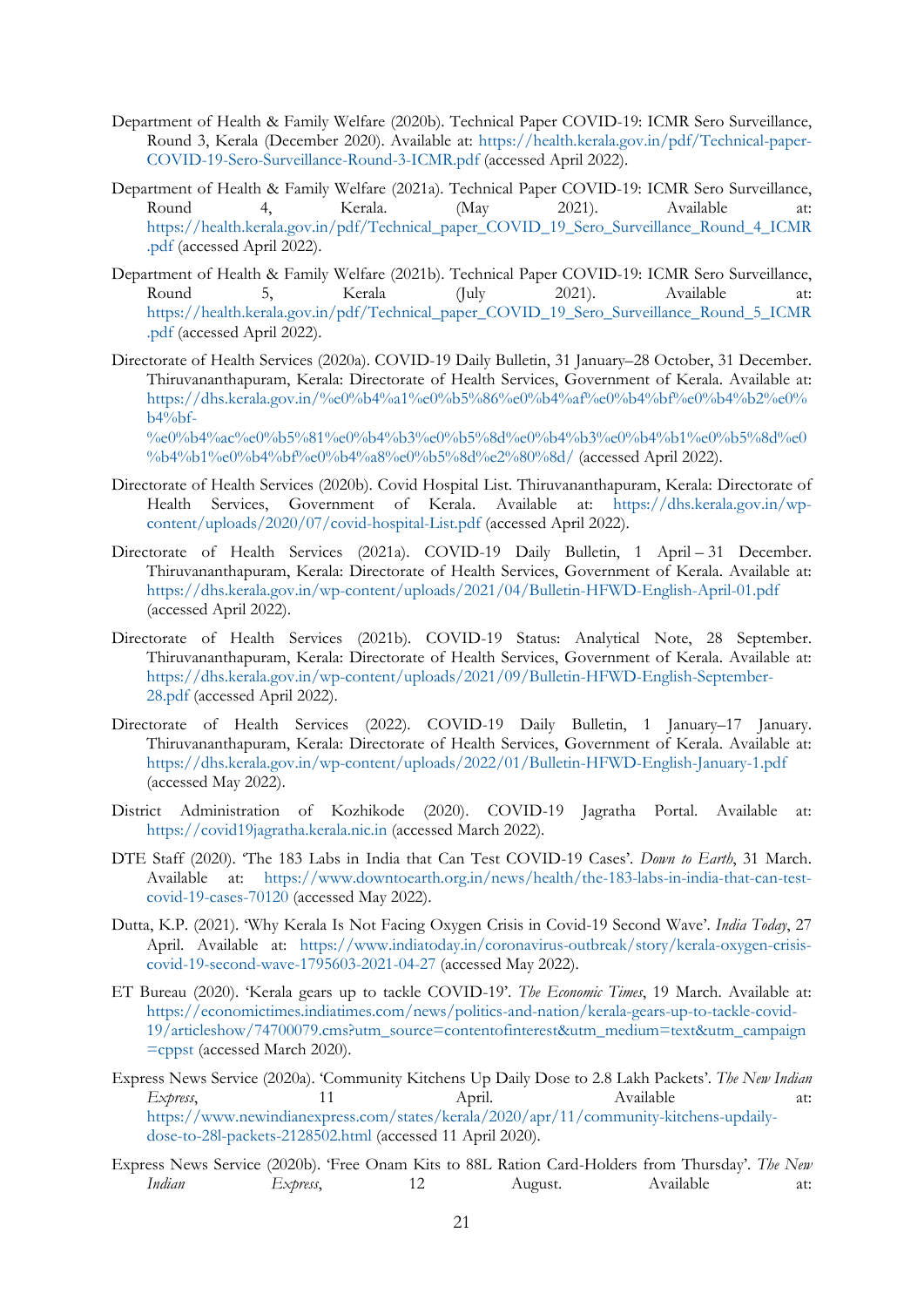[https://www.newindianexpress.com/states/kerala/2020/aug/12/free-onam-kits-to-88l-ration-card](https://www.newindianexpress.com/states/kerala/2020/aug/12/free-onam-kits-to-88l-ration-card-holders-from-thursday-2182191.html)[holders-from-thursday-2182191.html](https://www.newindianexpress.com/states/kerala/2020/aug/12/free-onam-kits-to-88l-ration-card-holders-from-thursday-2182191.html) (accessed April 2021).

- Express News Service (2021a). 'Kerala Govt on Backfoot as RTI Reply Shows 7316 Covid Deaths Excluded from Official List'. *The New Indian Express*, 27 July. Available at: [https://www.newindianexpress.com/states/kerala/2021/jul/27/kerala-govt-on-backfoot-as-rti](https://www.newindianexpress.com/states/kerala/2021/jul/27/kerala-govt-on-backfoot-as-rti-reply-shows-7316-covid-deaths-excluded-from-official%20-list-2336174.html)[reply-shows-7316-covid-deaths-excluded-from-official -list-2336174.html](https://www.newindianexpress.com/states/kerala/2021/jul/27/kerala-govt-on-backfoot-as-rti-reply-shows-7316-covid-deaths-excluded-from-official%20-list-2336174.html) (accessed April 2021).
- Express News Service (2021b). 'Allocation for Key Sectors in Kerala Less Compared to Other States: Think Tank'. *The New Indian Express*, 19 June. Available at: [https://www.newindianexpress.com/cities/thiruvananthapuram/2021/jun/19/allocation-for-key](https://www.newindianexpress.com/cities/thiruvananthapuram/2021/jun/19/allocation-for-key-sectors-in-kerala-less-compared-to-other-states-think-tank-2318340.html#:%7E:text=Kerala%20has%20allocated%206.5%20pc,police%20and%20roads%20and%20bridges)[sectors-in-kerala-less-compared-to-other-states-think-tank-](https://www.newindianexpress.com/cities/thiruvananthapuram/2021/jun/19/allocation-for-key-sectors-in-kerala-less-compared-to-other-states-think-tank-2318340.html#:%7E:text=Kerala%20has%20allocated%206.5%20pc,police%20and%20roads%20and%20bridges)[2318340.html#:~:text=Kerala%20has%20allocated%206.5%20pc,police%20and%20roads%20and](https://www.newindianexpress.com/cities/thiruvananthapuram/2021/jun/19/allocation-for-key-sectors-in-kerala-less-compared-to-other-states-think-tank-2318340.html#:%7E:text=Kerala%20has%20allocated%206.5%20pc,police%20and%20roads%20and%20bridges) [%20bridges](https://www.newindianexpress.com/cities/thiruvananthapuram/2021/jun/19/allocation-for-key-sectors-in-kerala-less-compared-to-other-states-think-tank-2318340.html#:%7E:text=Kerala%20has%20allocated%206.5%20pc,police%20and%20roads%20and%20bridges) (accessed April 2021).
- Express News Service (2022). 'Row Over "Reconciled Deaths": Centre Seeks Clarification from Kerala on Covid Mortality Data'. The New Indian Express, 21 January. Available at: Covid Mortality Data'. *The New Indian Express*, 21 January. Available at: [https://www.newindianexpress.com/states/kerala/2022/jan/21/row-over-reconciled-deaths](https://www.newindianexpress.com/states/kerala/2022/jan/21/row-over-reconciled-deaths-centre-seeks-clarification-from-kerala-on-covid-mortalitydata-2409684.html)[centre-seeks-clarification-from-kerala-on-covid-mortalitydata-2409684.html](https://www.newindianexpress.com/states/kerala/2022/jan/21/row-over-reconciled-deaths-centre-seeks-clarification-from-kerala-on-covid-mortalitydata-2409684.html) (accessed January 2022)
- Express Web Desk (2021). '1 Lakh Tests Per Day, 25,000 Cops on Monitoring Duty: Kerala Tightens Covid-19 Restrictions'. *The Indian Express*, 29 January. Available at: [https://indianexpress.com/article/india/kerala/1-lakh-tests-per-day-25000-cops-on-monitoring](https://indianexpress.com/article/india/kerala/1-lakh-tests-per-day-25000-cops-on-monitoring-duty-kerala-tightens-covid-19-restrictions-7166443/)[duty-kerala-tightens-covid-19-restrictions-7166443/](https://indianexpress.com/article/india/kerala/1-lakh-tests-per-day-25000-cops-on-monitoring-duty-kerala-tightens-covid-19-restrictions-7166443/) (accessed April 2022).
- Franke, R.W., and B.H. Chasin (1994). *Kerala: Radical Reform as Development in an Indian State*. Oakland, CA: Institute for Food and Development Policy.
- Ghosh, A., and S. Philip (2020). 'Coronavirus: Third Case in Five Days, Kerala Declares State Calamity, Centre Forms GoM'. *The Indian Express*, 4 February. Available at: [https://indianexpress.com/article/india/kerala/coronavirus-third-case-in-five-dayskerala-declares](https://indianexpress.com/article/india/kerala/coronavirus-third-case-in-five-dayskerala-declares-state-calamity-centre-forms-gom-6249700/)[state-calamity-centre-forms-gom-6249700/](https://indianexpress.com/article/india/kerala/coronavirus-third-case-in-five-dayskerala-declares-state-calamity-centre-forms-gom-6249700/) (accessed August 2021).
- Government of Kerala (2005). *Kerala Human Development Report (HDR) 2005*. United Nations Development Programme. Available at: <http://hdr.undp.org/en/content/kerala-hdr-2005> (accessed May 2022).
- Government of India (2011). Census of India: Provisional Population Totals of 2011, Kerala. India: Office of the Registrar General & Census Commissioner. Available at: [https://censusindia.gov.in/2011](https://censusindia.gov.in/2011-prov-results/prov_data_products_kerala_.html) [prov-results/prov\\_data\\_products\\_kerala\\_.html](https://censusindia.gov.in/2011-prov-results/prov_data_products_kerala_.html) (accessed 5 April 2022).
- Government of Kerala (2020). 'Daily Case Reports from 26 June 2020'. GoK Dashboard: Official Kerala COVID-19 Statistics. Available at: <https://dashboard.kerala.gov.in/covid/testing-view-public.php> (accessed May 2022).
- Government of Kerala (2021a). 'Daily Case Reports from 1 January 2021'. GoK Dashboard: Official Kerala COVID-19 dashboard Statistics. Available at: [https://dashboard.kerala.gov.in/covid/testing-view](https://dashboard.kerala.gov.in/covid/testing-view-public.php)[public.php](https://dashboard.kerala.gov.in/covid/testing-view-public.php) (accessed May 2022).
- Government of Kerala (2021b). 'Vaccination'. GoK Dashboard: Official Kerala COVID-19 Statistics. Available at: <https://dashboard.kerala.gov.in/covid/vaccination.php> (accessed January 2022).
- Government of Kerala (2021c). 'Details of COVID-19 Deaths in Kerala'. GoK Dashboard: Official Kerala COVID-19 Statistics. Available at: <https://dashboard.kerala.gov.in/covid/deaths.php> (accessed April 2022).
- Health Information Cell (2018). *Health at a Glance 2018* (Report). Thiruvananthapuram, Kerala: Directorate of Health Services, Government of Kerala. Available at: [https://dhs.kerala.gov.in/wp](https://dhs.kerala.gov.in/wp-content/uploads/2020/03/health_25022019.pdf)[content/uploads/2020/03/health\\_25022019.pdf](https://dhs.kerala.gov.in/wp-content/uploads/2020/03/health_25022019.pdf) (accessed October 2020).
- Hebbar, N. (2020). 'PM Modi Announces 21-Day Lockdown as COVID-19 Toll Touches 12'. *The Hindu*, 25 March. Available at: [https://www.thehindu.com/news/national/pm-announces-21-day](https://www.thehindu.com/news/national/pm-announces-21-day-lockdown-as-covid-19-toll-touches-10/article61958513.ece)[lockdown-as-covid-19-toll-touches-10/article61958513.ece](https://www.thehindu.com/news/national/pm-announces-21-day-lockdown-as-covid-19-toll-touches-10/article61958513.ece) (accessed April 2020).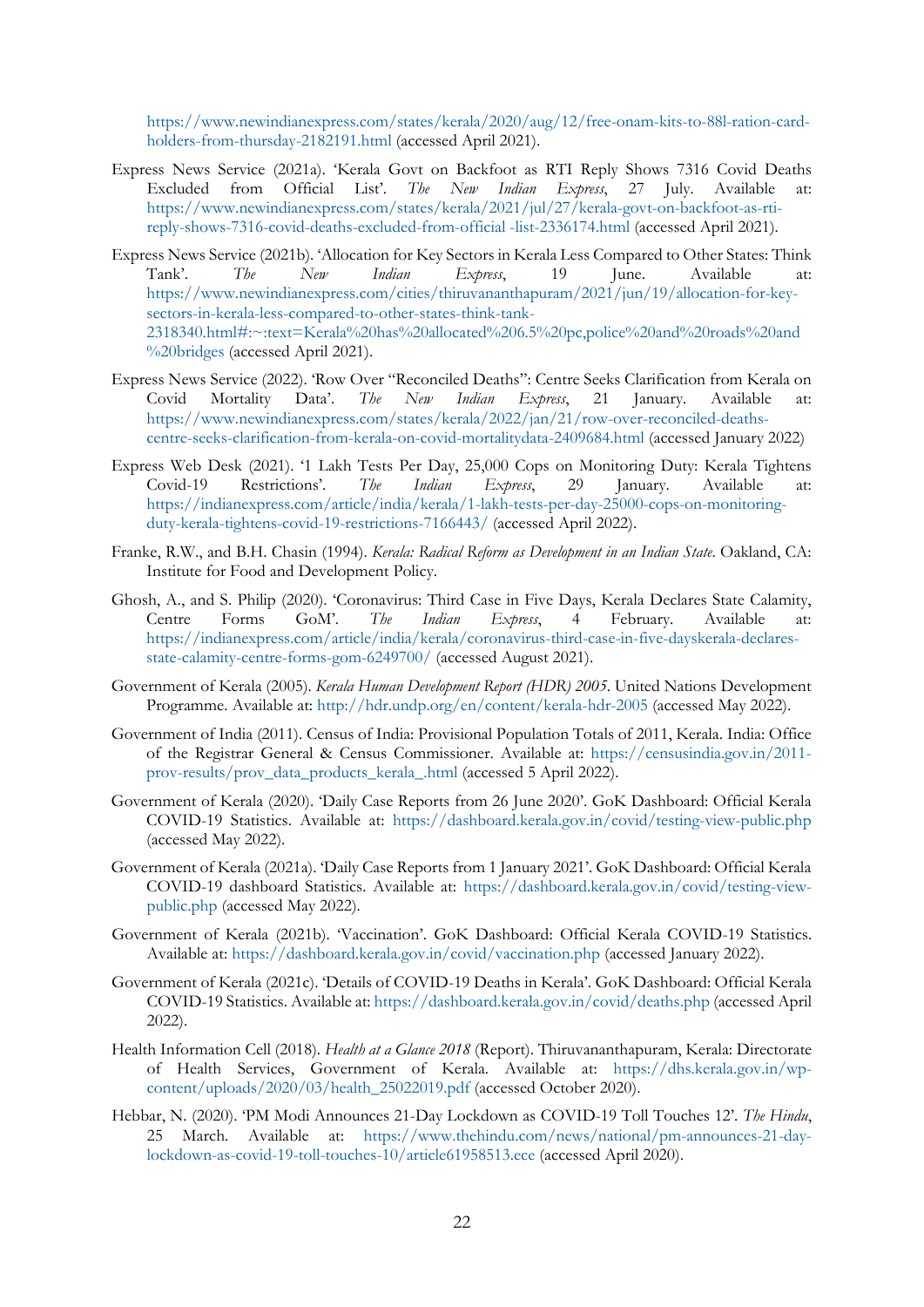- Heller, P. (2000). 'Degrees of Democracy: Some Comparative Lessons from India'. *World Politics*, 52(4): 484–519. [http://www.jstor.org/stable/25054127.](http://www.jstor.org/stable/25054127)
- *Hindu, The* (2021a). 'Welfare Pensions to be Hiked to ₹2,500'. *The Hindu*, 2 June. Available at: [https://www.thehindu.com/news/national/kerala/welfare-pensions-to-be-hiked-to-](https://www.thehindu.com/news/national/kerala/welfare-pensions-to-be-hiked-to-2500/article34710275.ece)[2500/article34710275.ece](https://www.thehindu.com/news/national/kerala/welfare-pensions-to-be-hiked-to-2500/article34710275.ece) (accessed April 2022)
- *Hindu, The* (2021b). 'State All Set to Tackle Omicron'. *The Hindu*, 8 December. Available at: [https://www.thehindu.com/news/national/kerala/state-all-set-to-tackle](https://www.thehindu.com/news/national/kerala/state-all-set-to-tackle-omicron/article37902753.ece)[omicron/article37902753.ece](https://www.thehindu.com/news/national/kerala/state-all-set-to-tackle-omicron/article37902753.ece) (accessed April 2022).
- *Hindu Business Line, The* (2020). 'Covid-19: Underlying Ailments Behind Most Deaths in Kerala'. *The Hindu Business Line*, 11 June. Available at: [https://www.thehindubusinessline.com/news/covid-19](https://www.thehindubusinessline.com/news/covid-19-underlying-ailments-behind-most-deaths-in-kerala/article31801111.ece) [underlying-ailments-behind-most-deaths-in-kerala/article31801111.ece](https://www.thehindubusinessline.com/news/covid-19-underlying-ailments-behind-most-deaths-in-kerala/article31801111.ece) (accessed June 2020).
- *Hindustan Times* (2020, July 18). 'Community Transmission at Over 50% in Covid-19 Clusters, Says Kerala Health Minister', *Hindustan Times*, 18 July. Available at: [https://www.hindustantimes.com/india](https://www.hindustantimes.com/india-news/community-transmission-at-over-50-in-covid-19-clusters-says-kerala-health-minister/story-UOVbamcVbOjltrA9GMX08M.html)[news/community-transmission-at-over-50-in-covid-19-clusters-says-kerala-health-minister/story-](https://www.hindustantimes.com/india-news/community-transmission-at-over-50-in-covid-19-clusters-says-kerala-health-minister/story-UOVbamcVbOjltrA9GMX08M.html)[UOVbamcVbOjltrA9GMX08M.html](https://www.hindustantimes.com/india-news/community-transmission-at-over-50-in-covid-19-clusters-says-kerala-health-minister/story-UOVbamcVbOjltrA9GMX08M.html) (accessed March 2022).
- HT Correspondent (2020). 'Kerala Government Announces Rs 20,000 Crore Package to Tackle Coronavirus Outbreak'. *Hindustan Times*, 20 March. Available at: [https://www.hindustantimes.com/india-news/kerala-government-announces-rs-20-000-crore](https://www.hindustantimes.com/india-news/kerala-government-announces-rs-20-000-crore-package-to-tackle-coronavirus-outbreak/story-KzGvehTH4HXjhnkTBLU49M.html)[package-to-tackle-coronavirus-outbreak/story-KzGvehTH4HXjhnkTBLU49M.html](https://www.hindustantimes.com/india-news/kerala-government-announces-rs-20-000-crore-package-to-tackle-coronavirus-outbreak/story-KzGvehTH4HXjhnkTBLU49M.html) (accessed April 2022).
- HT Correspondent (2021). 'Delta Variant Detected in 90% of Samples in Kerala, Reveals Genome Study'. *Hindustan Times*, 3 August. Available at: [https://www.hindustantimes.com/india-news/delta-variant](https://www.hindustantimes.com/india-news/delta-variant-detected-in-90-of-samples-in-kerala-reveals-genome-study-101627931371264.html)[detected-in-90-of-samples-in-kerala-reveals-genome-study-101627931371264.html](https://www.hindustantimes.com/india-news/delta-variant-detected-in-90-of-samples-in-kerala-reveals-genome-study-101627931371264.html) (accessed April 2022).
- ICMR (2020a). Total Operational (Initiated Independent Testing) Laboratories Reporting to the Indian Council of Medical Research (ICMR), Department of Health Research, Ministry of Health and Family Welfare, Government of India, 31 May. Available at: [https://www.icmr.gov.in/pdf/covid/labs/archive/COVID\\_Testing\\_Labs\\_31052020.pdf](https://www.icmr.gov.in/pdf/covid/labs/archive/COVID_Testing_Labs_31052020.pdf) (accessed May 2022).
- ICMR (2020b). Total Operational (Initiated Independent Testing) Laboratories Reporting to the Indian Council of Medical Research (ICMR), Department of Health Research, Ministry of Health and Family Welfare, Government of India, 31 December. Available at: [https://www.icmr.gov.in/pdf/covid/labs/archive/COVID\\_Testing\\_Labs\\_30122020.pdf](https://www.icmr.gov.in/pdf/covid/labs/archive/COVID_Testing_Labs_30122020.pdf) (accessed May 2022).
- ICMR (2021a). Total Operational (Initiated Independent Testing) Laboratories Reporting to the Indian Council of Medical Research (ICMR), Department of Health Research, Ministry of Health and Family Welfare, Government of India, 31 May. Available at: [https://www.icmr.gov.in/pdf/covid/labs/archive/COVID\\_Testing\\_Labs\\_31052021.pdf](https://www.icmr.gov.in/pdf/covid/labs/archive/COVID_Testing_Labs_31052021.pdf) (accessed May 2022).
- ICMR (2021b). Total Operational (Initiated Independent Testing) Laboratories Reporting to the Indian Council of Medical Research (ICMR), Department of Health Research, Ministry of Health and Family Welfare, Government of India, 31 December. Available at: [https://www.icmr.gov.in/pdf/covid/labs/archive/COVID\\_Testing\\_Labs\\_30122021.pdf](https://www.icmr.gov.in/pdf/covid/labs/archive/COVID_Testing_Labs_30122021.pdf) (accessed May 2022).
- Ilakanth, U., and M. Kadambad (2020). 'Kerala Govt to Supply Food Kits to 87 Lakh Families, Here's a List of Items Included'. *ONMANORAMA*, 29 March. Available at [https://www.onmanorama.com/news/kerala/2020/03/29/kerala-government-food](https://www.onmanorama.com/news/kerala/2020/03/29/kerala-government-food-kitcoronavirus-lockdown-list-of-items.html)[kitcoronavirus-lockdown-list-of-items.html](https://www.onmanorama.com/news/kerala/2020/03/29/kerala-government-food-kitcoronavirus-lockdown-list-of-items.html) (accessed August 2021).
- Jacob, J. (2020a). 'Break the Chain: Kerala Launches Mass Handwashing Campaign Against Covid-19 Pandemic'. *India Today*, 15 March. Available at: [https://www.indiatoday.in/india/story/break-the-](https://www.indiatoday.in/india/story/break-the-chain-kerala-launches-masshandwashing-campaign-against-covid-19-pandemic-1655819-2020-03-15)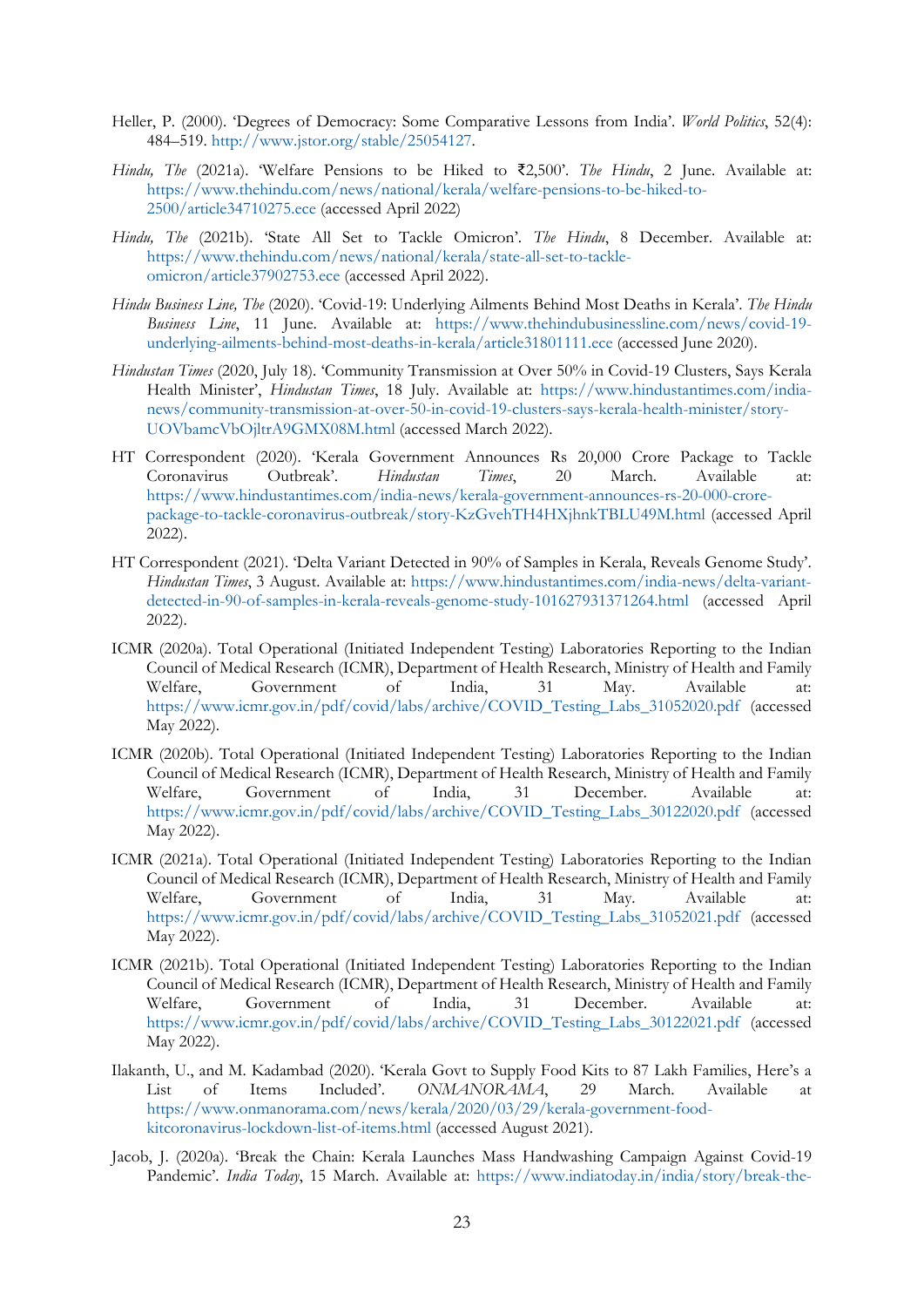[chain-kerala-launches-masshandwashing-campaign-against-covid-19-pandemic-1655819-2020-03-15](https://www.indiatoday.in/india/story/break-the-chain-kerala-launches-masshandwashing-campaign-against-covid-19-pandemic-1655819-2020-03-15) (accessed August 2021).

- Jacob, J. (2020b). 'Coronavirus Lockdown in Kerala: Community Kitchens Deliver Food to Needy at Home'. *India Today*, 26 March. Available at: [https://www.indiatoday.in/coronavirus](https://www.indiatoday.in/coronavirus-outbreak/story/coronavirus-lockdown-in-keralacommunity-kitchens-deliver-food-to-needy-at-home-1660058-2020-03-26)[outbreak/story/coronavirus-lockdown-in-keralacommunity-kitchens-deliver-food-to-needy-at](https://www.indiatoday.in/coronavirus-outbreak/story/coronavirus-lockdown-in-keralacommunity-kitchens-deliver-food-to-needy-at-home-1660058-2020-03-26)[home-1660058-2020-03-26](https://www.indiatoday.in/coronavirus-outbreak/story/coronavirus-lockdown-in-keralacommunity-kitchens-deliver-food-to-needy-at-home-1660058-2020-03-26) (accessed 18 August 2021).
- Jacob, J. (2021). 'How Kerala Ramped Up Oxygen Capacity and Supply'. *India Today*, 28 April. Available at: [https://www.indiatoday.in/india-today-insight/story/how-kerala-ramped-up-oxygen-capacity-and](https://www.indiatoday.in/india-today-insight/story/how-kerala-ramped-up-oxygen-capacity-and-supply-1795614-2021-04-27)[supply-1795614-2021-04-27](https://www.indiatoday.in/india-today-insight/story/how-kerala-ramped-up-oxygen-capacity-and-supply-1795614-2021-04-27) (accessed May 2022).
- Joseph, R. (2021). 'Delta Variant Behind the Surge in Kerala's Breakthrough COVID-19 Infections?'. *ONMANORAMA*, 7 September. Available at: [https://www.onmanorama.com/news/kerala/2021/09/07/kerala-breakthrough-covid-cases-surge](https://www.onmanorama.com/news/kerala/2021/09/07/kerala-breakthrough-covid-cases-surge-likely-reasons.html)[likely-reasons.html](https://www.onmanorama.com/news/kerala/2021/09/07/kerala-breakthrough-covid-cases-surge-likely-reasons.html) (accessed April 2022)
- Kapoor, G., A. Sriram, J. Joshi, A. Nandi, and R. Laxminarayan (2020). 'COVID-19 in India: State-Wise Estimates of Current Hospital Beds, Intensive Care Unit (ICU) Beds and Ventilators'. Silver Spring, MD: Centre for Disease Dynamics, Economics & Policy. Available at: [https://cddep.org/wp](https://cddep.org/wp-content/uploads/2020/04/State-wise-estimates-of-current-beds-and-ventilators_20Apr2020.pdf)[content/uploads/2020/04/State-wise-estimates-of-current-beds-and-ventilators\\_20Apr2020.pdf](https://cddep.org/wp-content/uploads/2020/04/State-wise-estimates-of-current-beds-and-ventilators_20Apr2020.pdf) (accessed April 2022).
- Kerala State Planning Board (2019). *Kerala Economic Review 2019*. Thiruvananthapuram: Government of Kerala. Available at: [https://spb.kerala.gov.in/sites/default/files/2020-09/ER\\_2019\\_Vol1\\_E.pdf](https://spb.kerala.gov.in/sites/default/files/2020-09/ER_2019_Vol1_E.pdf) (accessed April 2022).
- Kerala State Planning Board (2021a). *Kerala Development Report: Initiatives, Achievements, and Challenges*. Thiruvananthapuram: Kerala State Planning Board, Government of Kerala. Available at: <https://spb.kerala.gov.in/sites/default/files/inline-files/Kerala-Development-Report-2021.pdf> (accessed April 2022).
- Kerala State Planning Board (2021b). *Kerala Economic Review 2021*, Volume 1. Thiruvananthapuram: Government of Kerala. Available at: [https://spb.kerala.gov.in/sites/default/files/2022-](https://spb.kerala.gov.in/sites/default/files/2022-03/ECNO_%20ENG_21_%20Vol_1.pdf) [03/ECNO\\_%20ENG\\_21\\_%20Vol\\_1.pdf](https://spb.kerala.gov.in/sites/default/files/2022-03/ECNO_%20ENG_21_%20Vol_1.pdf) (accessed April 2022).
- Krishnan, K.R. (2021). 'Govt Stops Distribution of Free Food Kits'. *Mathrubhumi English*, 22 September. Available at: [https://english.mathrubhumi.com/news/kerala/department-of-finance-has-informs](https://english.mathrubhumi.com/news/kerala/department-of-finance-has-informs-food-and-civil-supplies-department-that-distribution-of-kits-1.6024957)[food-and-civil-supplies-department-that-distribution-of-kits-1.6024957](https://english.mathrubhumi.com/news/kerala/department-of-finance-has-informs-food-and-civil-supplies-department-that-distribution-of-kits-1.6024957) (accessed May 2022).
- Kumar, S. (2021). 'How Kerala Became an Oxygen-Surplus State in One Year'. *The Hindu Business Line*, 30 April. Available at: [https://www.thehindubusinessline.com/news/national/how-kerala-became-an](https://www.thehindubusinessline.com/news/national/how-kerala-became-an-oxygen-surplus-state-in-one-year/article34452802.ece)[oxygen-surplus-state-in-one-year/article34452802.ece](https://www.thehindubusinessline.com/news/national/how-kerala-became-an-oxygen-surplus-state-in-one-year/article34452802.ece) (accessed May 2021).
- Masih, N. (2020). 'Aggressive Testing, Contact Tracing, Cooked Meals: How the Indian State of Kerala Flattened Its Coronavirus Curve'. *Washington Post*, 13 April. Available at: [https://www.washingtonpost.com/world/aggressive-testing-contact-tracing-cooked-meals-how](https://www.washingtonpost.com/world/aggressive-testing-contact-tracing-cooked-meals-how-the-indian-state-of-kerala-flattened-its-coronavirus-curve/2020/04/10/3352e470-783e-11ea-a311-adb1344719a9_story.html?utm_campaign=wp_main&utm_source=twitter&utm_medium=social)[the-indian-state-of-kerala-flattened-its-coronavirus-curve/2020/04/10/3352e470-783e-11ea-a311](https://www.washingtonpost.com/world/aggressive-testing-contact-tracing-cooked-meals-how-the-indian-state-of-kerala-flattened-its-coronavirus-curve/2020/04/10/3352e470-783e-11ea-a311-adb1344719a9_story.html?utm_campaign=wp_main&utm_source=twitter&utm_medium=social) [adb1344719a9\\_story.html?utm\\_campaign=wp\\_main&utm\\_source=twitter&utm\\_medium=social](https://www.washingtonpost.com/world/aggressive-testing-contact-tracing-cooked-meals-how-the-indian-state-of-kerala-flattened-its-coronavirus-curve/2020/04/10/3352e470-783e-11ea-a311-adb1344719a9_story.html?utm_campaign=wp_main&utm_source=twitter&utm_medium=social) (accessed March 2022).
- Maya, C. (2020). 'COVID-19 Death Audit Report of Kerala Raises Eyebrows'. *The Hindu*, 30 August. Available at: [https://www.thehindu.com/news/national/kerala/covid-19-death-audit-report-of](https://www.thehindu.com/news/national/kerala/covid-19-death-audit-report-of-kerala-raises-eyebrows/article32478959.ece)[kerala-raises-eyebrows/article32478959.ece](https://www.thehindu.com/news/national/kerala/covid-19-death-audit-report-of-kerala-raises-eyebrows/article32478959.ece) (accessed May 2022).
- Maya, C. (2021). 'Coronavirus: ICU Beds Filling Up in Kerala'. *The Hindu*, 5 May. Available at: [https://www.thehindu.com/news/national/kerala/coronavirus-icu-beds-filling-up-in](https://www.thehindu.com/news/national/kerala/coronavirus-icu-beds-filling-up-in-kerala/article34490296.ece)[kerala/article34490296.ece](https://www.thehindu.com/news/national/kerala/coronavirus-icu-beds-filling-up-in-kerala/article34490296.ece) (accessed April 2022).
- Moolakkattu, J.S. (2021). 'Misplaced Triumphalism and Politicization of COVID-19 in Kerala'. *Peace Review: A Journal of Social Justice*, 33(1): 39–47. <https://doi.org/10.1080/10402659.2021.1956129>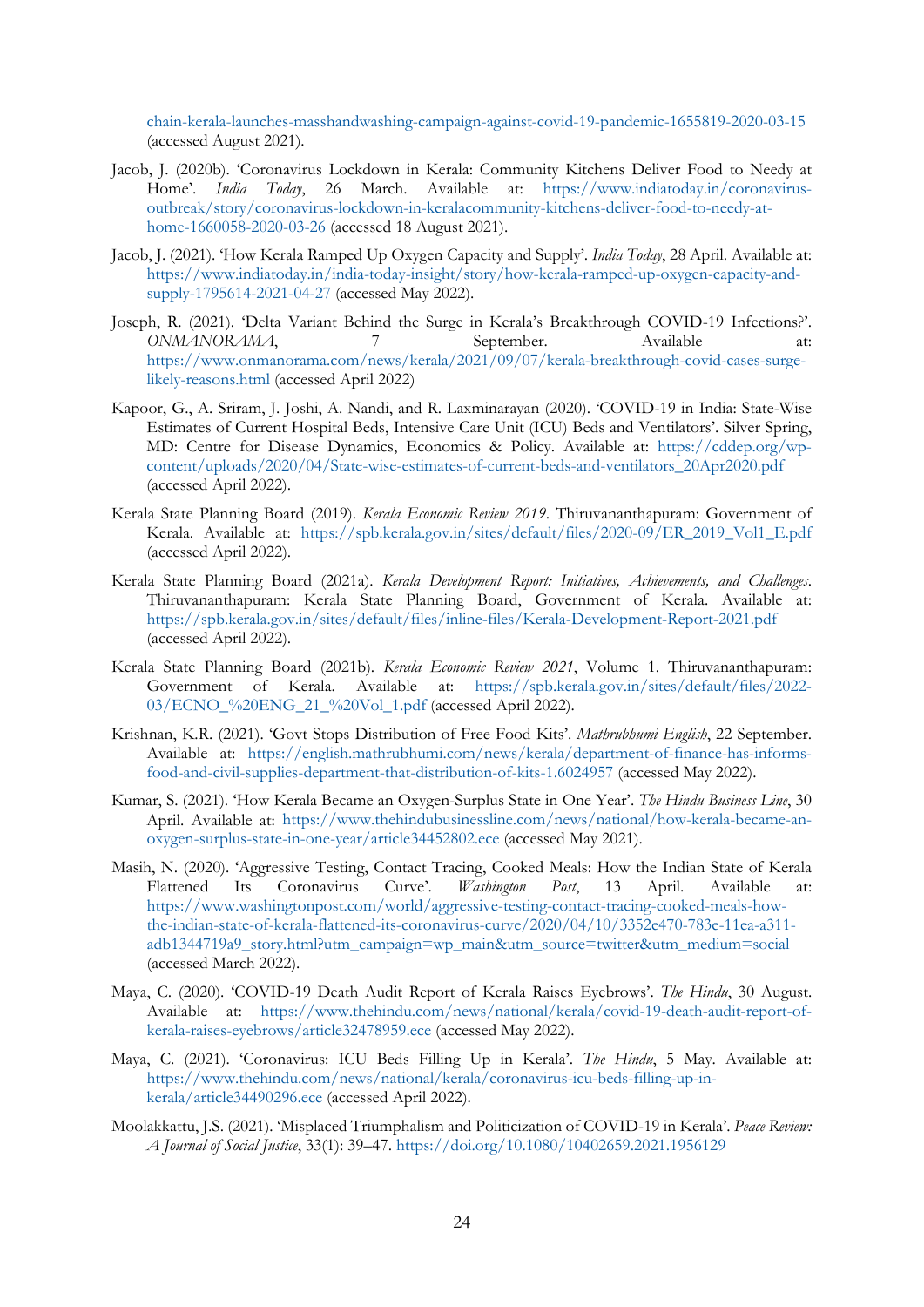- Paul, C. (2020). '"Nobody Should Go Hungry": Kerala to Start Community Kitchens in Every Panchayat'. *The Week*, 25 March. Available at: [https://www.theweek.in/news/india/2020/03/25/covid-19](https://www.theweek.in/news/india/2020/03/25/covid-19-lockdown-kerala-to-start-community-kitchens-in-every-panchayat.html) [lockdown-kerala-to-start-community-kitchens-in-every-panchayat.html](https://www.theweek.in/news/india/2020/03/25/covid-19-lockdown-kerala-to-start-community-kitchens-in-every-panchayat.html) (accessed April 2022).
- Perappadan, B.S. (2020). 'India's First Covid Infection Confirmed in Kerala'. *The Hindu*, 30 January. Available at: [https://www.thehindu.com/news/national/indias-firstcoronavirus-infection](https://www.thehindu.com/news/national/indias-firstcoronavirus-infection-confirmed-in-kerala/article30691004.ece)[confirmed-in-kerala/article30691004.ece](https://www.thehindu.com/news/national/indias-firstcoronavirus-infection-confirmed-in-kerala/article30691004.ece) (accessed August 2020).
- Philip, S. (2020). 'Explained: Flattened Curve to New Spurt, How the Kerala Covid-19 Story Has Changed.' *The Indian Express*, 6 September. Available at: [https://indianexpress.com/article/explained/from](https://indianexpress.com/article/explained/from-flattened-curve-to-new-spurt-how-keralas-covid-story-changed-6579384/)[flattened-curve-to-new-spurt-how-keralas-covid-story-changed-6579384/](https://indianexpress.com/article/explained/from-flattened-curve-to-new-spurt-how-keralas-covid-story-changed-6579384/) (accessed May 2022).
- PRD Live (2020a). 'Covid First-Line Treatment Centres in All the Panchayats'. Information and Public Relations Department, Government of Kerala, 16 July. Available at: <https://prdlive.kerala.gov.in/news/87601> (accessed April 2022).
- PRD Live (2020b). 'Covid First-Line Treatment Centres Getting Ready Across the State: Kerala CM'. Information and Public Relations Department, Government of Kerala, 18 July. Available at: <https://prdlive.kerala.gov.in/news/87896> (accessed April 2022).
- PRD Live (2020c). '742 Covid First Line Treatment Centres to be Operational in Kerala: CM'. Information and Public Relations Department, Government of Kerala, 21 July. Available at: <https://prdlive.kerala.gov.in/news/88201> (accessed April 2022).
- PRD Live (2020d). 'Good Progress in Setting Up Covid First-Line Treatment Centres'. Information and Public Relations Department, Government of Kerala, 24 July. Available at: https://prdlive.kerala.gov.in/news/88689 (accessed April 2022).
- PRD Live (2020e). 'CFLTCs Being Speeded Up to Handle an Increase in Patients'. Information and Public Relations Department, Government of Kerala, 14 September. Available <https://prdlive.kerala.gov.in/news/94787> (accessed April 2022).
- Rajagopal, N. (2020). 'Social Impact of Women SHGs: A Study of NHGs of "Kudumbashree" in Kerala'. *Management and Labour Studies*, 45(3), 317–36. <https://doi.org/10.1177/0258042X20922116>
- Rajan, I.S., and U. Mishra (2020). *Senior Citizens of India, Emerging Challenges and Concerns*. Singapore: Springer Nature.
- Rukmini, S. (2021). 'What Kerala's COVID-19 "Failure" Can Tell Us About India's "Success"'. *IndiaSpend,* 9 February. Available at: [https://www.indiaspend.com/covid-19/what-keralas-covid-19-failure-can](https://www.indiaspend.com/covid-19/what-keralas-covid-19-failure-can-tell-us-about-indias-success-724141)[tell-us-about-indias-success-724141](https://www.indiaspend.com/covid-19/what-keralas-covid-19-failure-can-tell-us-about-indias-success-724141) (accessed April 2022).
- Sabarwal, H. (2021). 'Amid Fall in India's Covid-19 Cases, 3 States See a Surge'. *Hindustan Times*, 16 February. Available at: [https://www.hindustantimes.com/india-news/amid-fall-in-india-s-covid-19](https://www.hindustantimes.com/india-news/amid-fall-in-india-s-covid-19-cases-3-states-see-a-surge-101613488102031.html) [cases-3-states-see-a-surge-101613488102031.html](https://www.hindustantimes.com/india-news/amid-fall-in-india-s-covid-19-cases-3-states-see-a-surge-101613488102031.html) (accessed April 2022).
- Serikbayeva, B.B., K. Abdulla, and Y. Oskenbayev (2021). 'State Capacity in Responding to COVID-19'. *International Journal of Public Administration*, 44(11–12): 920–30. <https://doi.org/10.1080/01900692.2020.1850778>
- Singh, P., S. Ravi, and S. Chakraborty (2020). 'Is India's Health Infrastructure Equipped to Handle an Epidemic?'. Brookings Institution India Centre, 24 March. Available at: [https://www.brookings.edu/blog/up-front/2020/03/24/is-indias-health-infrastructure-equipped](https://www.brookings.edu/blog/up-front/2020/03/24/is-indias-health-infrastructure-equipped-to-handle-an-epidemic/)[to-handle-an-epidemic/](https://www.brookings.edu/blog/up-front/2020/03/24/is-indias-health-infrastructure-equipped-to-handle-an-epidemic/) (accessed April 2022).
- Thomas, T. P. (2015). *Education and Social Mobility: The Kerala Experience*. Notion Press: Chennai, India.
- Times News Network (2020a). 'Covid-19 in Kerala: Facilities All Set for Surge, Shows Data'. *The Times of India*, 19 19 October. Available at: [http://timesofindia.indiatimes.com/articleshow/78740768.cms?utm\\_source=contentofinterest&ut](http://timesofindia.indiatimes.com/articleshow/78740768.cms?utm_source=contentofinterest&utm_medium=text&utm_campaign=cppst) [m\\_medium=text&utm\\_campaign=cppst](http://timesofindia.indiatimes.com/articleshow/78740768.cms?utm_source=contentofinterest&utm_medium=text&utm_campaign=cppst) (accessed April 2022).
- Theiventhran, M.G. (2022). 'Quarantining Local Democracy: Pandemic Politics in Post-War Sri Lanka'. In J.S. Moolakkattu and J. Chathukulam (eds), *Challenges to the Local Governance in the Pandemic Era:*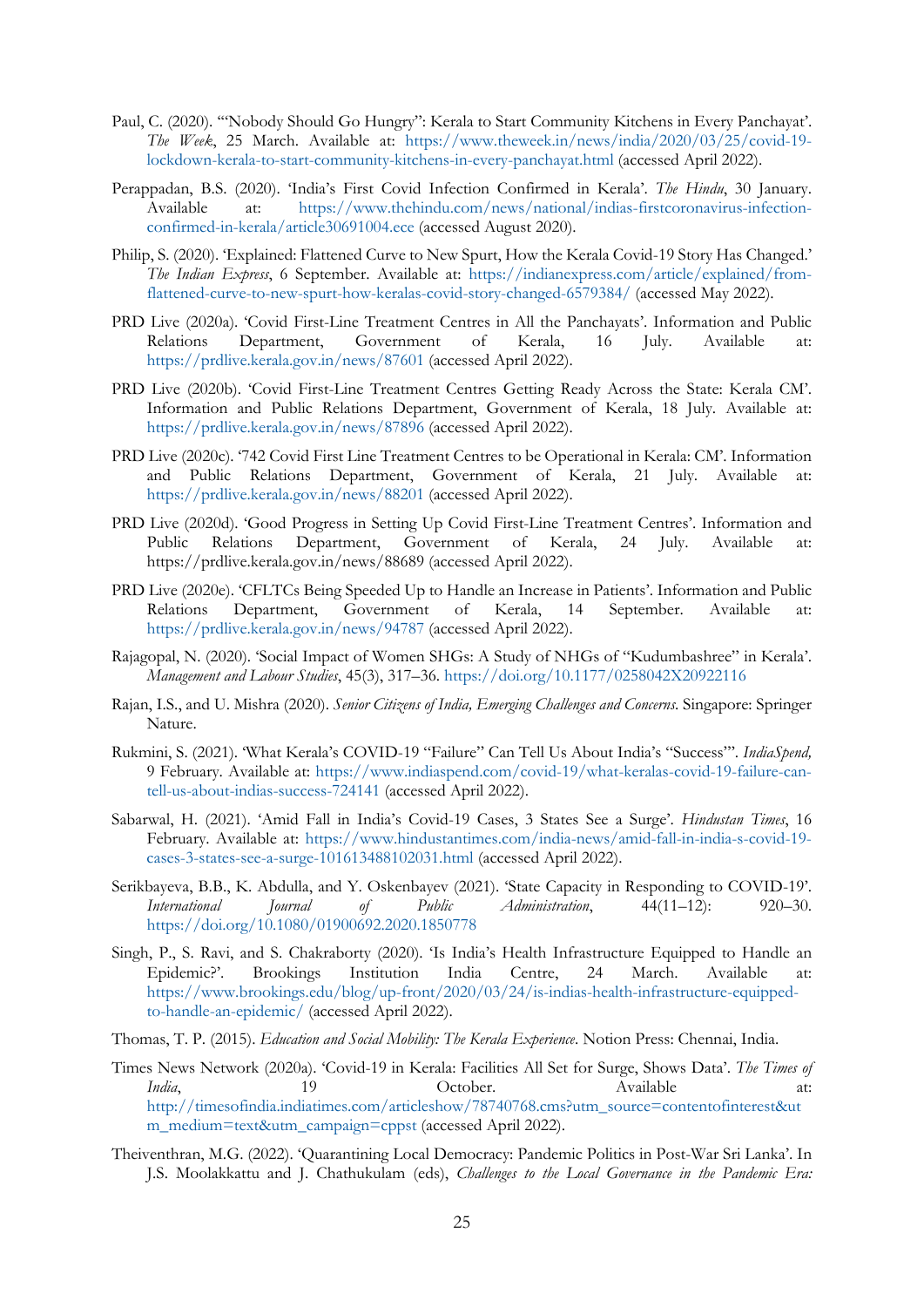*Perspectives from South Asia and Beyond*. Newcastle-Upon-Tyne, UK: Cambridge Scholars Publishing, pp. 227–47.

- Times News Network (2020b). '212 More PHCs to Become Family Health Centres in Kerala'. *The Times of India*, 26 October. Available at: [https://timesofindia.indiatimes.com/city/thiruvananthapuram/212](https://timesofindia.indiatimes.com/city/thiruvananthapuram/212-more-phcs-to-become-family-health-centres/articleshow/78862253.cms) [more-phcs-to-become-family-health-centres/articleshow/78862253.cms](https://timesofindia.indiatimes.com/city/thiruvananthapuram/212-more-phcs-to-become-family-health-centres/articleshow/78862253.cms) (accessed April 2022).
- Törnquist, O. (2021). *In Search of New Social Democracy*. London: Zed-Bloomsbury Publishing.
- Unique Identification Authority of India (2020). Total Projected Population for 2020 and State/UT wise Aadhaar Saturation (Overall)—All Age Groups. Available at: [https://uidai.gov.in/images/state-wise](https://uidai.gov.in/images/state-wise-aadhaar-saturation.pdf)[aadhaar-saturation.pdf](https://uidai.gov.in/images/state-wise-aadhaar-saturation.pdf) (accessed April 2022).
- Unnikrishnan, S. (2021). 'Second Covid Wave Accelerates, ICU Bed Shortage Looms'. *The New Indian Express*, 22 April. Available at: [https://www.newindianexpress.com/states/kerala/2021/apr/22/second-covid-wave-accelerates](https://www.newindianexpress.com/states/kerala/2021/apr/22/second-covid-wave-accelerates-icu-bed-shortage-looms-2293048.html)[icu-bed-shortage-looms-2293048.html](https://www.newindianexpress.com/states/kerala/2021/apr/22/second-covid-wave-accelerates-icu-bed-shortage-looms-2293048.html) (accessed April 2022).
- Varma, V. (2020). 'Explained: What Is the Sprinklr Row Kerala Govt's Covid-19 Response Is Embroiled In?'. *The Indian Express*, 21 April. Available at: [https://indianexpress.com/article/explained/what-is](https://indianexpress.com/article/explained/what-is-the-sprinklr-row-kerala-govts-covid-19-response-6371205/)[the-sprinklr-row-kerala-govts-covid-19-response-6371205/](https://indianexpress.com/article/explained/what-is-the-sprinklr-row-kerala-govts-covid-19-response-6371205/) (accessed April 2022).
- *Wire, The* (2020). 'Kerala Govt Running 65% of Shelter Camps for Migrants after Lockdown'. *The Wire*, 9 April. Available at: [https://thewire.in/law/kerala-centre-supreme-court-lockdown-migrant](https://thewire.in/law/kerala-centre-supreme-court-lockdown-migrant-labourers-shelter)[labourers-shelter](https://thewire.in/law/kerala-centre-supreme-court-lockdown-migrant-labourers-shelter) (accessed March 2022).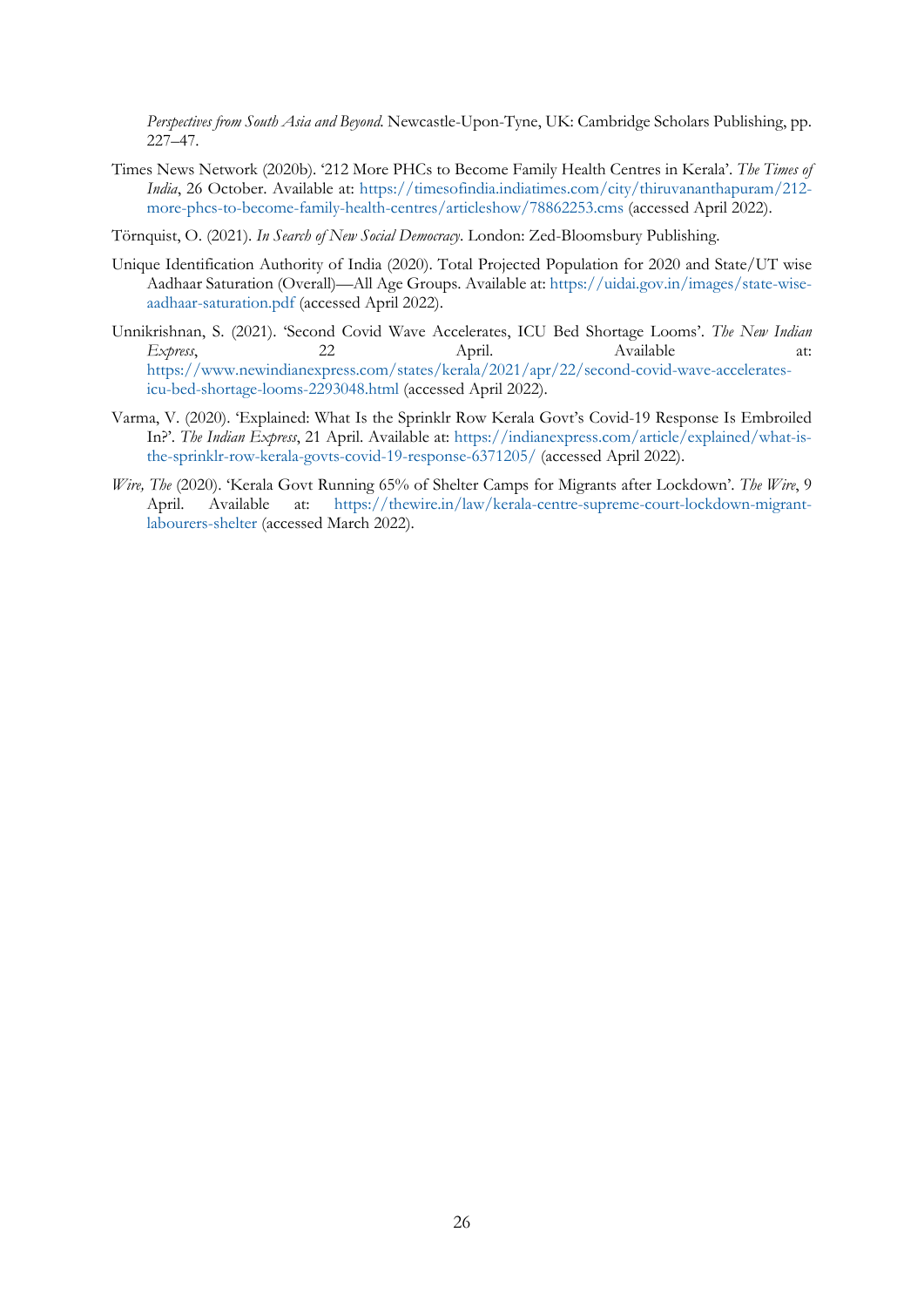# **Appendix: Details of pending deaths released by the Government of Kerala since 22 October 2021**

| 22-10-2021                                                                    |                                                                                                                                                                             |
|-------------------------------------------------------------------------------|-----------------------------------------------------------------------------------------------------------------------------------------------------------------------------|
| No. of deaths declared as per appeal G.O.(Rt)<br>No.2110/20 21/H&FWD (B)      | No. of pending deaths declaration of the cases up to<br>18 June 2021 (offline period of death reporting) As per<br>G.O.(Rt) No.2219/2021/H& FWD Dated 14 October (C)        |
| 172                                                                           | 292                                                                                                                                                                         |
| 23-10-2021                                                                    |                                                                                                                                                                             |
| No. of deaths declared as per appeal G.O.(Rt)<br>No.2110/20 21/H&FWD (B)      | No. of pending deaths declaration of the cases up to<br>18 June 2021 (offline period of death reporting) As per<br>G.O.(Rt) No.2219/2021/H& FWD Dated 14 October (C)        |
| 142                                                                           | 257                                                                                                                                                                         |
| 24-10-2021                                                                    |                                                                                                                                                                             |
| No. of deaths declared as per appeal G.O.(Rt)<br>No.2110/20 21/H&FWD (B)      | No. of pending deaths declaration of the cases up to<br>18 June 2021 (offline period of death reporting) As per<br>G.O.(Rt) No.2219/2021/H& FWD Dated 14 October (C)        |
| 81                                                                            | 211                                                                                                                                                                         |
| 25-10-2021                                                                    |                                                                                                                                                                             |
| No. of deaths declared as per appeal G.O.(Rt)<br>No.2110/20 21/H&FWD (B)<br>9 | No. of pending deaths declaration of the cases up to<br>18 June 2021 (offline period of death reporting) As per<br>G.O.(Rt) No.2219/2021/H& FWD Dated 14 October (C)<br>219 |
| 26-10-2021                                                                    |                                                                                                                                                                             |
| No. of deaths declared as per appeal G.O.(Rt)<br>No.2110/20 21/H&FWD (B)      | No. of pending deaths declaration of the cases up to<br>18 June 2021 (offline period of death reporting) As per<br>G.O.(Rt) No.2219/2021/H& FWD Dated 14 October (C)        |
| 51                                                                            | 341                                                                                                                                                                         |
| 27-10-2021                                                                    |                                                                                                                                                                             |
| No. of deaths declared as per appeal G.O.(Rt)<br>No.2110/20 21/H&FWD (B)      | No. of pending deaths declaration of the cases up to<br>18 June 2021 (offline period of death reporting) As per<br>G.O.(Rt) No.2219/2021/H& FWD Dated 14 October (C)        |
| 199                                                                           | 330                                                                                                                                                                         |
| 28-10-2021                                                                    |                                                                                                                                                                             |
| No. of deaths declared as per appeal G.O.(Rt)<br>No.2110/20 21/H&FWD (B)      | No. of pending deaths declaration of the cases up to<br>18 June 2021 (offline period of death reporting) As per<br>G.O.(Rt) No.2219/2021/H& FWD Dated 14 October (C)        |
| 110                                                                           | 542                                                                                                                                                                         |
| 29-10-2021                                                                    |                                                                                                                                                                             |
| No. of deaths declared as per appeal G.O.(Rt)<br>No.2110/20 21/H&FWD (B)      | No. of pending deaths declaration of the cases up to<br>18 June 2021 (offline period of death reporting) As per<br>G.O.(Rt) No.2219/2021/H& FWD Dated 14 October            |
| 109                                                                           | 276                                                                                                                                                                         |
| 30-10-2021                                                                    |                                                                                                                                                                             |
| No. of deaths declared as per appeal G.O.(Rt)<br>No.2110/20 21/H&FWD (B)      | No. of pending deaths declaration of the cases up to<br>18 June 2021 (offline period of death reporting) As per<br>G.O.(Rt) No.2219/2021/H& FWD Dated 14 October (C)        |
| 39                                                                            | 257                                                                                                                                                                         |
| 31-10-2021                                                                    |                                                                                                                                                                             |
| No. of deaths declared as per appeal G.O.(Rt)<br>No.2110/20 21/H&FWD (B)      | No. of pending deaths declaration of the cases up to<br>18 June 2021 (offline period of death reporting) As per<br>G.O.(Rt) No.2219/2021/H& FWD Dated 14 October (C)        |
| 7                                                                             | 146                                                                                                                                                                         |
| 01-11-2021                                                                    |                                                                                                                                                                             |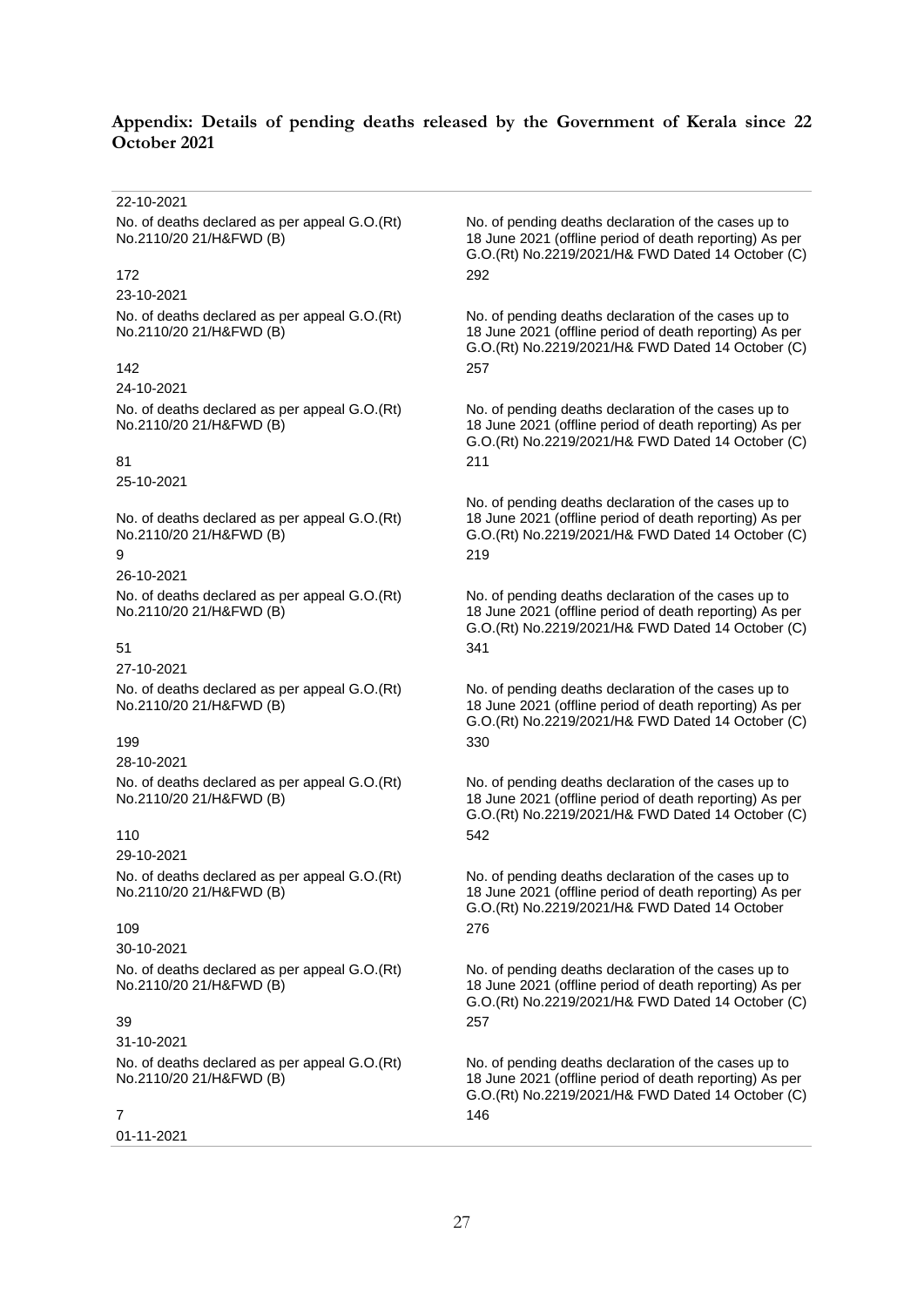No. of deaths declared as per appeal G.O.(Rt) No.2110/20 21/H&FWD (B)

02-11-2021 No. of deaths declared as per appeal G.O.(Rt) No.2110/20 21/H&FWD (B)

# 55 87

# 03-11-2021

No. of deaths declared as per appeal G.O.(Rt) No.2110/20 21/H&FWD (B)

# 239 72

04-11-2021 No. of deaths declared as per appeal G.O.(Rt) No.2110/20 21/H&FWD (B)

# 60 21

05-11-2011 No. of deaths declared as per appeal G.O.(Rt) No.2110/20 21/H&FWD (B)

# 111 157

06-11-2021 No. of deaths declared as per appeal G.O.(Rt) No.2110/20 21/H&FWD (B)

# 231 186

07-11-2021 No. of deaths declared as per appeal G.O.(Rt) No.2110/20 21/H&FWD (B)

08-11-2021 No. of deaths declared as per appeal G.O.(Rt) No.2110/20 21/H&FWD (B)

# 182 0

09-11-2021 No. of deaths declared as per appeal G.O.(Rt) No.2110/20 21/H&FWD (B)

# 337 0

10-11-2021 No. of deaths declared as per appeal G.O.(Rt) No.2110/20 21/H&FWD (B)

# 211 0

11-11-2021

No. of deaths declared as per appeal G.O.(Rt) No.2110/20 21/H&FWD (B)

# 372 0

12-11-2021 No. of deaths declared as per appeal G.O.(Rt) No.2110/20 21/H&FWD (B)

No. of pending deaths declaration of the cases up to 18 June 2021 (offline period of death reporting) As per G.O.(Rt) No.2219/2021/H& FWD Dated 14 October (C) 58 232

> No. of pending deaths declaration of the cases up to 18 June 2021 (offline period of death reporting) As per G.O.(Rt) No.2219/2021/H& FWD Dated 14 October (C)

> No. of pending deaths declaration of the cases up to 18 June 2021 (offline period of death reporting) As per G.O.(Rt) No.2219/2021/H& FWD Dated 14 October (C)

> No. of pending deaths declaration of the cases up to 18 June 2021 (offline period of death reporting) As per G.O.(Rt) No.2219/2021/H& FWD Dated 14 October (C)

> No. of pending deaths declaration of the cases up to 18 June 2021 (offline period of death reporting) As per G.O.(Rt) No.2219/2021/H& FWD Dated 14 October (C)

> No. of pending deaths declaration of the cases up to 18 June 2021 (offline period of death reporting) As per G.O.(Rt) No.2219/2021/H& FWD Dated 14 October (C)

No. of pending deaths declaration of the cases up to 18 June 2021 (offline period of death reporting) As per G.O.(Rt) No.2219/2021/H& FWD Dated 14 October (C)  $27$  153

> No. of pending deaths declaration of the cases up to 18 June 2021 (offline period of death reporting) As per G.O.(Rt) No.2219/2021/H& FWD Dated 14 October (C)

> No. of pending deaths declaration of the cases up to 18 June 2021 (offline period of death reporting) As per G.O.(Rt) No.2219/2021/H& FWD Dated 14 October (C)

> No. of pending deaths declaration of the cases up to 18 June 2021 (offline period of death reporting) As per G.O.(Rt) No.2219/2021/H& FWD Dated 14 October (C)

> No. of pending deaths declaration of the cases up to 18 June 2021 (offline period of death reporting) As per G.O.(Rt) No.2219/2021/H& FWD Dated 14 October (C)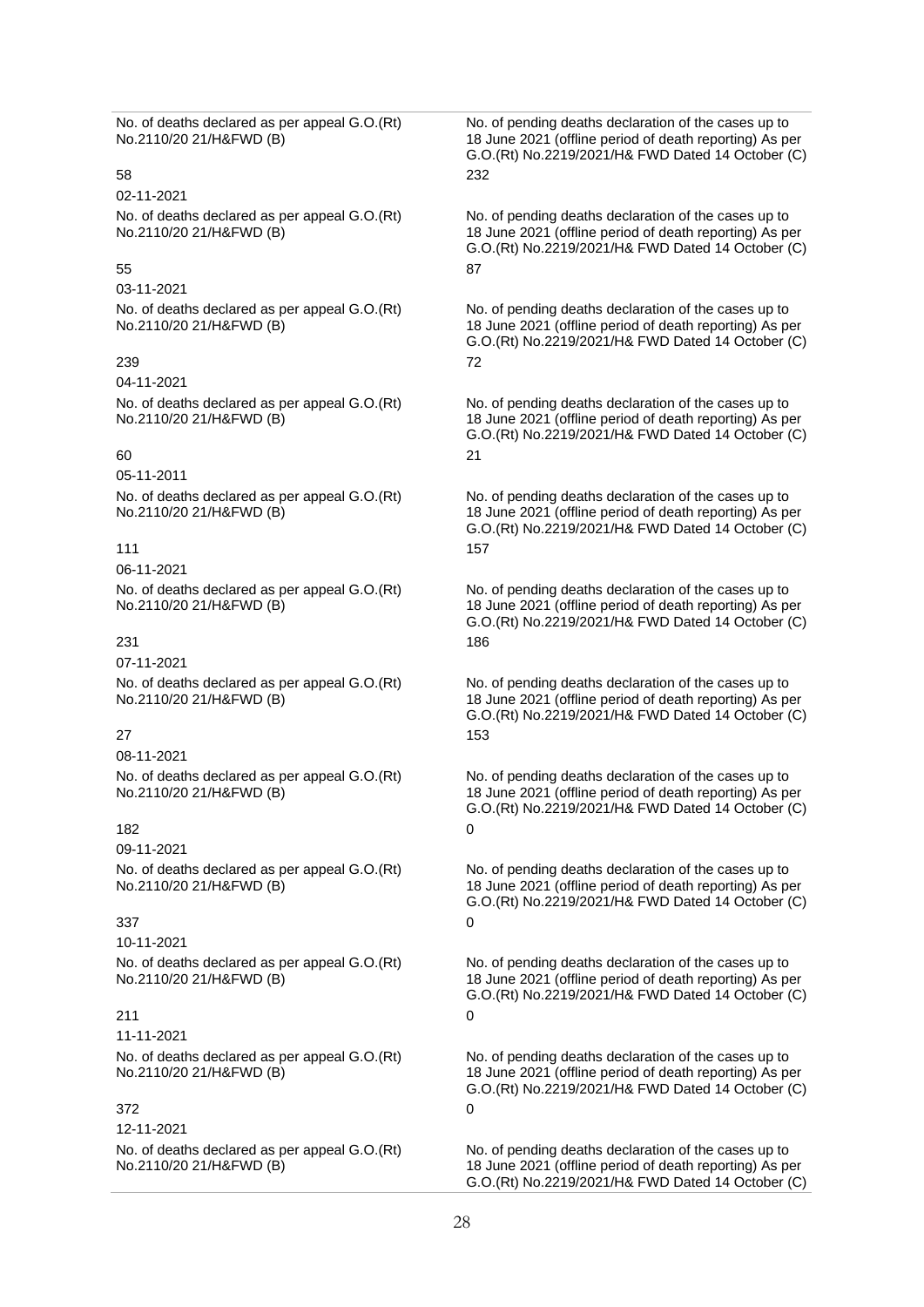# 412 0

# 13-11-2021

No. of deaths declared as per appeal G.O.(Rt) No.2110/20 21/H&FWD (B)

# $151$  0

# 14-11-2021

No. of deaths declared as per appeal G.O.(Rt) No.2110/20 21/H&FWD (B)

# 19 0

15-11-2021 No. of deaths declared as per appeal G.O.(Rt) No.2110/20 21/H&FWD (B)

### 70 0

16-11-2021 No. of deaths declared as per appeal G.O.(Rt) No.2110/20 21/H&FWD (B)

# $171$  0

17-11-2021

No. of deaths declared as per appeal G.O.(Rt) No.2110/20 21/H&FWD (B)

# $327$  0

18-11-2021

No. of deaths declared as per appeal G.O.(Rt) No.2110/20 21/H&FWD (B)

# $321$  0

19-11-2021 No. of deaths declared as per appeal G.O.(Rt) No.2110/20 21/H&FWD (B)

# $155$  0

20-11-2021 No. of deaths declared as per appeal G.O.(Rt) No.2110/20 21/H&FWD (B)

# 216 0

21-11-2021 No. of deaths declared as per appeal G.O.(Rt) No.2110/20 21/H&FWD (B)

# 156 0

22-11-2021

No. of deaths declared as per appeal G.O.(Rt) No.2110/20 21/H&FWD (B)

# $105$  0

23-11-2021 No. of deaths declared as per appeal G.O.(Rt) No.2110/20 21/H&FWD (B)

# $313$  0

24-11-2021

No. of pending deaths declaration of the cases up to 18 June 2021 (offline period of death reporting) As per G.O.(Rt) No.2219/2021/H& FWD Dated 14 October (C)

No. of pending deaths declaration of the cases up to 18 June 2021 (offline period of death reporting) As per G.O.(Rt) No.2219/2021/H& FWD Dated 14 October (C)

No. of pending deaths declaration of the cases up to 18 June 2021 (offline period of death reporting) As per G.O.(Rt) No.2219/2021/H& FWD Dated 14 October (C)

No. of pending deaths declaration of the cases up to 18 June 2021 (offline period of death reporting) As per G.O.(Rt) No.2219/2021/H& FWD Dated 14 October (C)

No. of pending deaths declaration of the cases up to 18 June 2021 (offline period of death reporting) As per G.O.(Rt) No.2219/2021/H& FWD Dated 14 October (C)

No. of pending deaths declaration of the cases up to 18 June 2021 (offline period of death reporting) As per G.O.(Rt) No.2219/2021/H& FWD Dated 14 October (C)

No. of pending deaths declaration of the cases up to 18 June 2021 (offline period of death reporting) As per G.O.(Rt) No.2219/2021/H& FWD Dated 14 October (C)

No. of pending deaths declaration of the cases up to 18 June 2021 (offline period of death reporting) As per G.O.(Rt) No.2219/2021/H& FWD Dated 14 October (C)

No. of pending deaths declaration of the cases up to 18 June 2021 (offline period of death reporting) As per G.O.(Rt) No.2219/2021/H& FWD Dated 14 October (C)

No. of pending deaths declaration of the cases up to 18 June 2021 (offline period of death reporting) As per G.O.(Rt) No.2219/2021/H& FWD Dated 14 October (C)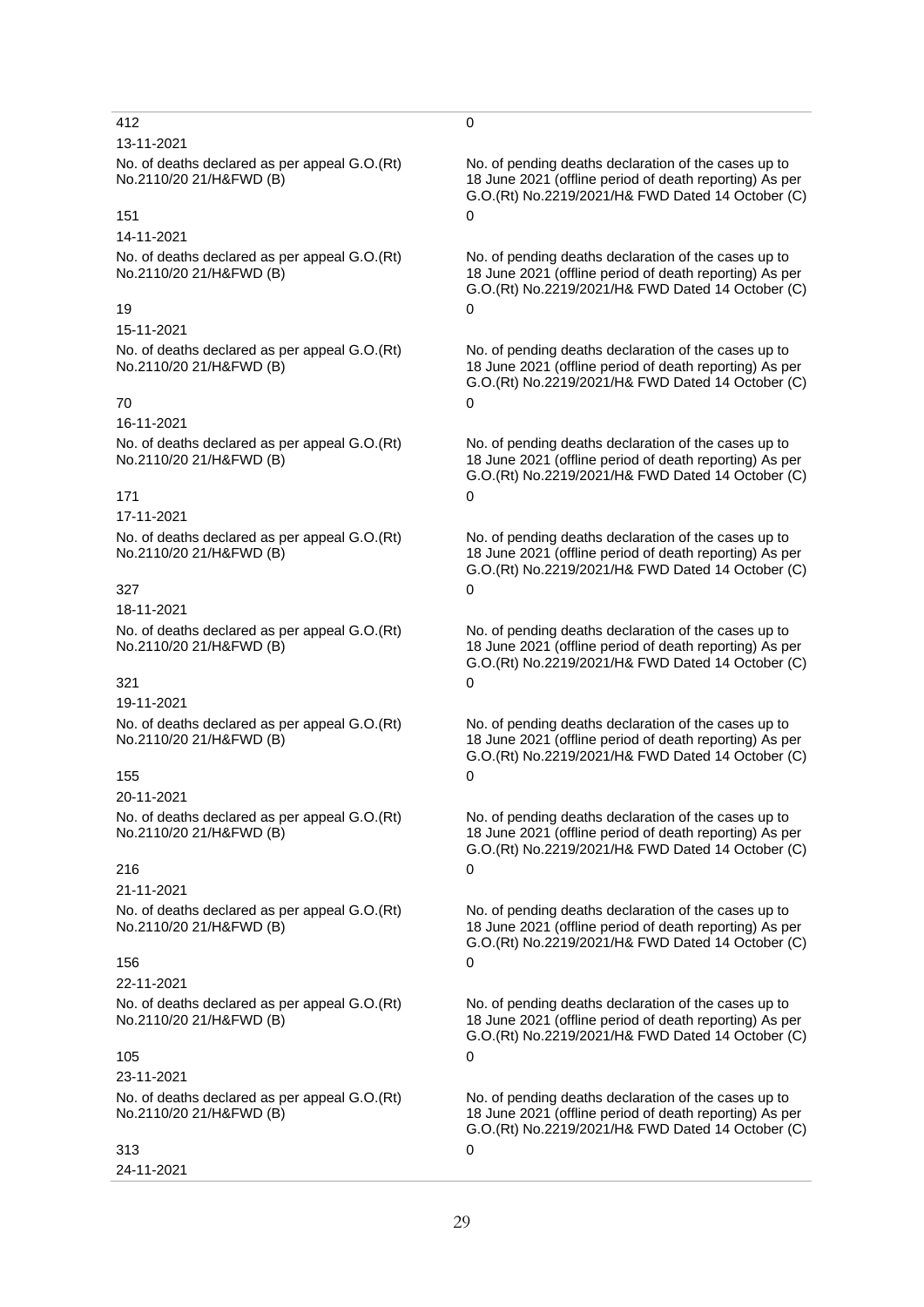No. of deaths declared as per appeal G.O.(Rt) No.2110/20 21/H&FWD (B)

### 273 0

25-11-2021 No. of deaths declared as per appeal G.O.(Rt) No.2110/20 21/H&FWD (B)

# $328$  0

### 26-11-2021

No. of deaths declared as per appeal G.O.(Rt) No.2110/20 21/H&FWD (B)

# $355$  0

### 27-11-2021

No. of deaths declared as per appeal G.O.(Rt) No.2110/20 21/H&FWD (B)

### 526 0

28-11-2021

No. of deaths declared as per appeal G.O.(Rt) No.2110/20 21/H&FWD (B)

### 140 0

29-11-2021

No. of deaths declared as per appeal G.O.(Rt) No.2110/20 21/H&FWD (B)

### 58 0

30-11-2021 No. of deaths declared as per appeal G.O.(Rt) No.2110/20 21/H&FWD (B)

# 158 0

01-12-2021

No. of deaths declared as per appeal G.O.(Rt) No.2110/20 21/H&FWD (B)

# 307 0

02-12-2021 No. of deaths declared as per appeal G.O.(Rt) No.2110/20 21/H&FWD (B)

### 254 0

03-12-2021 No. of deaths declared as per appeal G.O.(Rt) No.2110/20 21/H&FWD (B)

# 225 0

04-12-2021 No. of deaths declared as per appeal G.O.(Rt) No.2110/20 21/H&FWD (B)

### 263 0

05-12-2021 No. of deaths declared as per appeal G.O.(Rt) No.2110/20 21/H&FWD (B)

No. of pending deaths declaration of the cases up to 18 June 2021 (offline period of death reporting) As per G.O.(Rt) No.2219/2021/H& FWD Dated 14 October (C)

No. of pending deaths declaration of the cases up to 18 June 2021 (offline period of death reporting) As per G.O.(Rt) No.2219/2021/H& FWD Dated 14 October (C)

No. of pending deaths declaration of the cases up to 18 June 2021 (offline period of death reporting) As per G.O.(Rt) No.2219/2021/H& FWD Dated 14 October (C)

No. of pending deaths declaration of the cases up to 18 June 2021 (offline period of death reporting) As per G.O.(Rt) No.2219/2021/H& FWD Dated 14 October (C)

No. of pending deaths declaration of the cases up to 18 June 2021 (offline period of death reporting) As per G.O.(Rt) No.2219/2021/H& FWD Dated 14 October (C)

No. of pending deaths declaration of the cases up to 18 June 2021 (offline period of death reporting) As per G.O.(Rt) No.2219/2021/H& FWD Dated 14 October (C)

No. of pending deaths declaration of the cases up to 18 June 2021 (offline period of death reporting) As per G.O.(Rt) No.2219/2021/H& FWD Dated 14 October (C)

No. of pending deaths declaration of the cases up to 18 June 2021 (offline period of death reporting) As per G.O.(Rt) No.2219/2021/H& FWD Dated 14 October (C)

No. of pending deaths declaration of the cases up to 18 June 2021 (offline period of death reporting) As per G.O.(Rt) No.2219/2021/H& FWD Dated 14 October (C)

No. of pending deaths declaration of the cases up to 18 June 2021 (offline period of death reporting) As per G.O.(Rt) No.2219/2021/H& FWD Dated 14 October (C)

No. of pending deaths declaration of the cases up to 18 June 2021 (offline period of death reporting) As per G.O.(Rt) No.2219/2021/H& FWD Dated 14 October (C)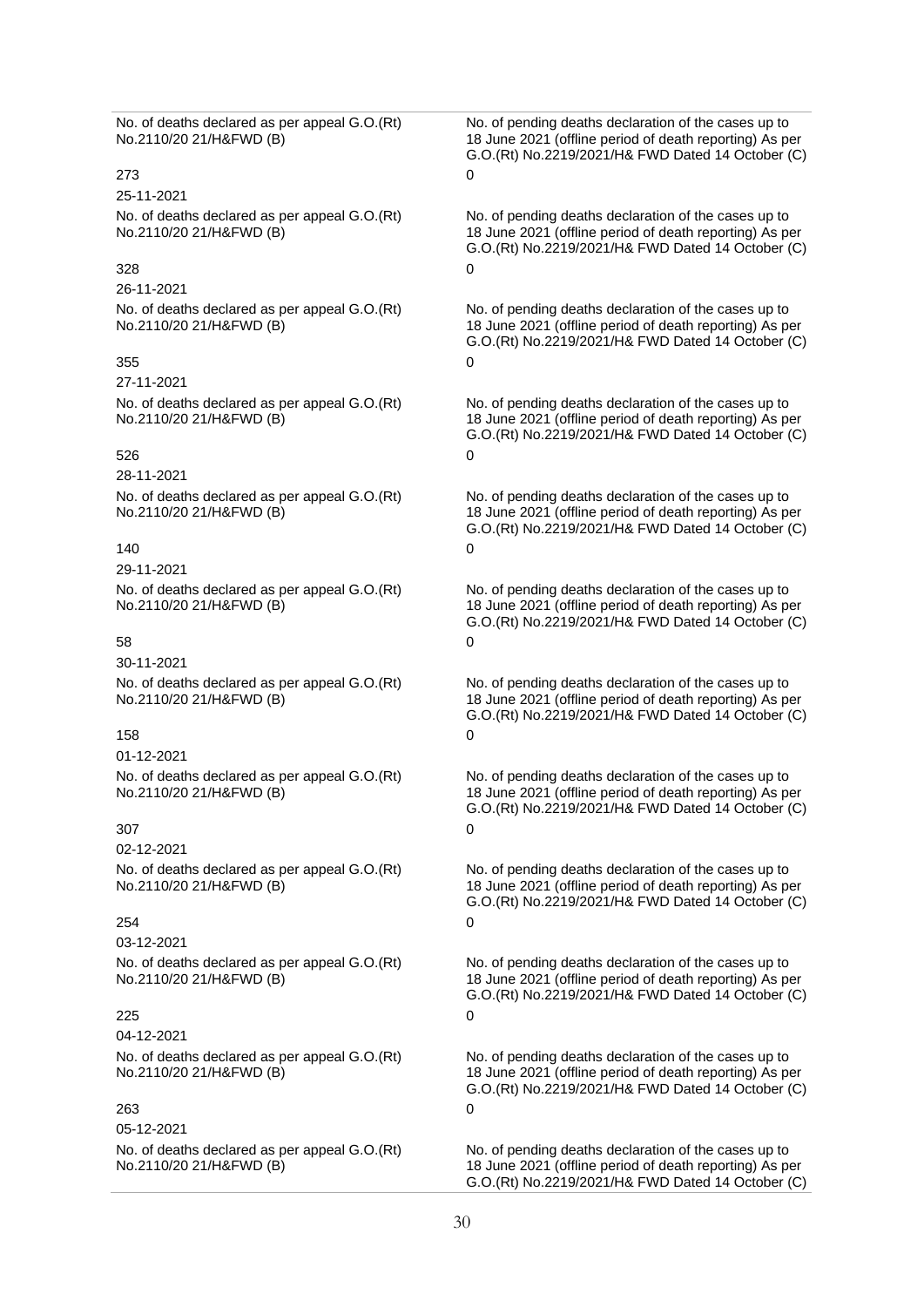# 138 0

# 06-12-2021

No. of deaths declared as per appeal G.O.(Rt) No.2110/20 21/H&FWD (B)

# 138 0

# 07-12-2021

No. of deaths declared as per appeal G.O.(Rt) No.2110/20 21/H&FWD (B)

### 106 0

08-12-2021 No. of deaths declared as per appeal G.O.(Rt) No.2110/20 21/H&FWD (B)

### $77$  0

09-12-2021 No. of deaths declared as per appeal G.O.(Rt) No.2110/20 21/H&FWD (B)

### 173 0

10-12-2021

No. of deaths declared as per appeal G.O.(Rt) No.2110/20 21/H&FWD (B)

### 309 0

11-12-2021

No. of deaths declared as per appeal G.O.(Rt) No.2110/20 21/H&FWD (B)

### 195 0

12-12-2021 No. of deaths declared as per appeal G.O.(Rt) No.2110/20 21/H&FWD (B)

# 109 0

13-12-2021 No. of deaths declared as per appeal G.O.(Rt) No.2110/20 21/H&FWD (B)

# 165 0

14-12-2021

No. of deaths declared as per appeal G.O.(Rt) No.2110/20 21/H&FWD (B)

# 146 0

15-12-2021

No. of deaths declared as per appeal G.O.(Rt) No.2110/20 21/H&FWD (B)

# 157 0

16-12-2021 No. of deaths declared as per appeal G.O.(Rt) No.2110/20 21/H&FWD (B)

# 284 0

17-12-2021

No. of pending deaths declaration of the cases up to 18 June 2021 (offline period of death reporting) As per G.O.(Rt) No.2219/2021/H& FWD Dated 14 October (C)

No. of pending deaths declaration of the cases up to 18 June 2021 (offline period of death reporting) As per G.O.(Rt) No.2219/2021/H& FWD Dated 14 October (C)

No. of pending deaths declaration of the cases up to 18 June 2021 (offline period of death reporting) As per G.O.(Rt) No.2219/2021/H& FWD Dated 14 October (C)

No. of pending deaths declaration of the cases up to 18 June 2021 (offline period of death reporting) As per G.O.(Rt) No.2219/2021/H& FWD Dated 14 October (C)

No. of pending deaths declaration of the cases up to 18 June 2021 (offline period of death reporting) As per G.O.(Rt) No.2219/2021/H& FWD Dated 14 October (C)

No. of pending deaths declaration of the cases up to 18 June 2021 (offline period of death reporting) As per G.O.(Rt) No.2219/2021/H& FWD Dated 14 October (C)

No. of pending deaths declaration of the cases up to 18 June 2021 (offline period of death reporting) As per G.O.(Rt) No.2219/2021/H& FWD Dated 14 October (C)

No. of pending deaths declaration of the cases up to 18 June 2021 (offline period of death reporting) As per G.O.(Rt) No.2219/2021/H& FWD Dated 14 October (C)

No. of pending deaths declaration of the cases up to 18 June 2021 (offline period of death reporting) As per G.O.(Rt) No.2219/2021/H& FWD Dated 14 October (C)

No. of pending deaths declaration of the cases up to 18 June 2021 (offline period of death reporting) As per G.O.(Rt) No.2219/2021/H& FWD Dated 14 October (C)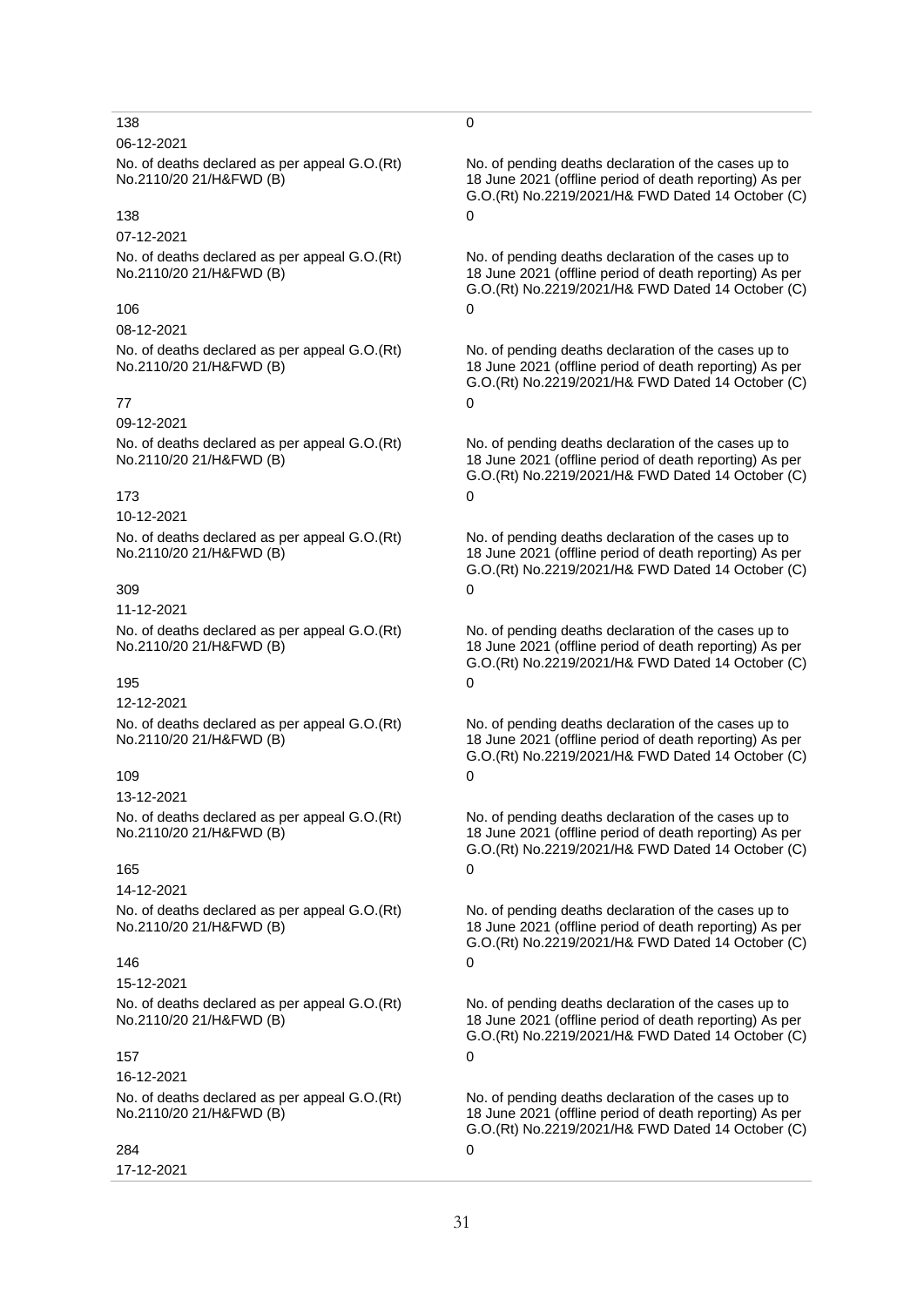No. of deaths declared as per appeal G.O.(Rt) No.2110/20 21/H&FWD (B)

### 221 0

18-12-2021 No. of deaths declared as per appeal G.O.(Rt) No.2110/20 21/H&FWD (B)

### $175$  0

### 19-12-2021

No. of deaths declared as per appeal G.O.(Rt) No.2110/20 21/H&FWD (B)

# $85$  0

# 20-12-2021

No. of deaths declared as per appeal G.O.(Rt) No.2110/20 21/H&FWD (B)

### 405 0

21-12-2021

No. of deaths declared as per appeal G.O.(Rt) No.2110/20 21/H&FWD (B)

# 200 0

# 22-12-2021

No. of deaths declared as per appeal G.O.(Rt) No.2110/20 21/H&FWD (B)

### $347$  0

23-12-2021 No. of deaths declared as per appeal G.O.(Rt) No.2110/20 21/H&FWD (B)

# 269 0

24-12-2021 No. of deaths declared as per appeal G.O.(Rt) No.2110/20 21/H&FWD (B)

# $311$  0

25-12-2021 No. of deaths declared as per appeal G.O.(Rt) No.2110/20 21/H&FWD (B)

### $104$  0

# 26-12-2021 No. of deaths declared as per appeal G.O.(Rt) No.2110/20 21/H&FWD (B)

# 252 0

# 27-12-2021

No. of deaths declared as per appeal G.O.(Rt) No.2110/20 21/H&FWD (B)

# 213 0

28-12-2021 No. of deaths declared as per appeal G.O.(Rt) No.2110/20 21/H&FWD (B)

No. of pending deaths declaration of the cases up to 18 June 2021 (offline period of death reporting) As per G.O.(Rt) No.2219/2021/H& FWD Dated 14 October (C)

No. of pending deaths declaration of the cases up to 18 June 2021 (offline period of death reporting) As per G.O.(Rt) No.2219/2021/H& FWD Dated 14 October (C)

No. of pending deaths declaration of the cases up to 18 June 2021 (offline period of death reporting) As per G.O.(Rt) No.2219/2021/H& FWD Dated 14 October (C)

No. of pending deaths declaration of the cases up to 18 June 2021 (offline period of death reporting) As per G.O.(Rt) No.2219/2021/H& FWD Dated 14 October (C)

No. of pending deaths declaration of the cases up to 18 June 2021 (offline period of death reporting) As per G.O.(Rt) No.2219/2021/H& FWD Dated 14 October (C)

No. of pending deaths declaration of the cases up to 18 June 2021 (offline period of death reporting) As per G.O.(Rt) No.2219/2021/H& FWD Dated 14 October (C)

No. of pending deaths declaration of the cases up to 18 June 2021 (offline period of death reporting) As per G.O.(Rt) No.2219/2021/H& FWD Dated 14 October (C)

No. of pending deaths declaration of the cases up to 18 June 2021 (offline period of death reporting) As per G.O.(Rt) No.2219/2021/H& FWD Dated 14 October (C)

No. of pending deaths declaration of the cases up to 18 June 2021 (offline period of death reporting) As per G.O.(Rt) No.2219/2021/H& FWD Dated 14 October (C)

No. of pending deaths declaration of the cases up to 18 June 2021 (offline period of death reporting) As per G.O.(Rt) No.2219/2021/H& FWD Dated 14 October (C)

No. of pending deaths declaration of the cases up to 18 June 2021 (offline period of death reporting) As per G.O.(Rt) No.2219/2021/H& FWD Dated 14 October ©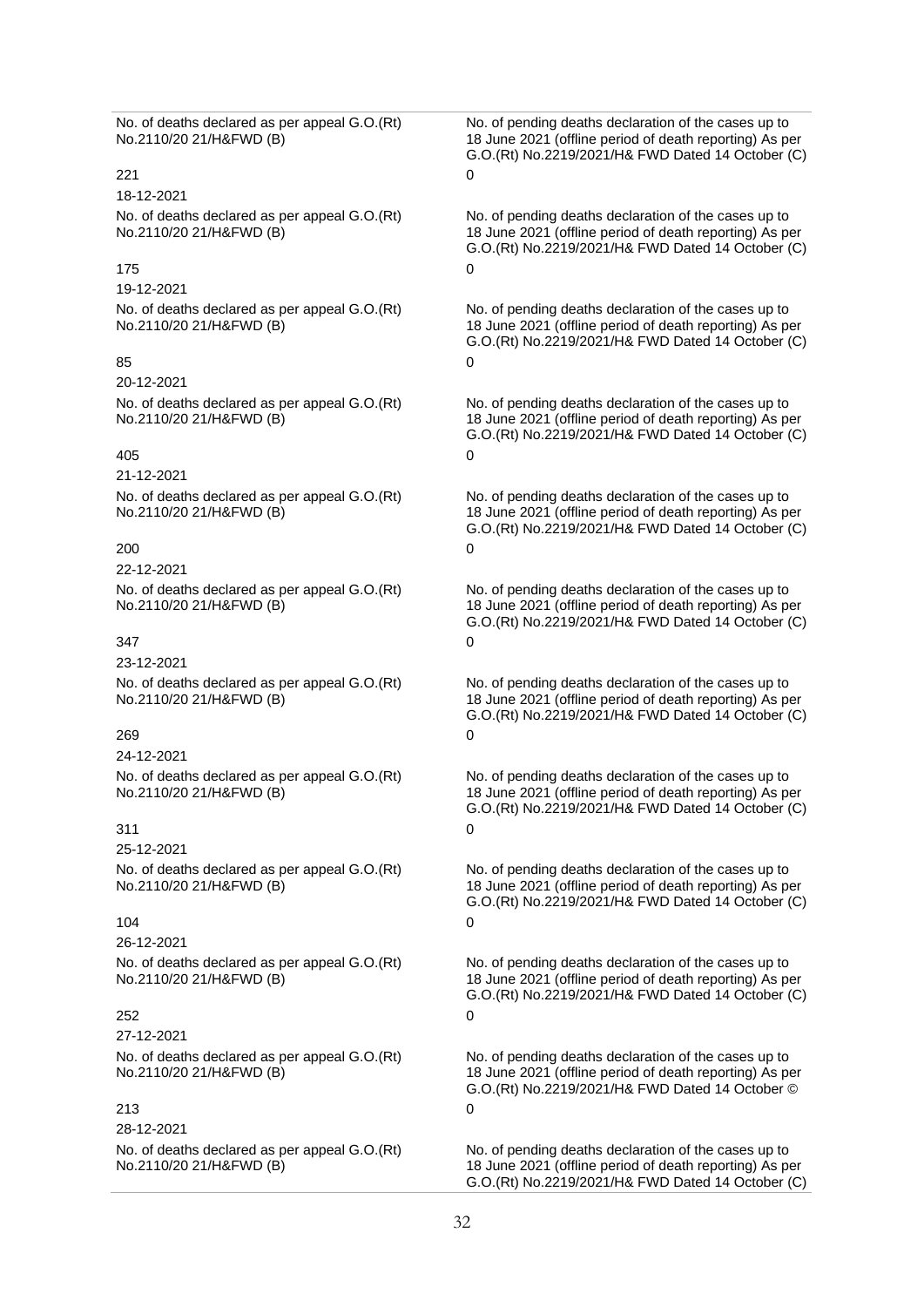# 206 0

# 29-12-2021

No. of deaths declared as per appeal G.O.(Rt) No.2110/20 21/H&FWD (B)

# 199 0

# 30-12-2021

No. of deaths declared as per appeal G.O.(Rt) No.2110/20 21/H&FWD (B)

### 149 0

31-12-2021 No. of deaths declared as per appeal G.O.(Rt) No.2110/20 21/H&FWD (B)

### $342$  0

01-01-2022 No. of deaths declared as per appeal G.O.(Rt) No.2110/20 21/H&FWD (B)

### 219 0

02-01-2022

No. of deaths declared as per appeal G.O.(Rt) No.2110/20 21/H&FWD (B)

# 66 0

03-01-2022

No. of deaths declared as per appeal G.O.(Rt) No.2110/20 21/H&FWD (B)

# 41 0

04-01-2022 No. of deaths declared as per appeal G.O.(Rt) No.2110/20 21/H&FWD (B)

# 423 0

05-01-2022 No. of deaths declared as per appeal G.O.(Rt) No.2110/20 21/H&FWD (B)

# 229 0

06-01-2022

No. of deaths declared as per appeal G.O.(Rt) No.2110/20 21/H&FWD (B)

# 204 0

07-01-2022

No. of deaths declared as per appeal G.O.(Rt) No.2110/20 21/H&FWD (B)

# 154 0

08-01-2022 No. of deaths declared as per appeal G.O.(Rt) No.2110/20 21/H&FWD (B)

209 0

09-01-2022

No. of pending deaths declaration of the cases up to 18 June 2021 (offline period of death reporting) As per G.O.(Rt) No.2219/2021/H& FWD Dated 14 October (C)

No. of pending deaths declaration of the cases up to 18 June 2021 (offline period of death reporting) As per G.O.(Rt) No.2219/2021/H& FWD Dated 14 October (C)

No. of pending deaths declaration of the cases up to 18 June 2021 (offline period of death reporting) As per G.O.(Rt) No.2219/2021/H& FWD Dated 14 October (C)

No. of pending deaths declaration of the cases up to 18 June 2021 (offline period of death reporting) As per G.O.(Rt) No.2219/2021/H& FWD Dated 14 October (C)

No. of pending deaths declaration of the cases up to 18 June 2021 (offline period of death reporting) As per G.O.(Rt) No.2219/2021/H& FWD Dated 14 October (C)

No. of pending deaths declaration of the cases up to 18 June 2021 (offline period of death reporting) As per G.O.(Rt) No.2219/2021/H& FWD Dated 14 October (C)

No. of pending deaths declaration of the cases up to 18 June 2021 (offline period of death reporting) As per G.O.(Rt) No.2219/2021/H& FWD Dated 14 October (C)

No. of pending deaths declaration of the cases up to 18 June 2021 (offline period of death reporting) As per G.O.(Rt) No.2219/2021/H& FWD Dated 14 October (C)

No. of pending deaths declaration of the cases up to 18 June 2021 (offline period of death reporting) As per G.O.(Rt) No.2219/2021/H& FWD Dated 14 October (C)

No. of pending deaths declaration of the cases up to 18 June 2021 (offline period of death reporting) As per G.O.(Rt) No.2219/2021/H& FWD Dated 14 October (C)